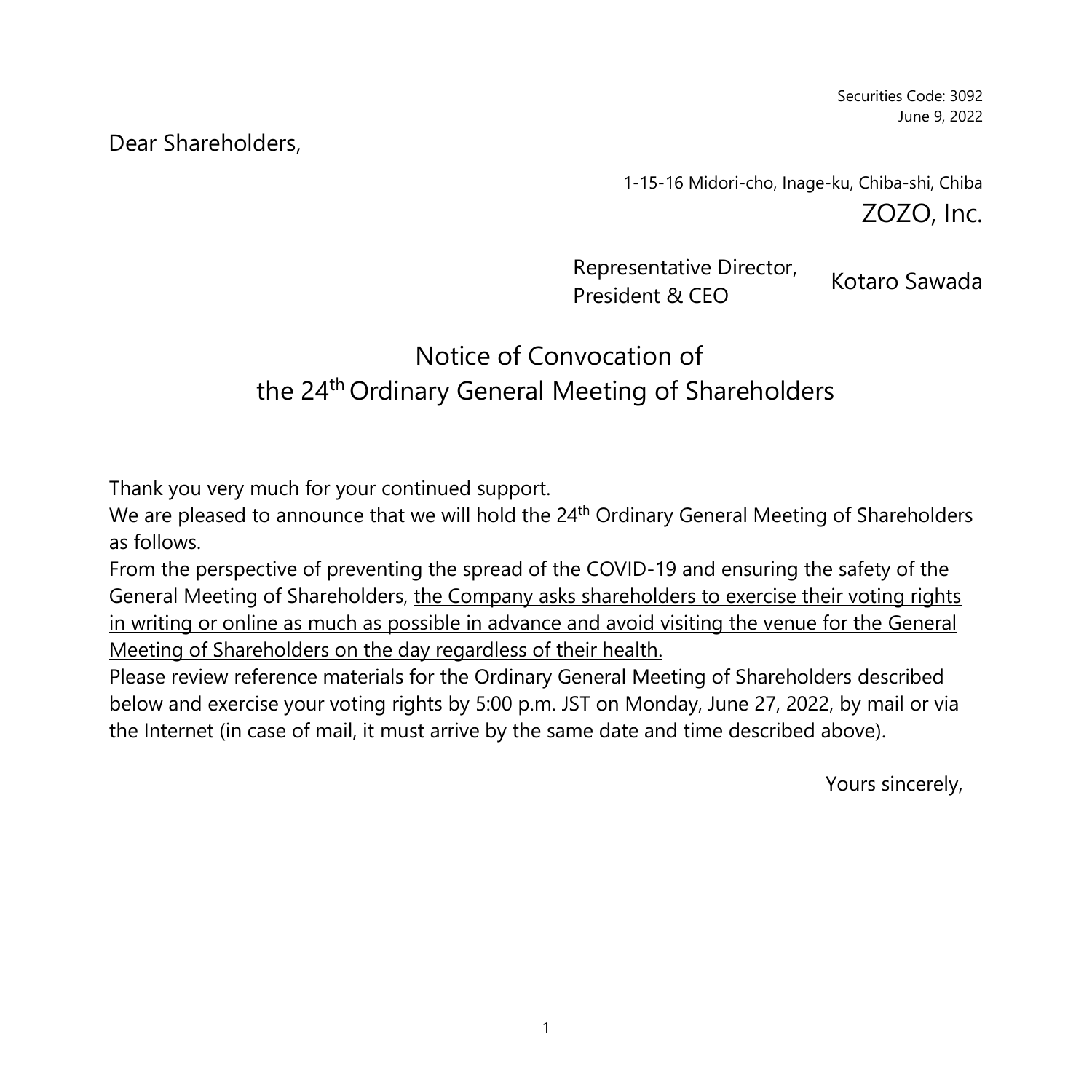# Content

- 1. Date and time 1:00 p.m. JST, Tuesday, June 28, 2022
- 2. Location Tokyo Bay Makuhari Hall 2<sup>nd</sup> Floor 2-3 Hibino, Mihama-ku, Chiba APA Hotel & Resort Tokyo Bay Makuhari
- 3. Purpose

#### Reporting matters 1. 24<sup>th</sup> Term (from April 1, 2021, to March 31, 2022) contents of business report, content of the consolidated financial statements, and report of the audited consolidated financial statements of the Accounting Auditor and the Audit and Supervisory Board

2. Report of the 24<sup>th</sup> term (from April 1, 2021, to March 31, 2022) financial statements

Resolution matters

- Agenda No.1 Distribution of surplus
- Agenda No. 2 Partial Amendments to the Articles of Incorporation

End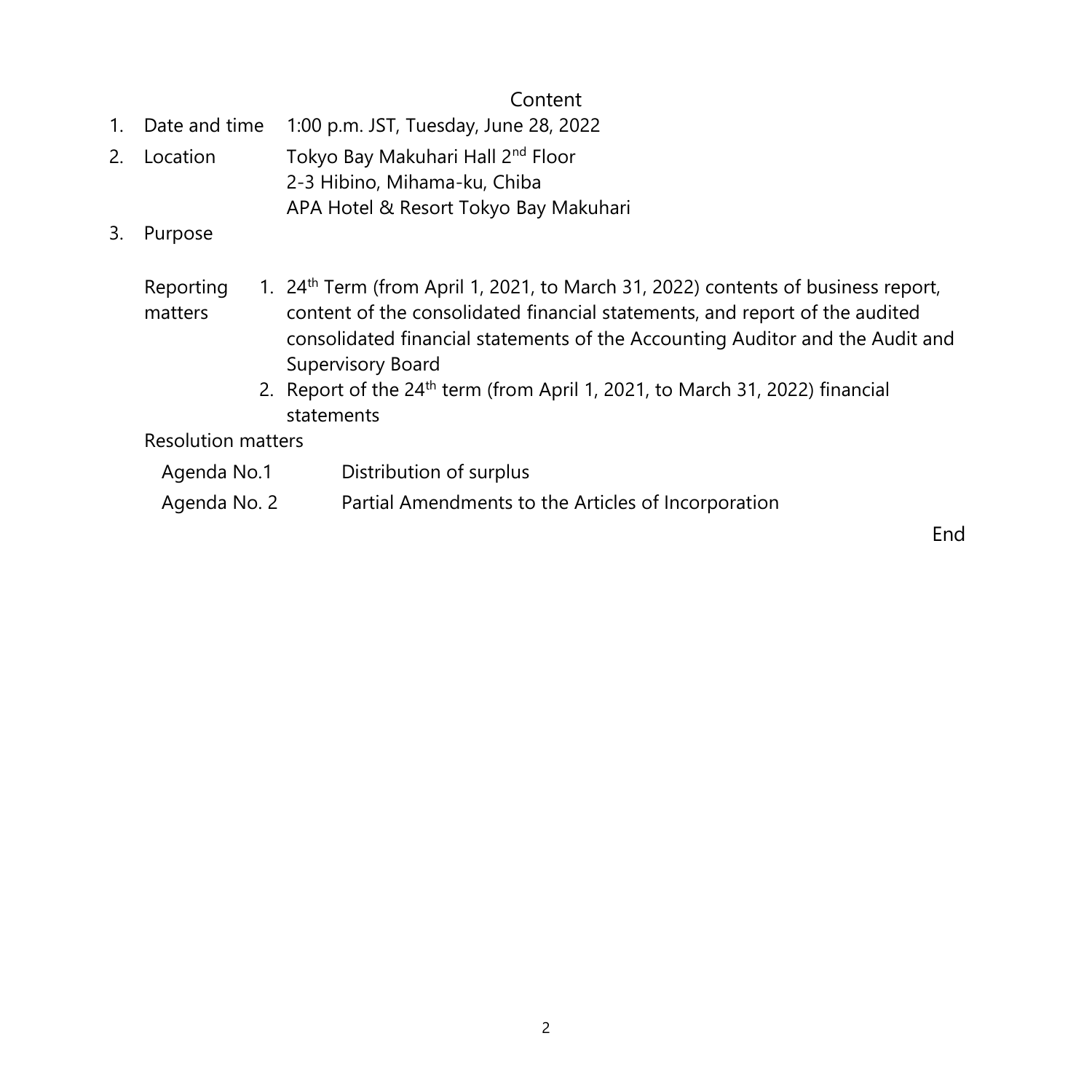※If you attend the meeting, please submit the Voting Rights Exercise Form at the reception desk.

※The following documents are posted on our website [\(https://corp.zozo.com/en/ir-info/](https://corp.zozo.com/en/ir-info/) ) in accordance with laws and regulations and Article 17 of the Company's Articles of Incorporation. It is not listed in the attached document of this notice.

〰〰〰〰〰〰〰〰〰〰〰〰〰〰〰〰〰〰〰〰〰〰〰〰〰〰〰〰〰〰〰〰〰〰〰〰〰〰〰〰〰〰〰〰〰〰〰〰〰

- ① Statement of changes in shareholders' equity
- ② Notes to the financial statements
- ③ Consolidated statements of changes in shareholders' equity
- ④ Notes to the consolidated financial statements

Accordingly, the attached documents of this convocation notice are part of the consolidated financial statements and the financial statements audited by Audit and Supervisory Board members and the Accounting Auditor in preparing the audit report and the Accounting Auditor's report.

※Any adjustments to reference materials for the General Meeting of Shareholders, business reports, financial statements and consolidated financial statements will be posted on our website [\(https://corp.zozo.com/en/ir](https://corp.zozo.com/en/ir-info/) $info/$ ).

Countermeasures for the prevention of the COVID-19

※In order to achieve minimized operations, we will discontinue giving souvenirs for shareholders as last year. Thank you for your understanding.

※Prior to the reception, we will check the temperature of the shareholders. Shareholders who are judged to be in poor health by the staff may decline to enter the venue.

※Shareholders scheduled to attend this meeting are asked to bring their surgical masks. Also, please wear mask at the venue.

※Staff members of the General Meeting of Shareholders will check their physical condition, including temperature check, and wearing masks.

※For the purpose of reducing the risk of spread of the disease and maintaining the company's business, our only a few executives may attend at the venue or attend via online, regardless of their health status on the day of the General Meeting of Shareholders.

※Depending on the situation of the spread of the COVID-19, the venue and start time may inevitably change. If that happens, we will post it on our website [\(https://corp.zozo.com/en/ir-info/](https://corp.zozo.com/en/ir-info/) ). Shareholders are asked to check our website in advance, even if you attend the meeting on the day.

※The number of seats is largely reduced from the previous year, due to maintain the sufficient gap between seats for shareholders. Please be aware in advance that we may decline entry if the seats are full.

※The ordinary General Meeting of Shareholders will be broadcast live on the Internet for shareholders to view from their homes or other locations. For more details, please refer to the attached sheet.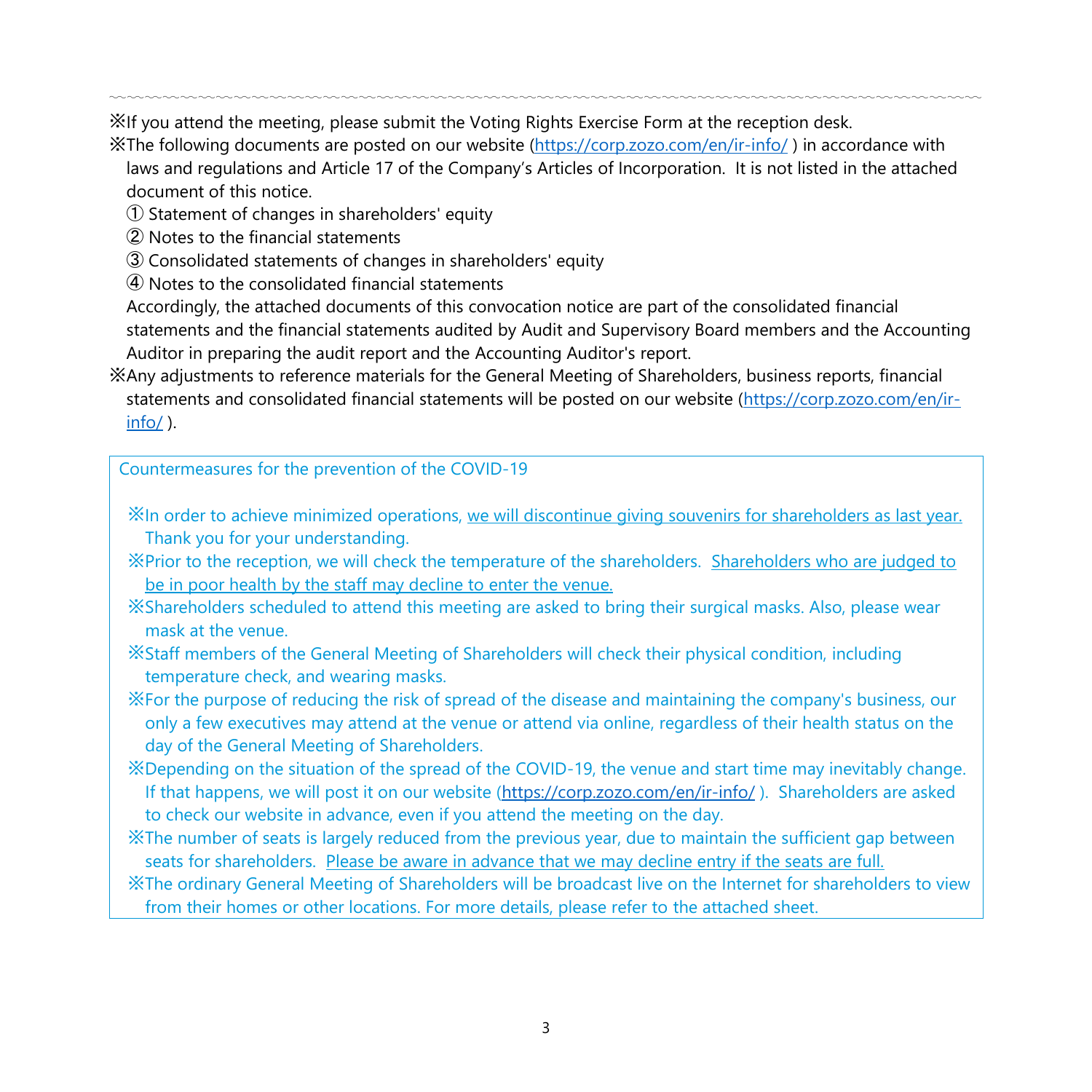# Guidance on the exercise of voting rights



#### **When attending the General Meeting of Shareholders**

\* If you are attending on the day, please submit the Voting Rights Exercise Form enclosed at the reception desk.

Tuesday, June 28, 2022 1:00 p.m. JST Date of the General Meeting of Shareholders



**When exercising your voting rights by mail**

Please indicate the pros and cons of the agenda on the enclosed voting form and submit it without putting a stamp.

Voting Deadline

Monday, June 27, 2022 Until arriving 5:00 p.m. JST

#### **When exercising your voting rights by the Internet**

Please visit the website for exercising voting rights (https://www.web54.net), use the "Voting Right Exercise Code" and "Password" written on the enclosed Voting Rights Exercise Form to input your pros and cons of the agenda.

Voting Deadline

Monday, June 27, 2022 Until 5:00 p.m. JST

Please refer to the next page for detail

\* If you have exercised your voting rights more than once, we will treat the exercise that arrived at our company last as valid exercise of voting rights. Also, if the exercise of voting rights via the Internet etc., and it via mail arrive on the same day, we will treat the one via the Internet etc. as valid exercise of voting rights.

#### **Matters concerning the exercise of voting rights by proxy**

If you cannot attend on the day, you can exercise your voting rights by proxying one other shareholder with voting rights. However, please be aware that it is necessary to submit the power of attorney for this General Meeting of Shareholders and the form for the exercise of voting rights of each of the shareholders themselves and the representative shareholders.

#### **Notification method of disparate exercise of voting rights**

About a shareholder who exercises without voting rights unfairly (limited to the stockholders who own shares for the sake of others), three days before the day of the General Meeting of Shareholders, please inform us in writing that you will exercise the voting rights you possess without unity and the reason.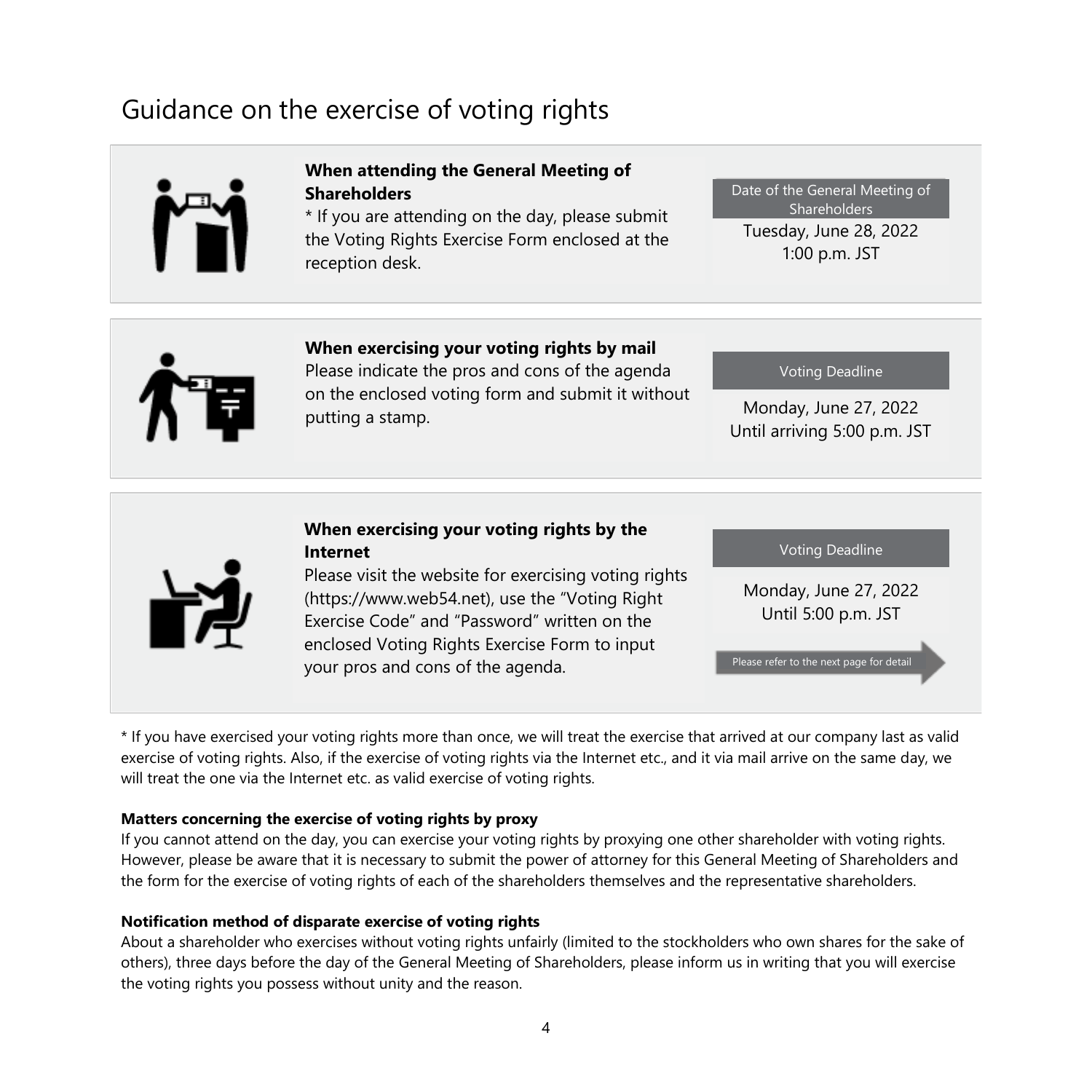# Guidance on the exercise of voting rights by the Internet etc.

# How to read the QR code

You can log in to the voting website without entering a voting right exercise code and password.

#### **Please read the QR code on the lower right of the Voting Rights Exercise Form.**



\* "QR code" is a registered trademark of DENSO WAVE INCORPORATED.

- **Please follow the instructions on the screen and enter your**
- **approval or rejection.**



**The exercise of voting rights in "Smart Exercise" is valid only once.**

If you wish to change your exercise after voting, access the site for PC, enter the "Voting Right Exercise Code" and "Password" described in the voting form and login, and exercise your voting rights again.

\* If you read the QR code again, you can transition to the site for PC.

If you do not know how to operate a computer etc. regarding exercise of voting rights on this site, please contact the following:

Sumitomo Mitsui Trust Bank, Limited. Securities Agent Web



#### "Smart Exercise" How to enter voting right exercise code/password

Voting right exercise website: https://www.web54.net



**Please access the website for exercising voting rights**



**Please enter the "Voting Right Exercise Code" described in the voting right exercise form.**



**Please enter the "Password" described in the voting right exercise form.**



**Please follow the instructions on the screen and enter your approval or rejection.**

#### **To Institutional Investors**

In addition to the exercise of voting rights via the Internet etc. mentioned above, only if you apply in advance, you can use the electronic voting platform operated by ICJ, Inc.

Δ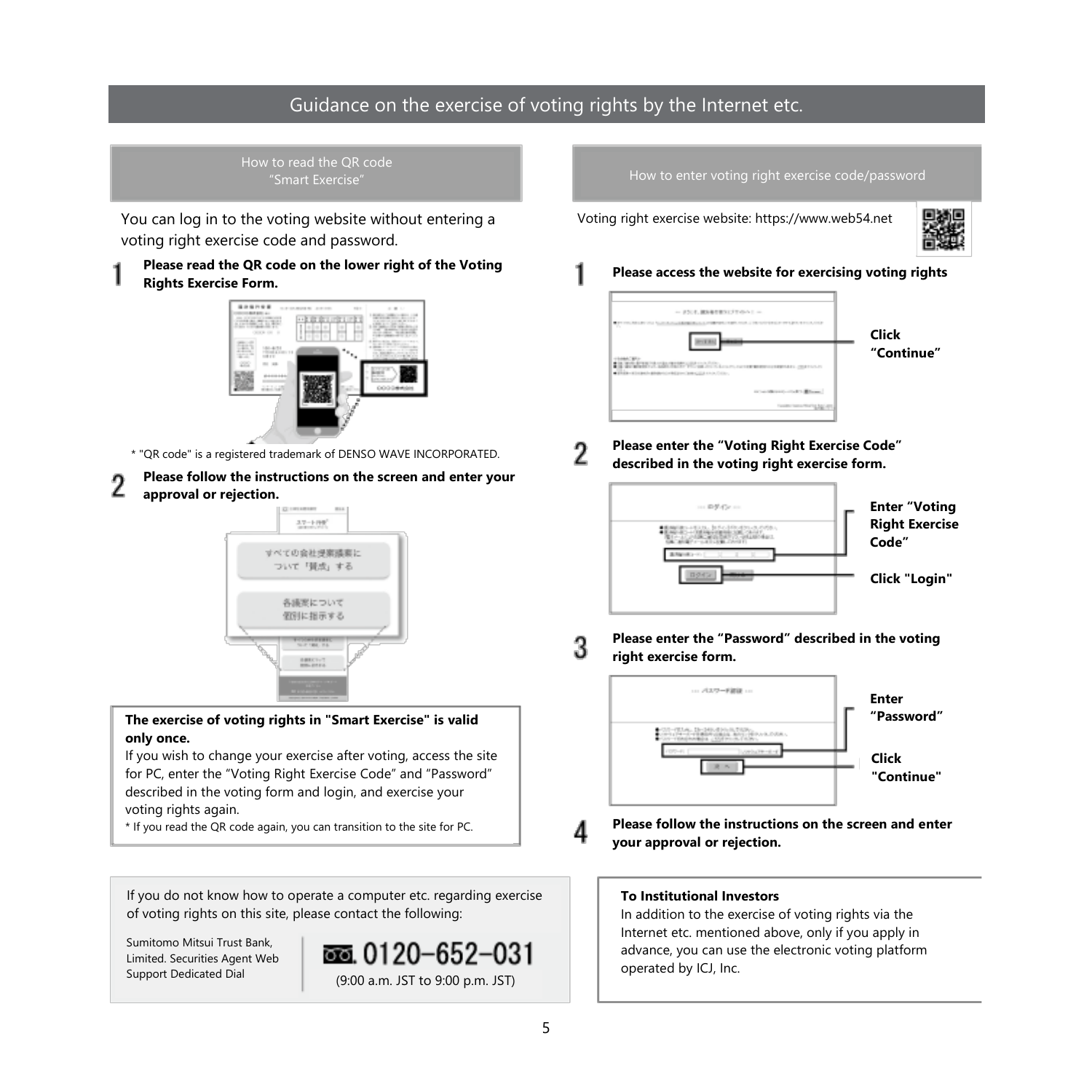# Reference Materials for Ordinary General Meeting of Shareholders

Proposed agendas and reference materials

#### **Agenda No.1 Distribution of surplus**

Year-end dividends for the 24<sup>th</sup> fiscal term will be as follows, taking into account the business results for the current fiscal year, future business development, and the status of retained earnings.

Year-end dividends ① Allocation of financial assets to shareholders, and total amount thereof: 36 yen per share for the Company's ordinary stock Total Amount: 10,792,937,448 yen

② Effective date of dividends June 29, 2022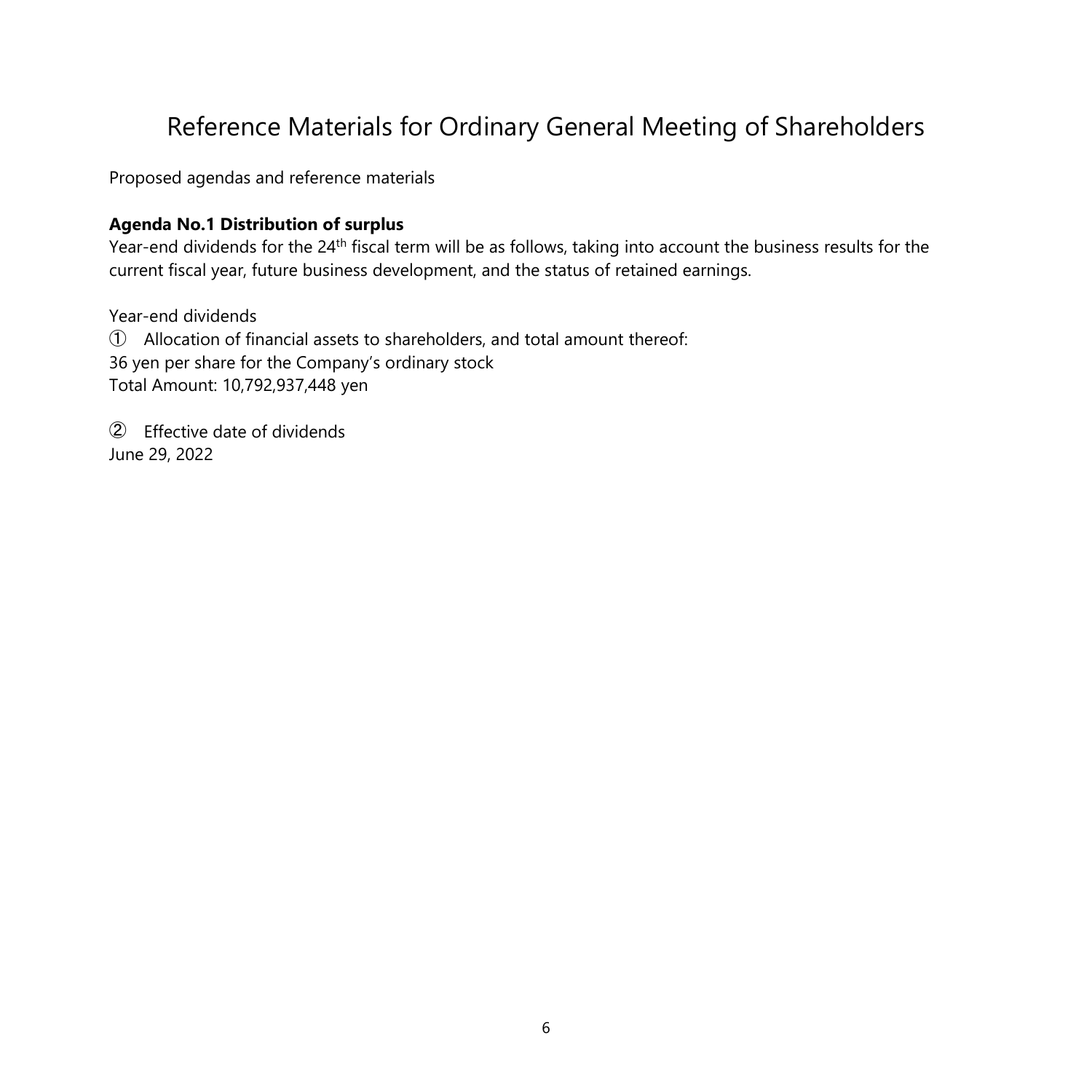#### **Agenda No.2 Partial Amendments to the Articles of Incorporation**

#### 1. Reasons for amendments of the articles of incorporation

Partial amendments to these articles of incorporation are made for the following reasons. A resolution regarding the proposal shall become effective at the end of the General Meeting of Shareholders.

- A) Regarding Article 2 (Purpose) of the Articles of Incorporation, to respond flexibly to businesses that the Company may start in the future, descriptions of the content of business are organized, some of the content has been deleted, and the order of each item for business purposes has been reorganized and changed.
- B) Regarding Article 11 of the Articles of Incorporation (Convocation of Shareholders' Meetings), due to "The Act for Partially Amending the Industrial Competitiveness Enhancement Act and Other Related Acts" enforced on June 16, 2021, listed companies are allowed to hold general meetings of shareholders with no fixed place (general meetings of shareholders attended by Directors and shareholders using the Internet and other means without a physical venue) under certain conditions. The Company will make changes by expanding the ways to convene shareholders meetings, in response to the enforcement of the Acts, believing that the expansion will align with the interests of our shareholders, in consideration of large-scale disasters including infectious diseases and natural disasters, as well as the further digitization of the society.
- C) Regarding Article 17 of the Articles of Incorporation (Electronic Provision Measures for Reference Documents of Shareholders Meeting), the amended provisions stipulated in the proviso of Article 1 of the supplementary provisions of the "Act Partially Amending the Companies Act" (Act No. 70 of 2019) will be enforced on September 1, 2022. In accordance with the enforcement, the Company makes a provision that the electronic provision measures shall be taken with respect to information of reference documents for shareholders' meetings, etc., and to limit the scope of matters to be included in the paper copy to be sent to shareholders who have requested.

In addition, as the provision of deemed disclosure of the current reference documents for shareholders' meetings is no longer required, the Company shall delete the provision and establish supplementary provisions concerning the effective date etc.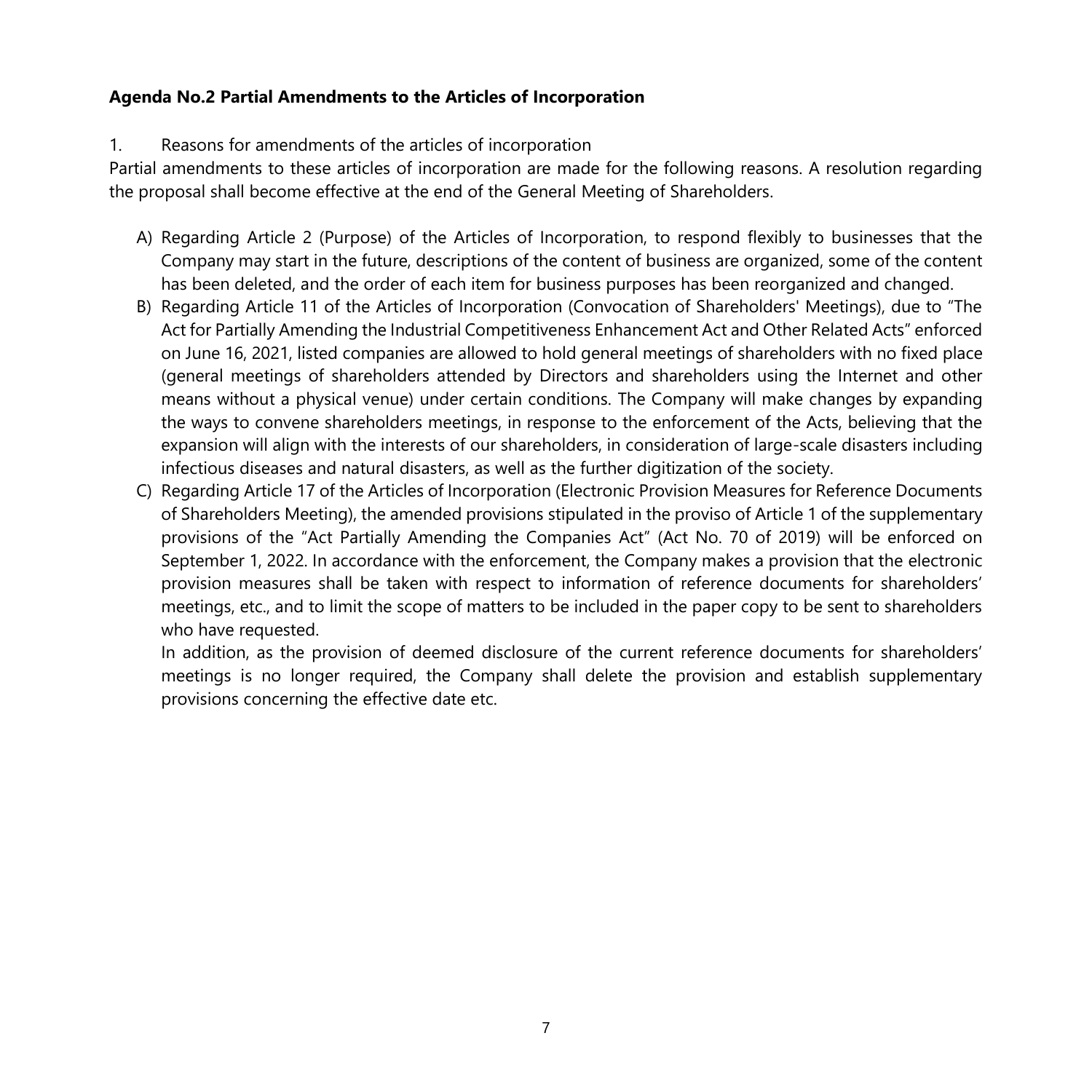2. Amendments to the Articles of Incorporation Details of the changes are as follows.

# (Underlines indicate where changes have been made)

| Current Articles of Incorporation                                                                                                                                                                                                                                                                                                                                                                                                                                                                                                                                                                                                                                                                                                                                                                                                                                                                                                                                                                                                                                                                                                                                                                                                                                                                                                                                                                                                                                                                                                                                                                                                                                                                                                                                                                                                                                                                                                                                                                                                                                                             | Proposed change                                                                                                                                                                                                                                                                                                                                                                                                                                                                                                                                                                                                                                                                                                                                                                                                                                                                                                                                                                                                                                                                                                                                                   |
|-----------------------------------------------------------------------------------------------------------------------------------------------------------------------------------------------------------------------------------------------------------------------------------------------------------------------------------------------------------------------------------------------------------------------------------------------------------------------------------------------------------------------------------------------------------------------------------------------------------------------------------------------------------------------------------------------------------------------------------------------------------------------------------------------------------------------------------------------------------------------------------------------------------------------------------------------------------------------------------------------------------------------------------------------------------------------------------------------------------------------------------------------------------------------------------------------------------------------------------------------------------------------------------------------------------------------------------------------------------------------------------------------------------------------------------------------------------------------------------------------------------------------------------------------------------------------------------------------------------------------------------------------------------------------------------------------------------------------------------------------------------------------------------------------------------------------------------------------------------------------------------------------------------------------------------------------------------------------------------------------------------------------------------------------------------------------------------------------|-------------------------------------------------------------------------------------------------------------------------------------------------------------------------------------------------------------------------------------------------------------------------------------------------------------------------------------------------------------------------------------------------------------------------------------------------------------------------------------------------------------------------------------------------------------------------------------------------------------------------------------------------------------------------------------------------------------------------------------------------------------------------------------------------------------------------------------------------------------------------------------------------------------------------------------------------------------------------------------------------------------------------------------------------------------------------------------------------------------------------------------------------------------------|
| (Purpose)<br>Article 2<br>1. Planning, production, sales, manufacture, creation and<br>export/import, and licensing<br>(1) Apparel, sport goods, medical supplies and general merchandise<br>(2) Video and audio software such as CDs, DVDs and videos<br>(3) Character merchandise<br>(4) Electronic and measuring equipment<br>2. E-commerce sales operations via the Internet, digital broadcasting,<br>etc.<br>3. Outsourcing of the opening, operation and consignment of<br>operation of shopping malls on the Internet<br>4. Opening of Internet auction<br>5. Content distribution via the Internet<br>6. Production, operation, maintenance, management, and consulting<br>of Internet websites<br>7. Design, development, and operation of merchandise inventory<br>management, customer management, and order management<br>systems utilizing the Internet and other networks, as well as<br>consulting services and the leasing of systems<br>8. Collection, analysis, production and sales of various types of<br>information and data<br>9. Planning, design, construction, and management of interior,<br>exterior, and equipment for various stores, offices, and residences<br>10. Operation and management of restaurants, stores,<br>accommodations, parking and sports facilities, recreational<br>facilities, and cultural facilities<br>11. Interior coordination business<br>12. Trading and consignment sales of used goods<br>13. Consignment of storage, management, shipment, and delivery of<br>products<br>14. Advertising<br>15. Planning and drafting of sales promotion<br>16. Store design consultancy<br>17. Management consulting services<br>18. Credit card business<br>19. Finance<br>20. Planning and production of events<br>21. Fostering, management, portrait rights management and<br>promotional activities for celebrities and sports players<br>22. Inviting foreign celebrities and athletes<br>23. Entertainment in sports and other cultural activities<br>24. Publishers<br>25. Any and all business incidental to each of the above items | (Purpose)<br>Article 2<br>1. Business related to fashion and fashion tech<br>2. Internet-based e-commerce business<br>3. Businesses related to information processing, information and<br>communications, and technology development<br>4. Businesses related to the operation of various facilities and<br>equipment<br>5. Events and sports businesses<br>6. Publishing business<br>7. Operations with respect to advertising and marketing<br>8. Businesses related to the construction, maintenance, and<br>operation of websites<br>9. Deliveries using transportations<br>10. Warehousing business<br>11. Secondhand merchandise sales based on the secondhand<br>merchandise sales law<br>12. Manufacture and sale of cosmetics, pharmaceuticals, medical<br>devices and quasi-drugs<br>13. Sales of alcoholic beverages, food and beverages<br>14. Charged employment placement businesses and worker<br>dispatching businesses<br>15. Issuance and sale of credit card-related operations and prepaid<br>vouchers (gift cards and gift certificates, etc.)<br>16. Finance<br>17. Any and all businesses incidental or related to the preceding<br>items. |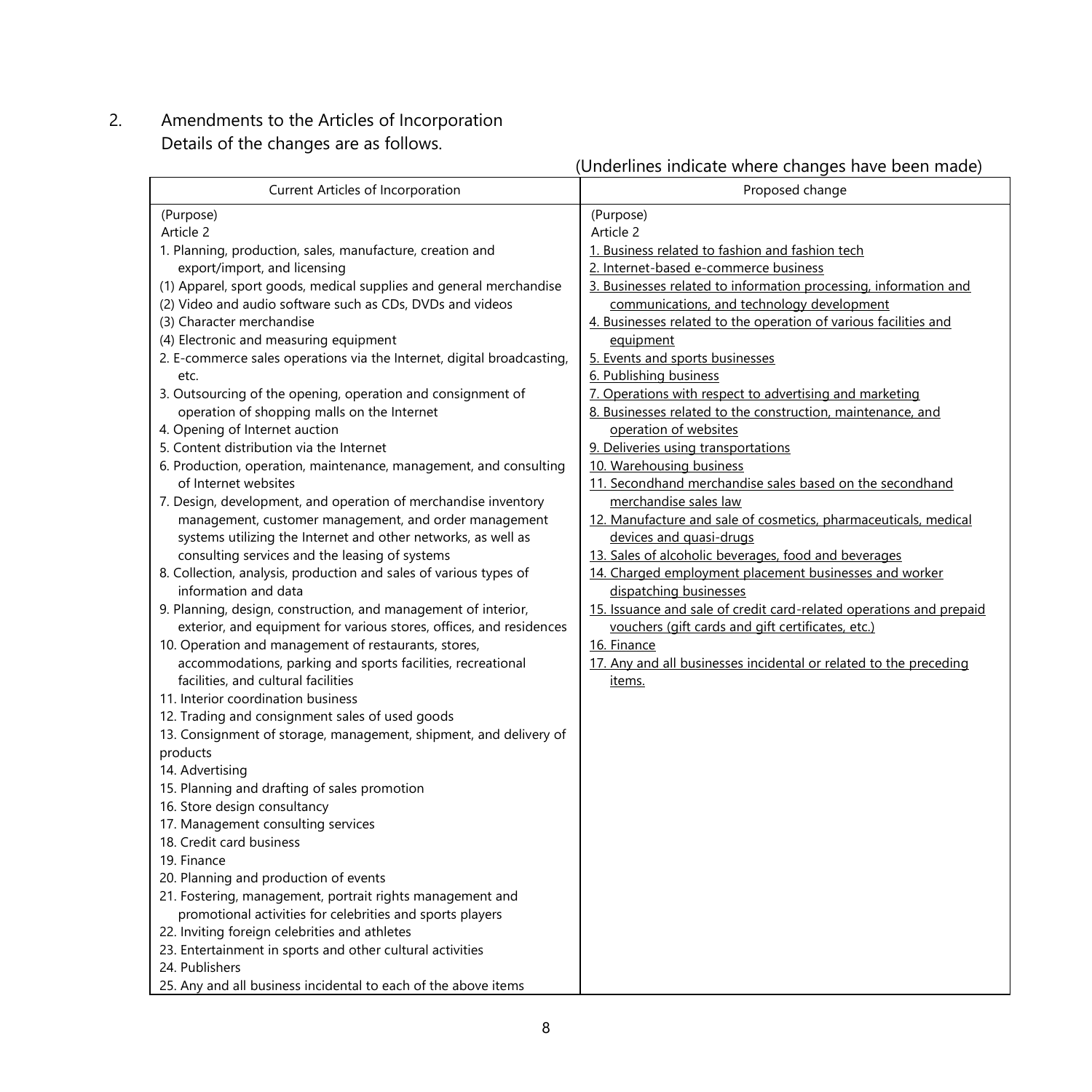| Current Articles of Incorporation                                                                                                                                                                                                                                                                                                                                                                                                                                                                                                                                                                                     | Proposed change                                                                                                                                                                                                                                                                                                                                                                                                                                                                                                                                                                                                                                                                                                                                                                                                                                                                                                                                                                                                                                                                                                                                                                                                                                                                                 |
|-----------------------------------------------------------------------------------------------------------------------------------------------------------------------------------------------------------------------------------------------------------------------------------------------------------------------------------------------------------------------------------------------------------------------------------------------------------------------------------------------------------------------------------------------------------------------------------------------------------------------|-------------------------------------------------------------------------------------------------------------------------------------------------------------------------------------------------------------------------------------------------------------------------------------------------------------------------------------------------------------------------------------------------------------------------------------------------------------------------------------------------------------------------------------------------------------------------------------------------------------------------------------------------------------------------------------------------------------------------------------------------------------------------------------------------------------------------------------------------------------------------------------------------------------------------------------------------------------------------------------------------------------------------------------------------------------------------------------------------------------------------------------------------------------------------------------------------------------------------------------------------------------------------------------------------|
| (Convocation of Shareholders Meetings)                                                                                                                                                                                                                                                                                                                                                                                                                                                                                                                                                                                |                                                                                                                                                                                                                                                                                                                                                                                                                                                                                                                                                                                                                                                                                                                                                                                                                                                                                                                                                                                                                                                                                                                                                                                                                                                                                                 |
| Article 11<br>(Articles omitted)<br>(Newly established)                                                                                                                                                                                                                                                                                                                                                                                                                                                                                                                                                               | (As at present)<br>2. The general meeting of shareholders of the Company may be a<br>general meeting of shareholders with no fixed place.                                                                                                                                                                                                                                                                                                                                                                                                                                                                                                                                                                                                                                                                                                                                                                                                                                                                                                                                                                                                                                                                                                                                                       |
| (Deemed Provision of Reference Documents for Shareholders<br>Meetings, etc. for Internet Disclosure)<br>Article 17<br>The Company may deem that, at the time of the convocation of the<br>general meeting of shareholders, the Company has provided the<br>shareholders with information on matters to be stated or indicated<br>in the reference documents for general meeting of shareholders,<br>business reports, financial statements, and consolidated financial<br>statements through disclosure via the Internet in accordance with<br>the provisions of the applicable Ordinance of the Ministry of Justice. | (Deleted)                                                                                                                                                                                                                                                                                                                                                                                                                                                                                                                                                                                                                                                                                                                                                                                                                                                                                                                                                                                                                                                                                                                                                                                                                                                                                       |
| (Newly established)                                                                                                                                                                                                                                                                                                                                                                                                                                                                                                                                                                                                   | (Electronic Provision Measures for Reference Documents of<br>Shareholders Meeting)<br>Article 17<br>The Company shall, at the time of convening a general meeting of<br>shareholders, take electronic measures for the information contained<br>in the reference documents for general meeting of shareholders, etc.<br>2. The Company shall not be required to describe all or part of the<br>matters for electronic provision as prescribed by the applicable<br>Ordinance of the Ministry of Justice in the document to be<br>delivered to the shareholder who has requested the delivery of<br>the document.                                                                                                                                                                                                                                                                                                                                                                                                                                                                                                                                                                                                                                                                                |
| (Newly established)                                                                                                                                                                                                                                                                                                                                                                                                                                                                                                                                                                                                   | (Supplementary Provisions)<br>The deletion of the provisions of Article 17 of the Articles of<br>Incorporation before the amendment and the establishment of the<br>new provisions of Article 17 of the Articles of Incorporation, after the<br>amendment shall become effective as from the effective date<br>(hereinafter referred to as the "Effective Date") stipulated in the<br>proviso of Article 1 of the supplementary provisions of the "Act<br>Partially Amending the Companies Act" (Act No. 70 of 2019).<br>2. It shall have the following provisions from the Effective Date. This<br>provision shall remain in force until the later of 6 months from the<br>date of enforcement or 3 months from the date of the last general<br>meeting of shareholders held within 6 months from the Effective<br>Date, whichever comes later. The Company may deem that, at the<br>time of the convocation of the general meeting of shareholders.<br>the Company has provided the shareholders with information on<br>matters to be stated or indicated in the reference documents for<br>general meeting of shareholders, business reports, financial<br>statements, and consolidated financial statements through<br>disclosure via the Internet in accordance with the provisions of the |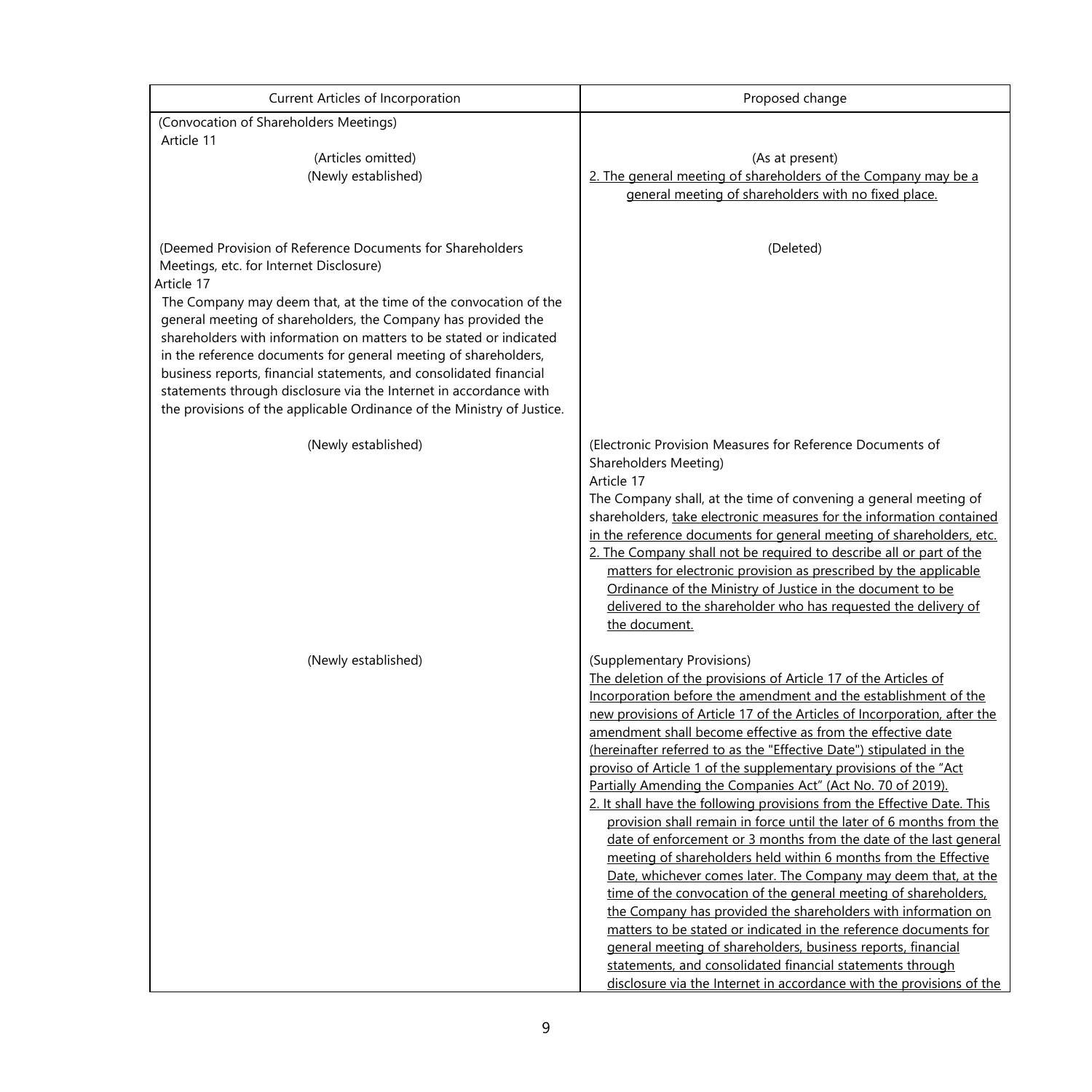| Current Articles of Incorporation | Proposed change                                                                                                                                           |
|-----------------------------------|-----------------------------------------------------------------------------------------------------------------------------------------------------------|
|                                   | applicable Ordinance of the Ministry of Justice.<br>3. This article shall be deleted as of the later of the date specified in<br>the preceding paragraph. |

#### 3. Schedule

Date of the Ordinary General Meeting of Shareholders to amend the Articles of Incorporation: June 28, 2022 (scheduled)

Effective date of amendments to Articles of Incorporation: June 28, 2022 (scheduled)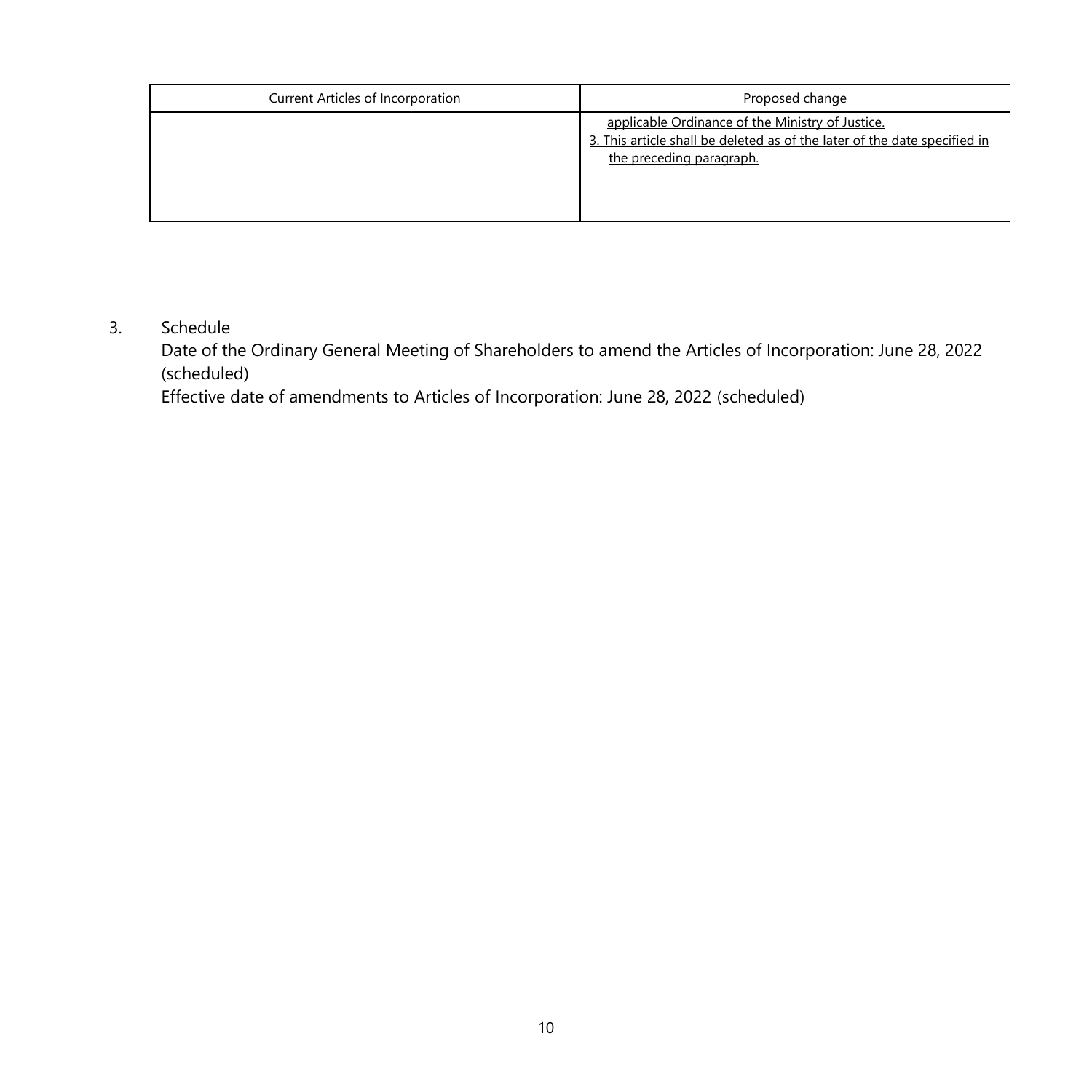# Business Report for the 24<sup>th</sup> Fiscal Year

From April 1, 2021 to March 31, 2022

#### 1. Matters concerning the current status of the corporate group

#### (1) Progress of business operation and its results

| [Table 1] YoY comparison                         |                                                                        |             |                                                                       |             | (Unit: Million yen) |
|--------------------------------------------------|------------------------------------------------------------------------|-------------|-----------------------------------------------------------------------|-------------|---------------------|
|                                                  | Previous consolidated fiscal year<br>(April 1, 2020 to March 31, 2021) |             | Current consolidated fiscal year<br>(April 1, 2021 to March 31, 2022) | YoY basis   |                     |
| Gross merchandise value                          | 419,438                                                                | (102.9%)    | 508,876                                                               | $(110.1\%)$ | 21.3%               |
| Gross merchandise value (excluding other<br>GMV) | 407,774                                                                | $(100.0\%)$ | 462.175                                                               | $(100.0\%)$ | 13.3%               |
| Net sales                                        | 147,402                                                                | $(36.1\%)$  | 166,199                                                               | $(36.0\%)$  | 12.8%               |
| Gross profit                                     | 140,033                                                                | (34.3%)     | 156,172                                                               | (33.8%)     | 11.5%               |
| Operating profit                                 | 44,144                                                                 | $(10.8\%)$  | 49,656                                                                | (10.7%)     | 12.5%               |
| Ordinary profit                                  | 44,386                                                                 | $(10.9\%)$  | 49,655                                                                | (10.7%)     | 11.9%               |
| Profit attributable to owners of parent          | 30,932                                                                 | $(7.6\%)$   | 34,492                                                                | (7.5%)      | 11.5%               |

Figures in parentheses are percentages to gross merchandise value (excluding other GMV)

Under the corporate philosophy of "Inspire the world. Deliver joy every day.", we mainly operate the following businesses: Japan's largest fashion eCommerce website ZOZOTOWN and a fashion media WEAR.

During the current consolidated fiscal year, it was challenging for the apparel industry under the continuous expansion of COVID-19. Under this circumstance, our group has been focusing even stronger on creating ZOZOTOWN more attractive to both users and brands with the aim of increasing the number of unique users and improving the conversion rate (the purchasing rate of unique users). To maximize sales at ZOZOTOWN, we have implemented measures such as sales events "ZOZOWEEK" (10 days in total from May 14 to 23, 2021, 10 days in total from September 15 to 20 and 23 to 26, 17 days in total from November 5 to 14 and 17 to 23) and broadcasted TV commercials to attract customers in the period of summer and winter sales. In addition, we continued to proactively welcome new brands in a wide range of genres to meet diversifying needs of users.

In order to strengthen a specific category, we are expanding the merchandise value of the shoe category in ZOZOTOWN with "ZOZOMAT". Of the shoes available in ZOZOTOWN at present, the number of shoes covered by ZOZOMAT exceeds 4,581 styles, and sales in the shoe category are growing steadily. In addition, on March 18, 2021, we renewed ZOZOTOWN; launched ZOZOCOSME to strengthen the cosmetics category, and ZOZOVILLA, which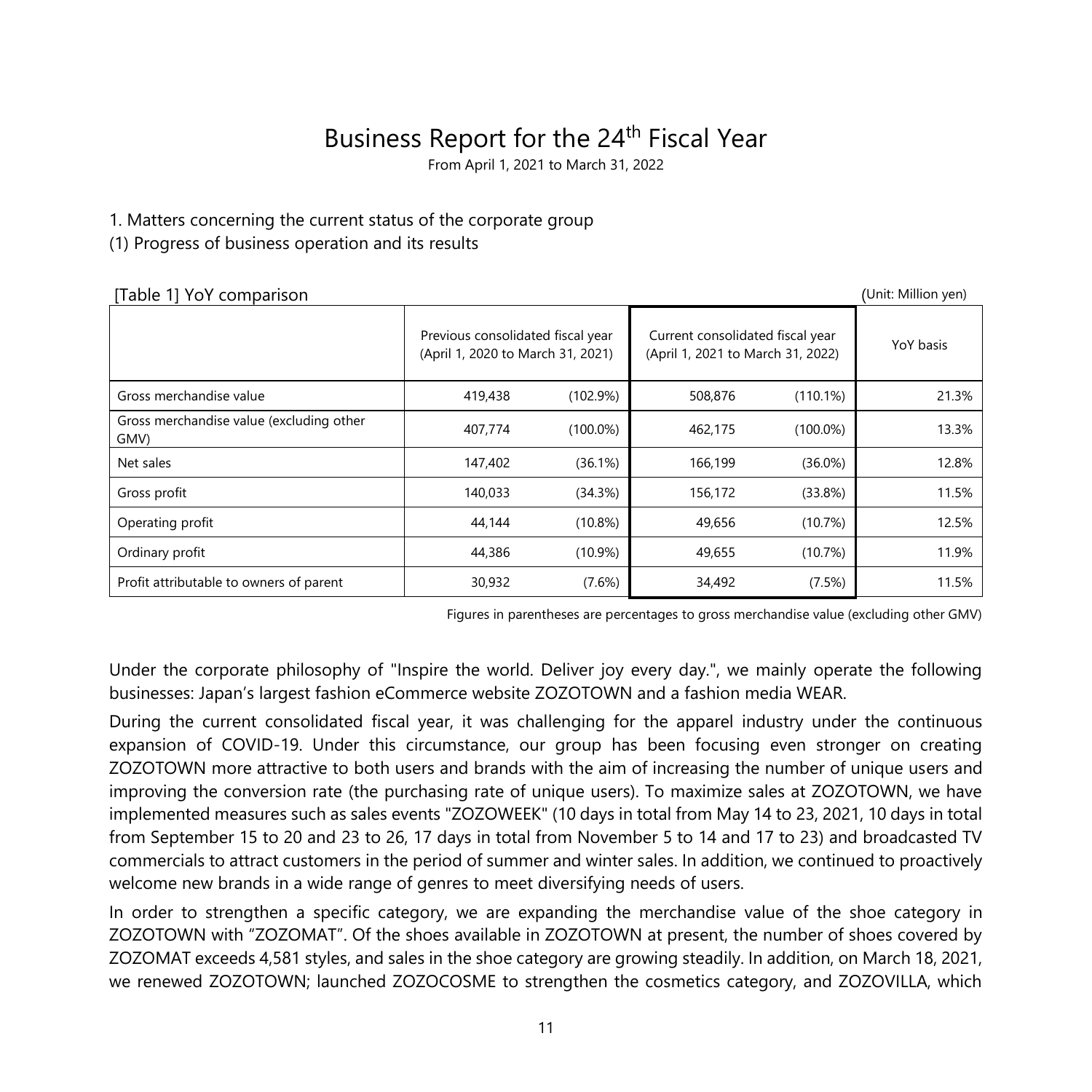offers a lineup of domestic and overseas luxury brands. ZOZOCOSME handles more than 600 cosmetics brands, both domestic and overseas brands as of the end of March 2022, with a female active member ratio of over 70%. It aims to expand the merchandise value of the cosmetics category in ZOZOTOWN. Furthermore, we have implemented a purchase assist function that recommends the best foundation and concealer color closest to the measured skin color using "ZOZOGLASS", a device that can measure skin color with high precision. This enables users to have new purchasing experiences. ZOZOVILLA is a luxury and designer brands zone in ZOZOTOWN, with more than 120 domestic and overseas luxury brands. As we have grown together with fashion ever since our foundation, we have again started the zone with a strong mind to provide opportunities for "fashion-lovers". We are expecting an improvement in branding as ZOZOTOWN through the operation of ZOZOVILLA.

Sales of ZOZOTOWN PayPay Mall Shop have been growing steadily due to the good retention rate of new customers acquired through the large-scale "Super PayPay Festival" and other measures implemented in the second half of the previous consolidated fiscal year, as well as the continuous and active deploy of promotional expenses by Yahoo Japan Corporation which operates PayPay Mall in the current consolidated fiscal year. Also, "Summer PayPay Festival" (25 days in total from July 1 to 25, 2021) and "Super PayPay Festival" (42 days in total from October 18 to November 28, and 56 days in total from February 1 to March 28) were implemented in the current consolidated fiscal year.

Regarding BtoB business, brands are actively continuing to enhance their own eCommerce websites, due to the impact of COVID-19.

Consequently, the gross merchandise value in the current consolidated fiscal year was 508,876 million yen (+21.3% YoY), and the gross merchandise value (excluding other GMV) was 462,175 million yen (+13.3% YoY). Net sales were 166,199 million yen (+12.8% YoY), and gross profit was 156,172 million yen (+11.5% YoY). The ratio of gross profit to the gross merchandise value (excluding other GMV) (gross profit margin) was 33.8%, a decrease of 0.5% point from the previous fiscal year.

As for net sales, the YoY growth rate exceeded that of the gross merchandise value (excluding other GMV), mainly due to growth in Outright purchase/production & sales, USED sales, and advertising business. From the beginning of the current consolidated fiscal year, we adopted the "Accounting Standard for Revenue Recognition" (ASBJ Statement No. 29, March 31, 2020; hereinafter referred to as the " New Accounting Standard") etc. For details, please refer to 3. Consolidated financial statements (5) Notes on consolidated financial statements (Changes in accounting policies).

The main factor behind the decline in gross profit margin was, although there was an increase in growth of the advertising business and improvement of gross profit margin by reducing the cost ratio of USED sales, the negative impact of the New Accounting Standard which exceeded the increasing factors.

Selling, general and administrative expenses were 106,516 million yen (+11.1% YoY). Its ratio to the gross merchandise value (excluding other GMV) was 23.0%, a decrease of 0.5% points compared with the previous fiscal year. The main reasons for the decline in the SG&A-to-GMV ratio on a YoY basis are as follows. All the percentages to the gross merchandise value are calculated by dividing SG&A expenses by the gross merchandise value (excluding other GMV):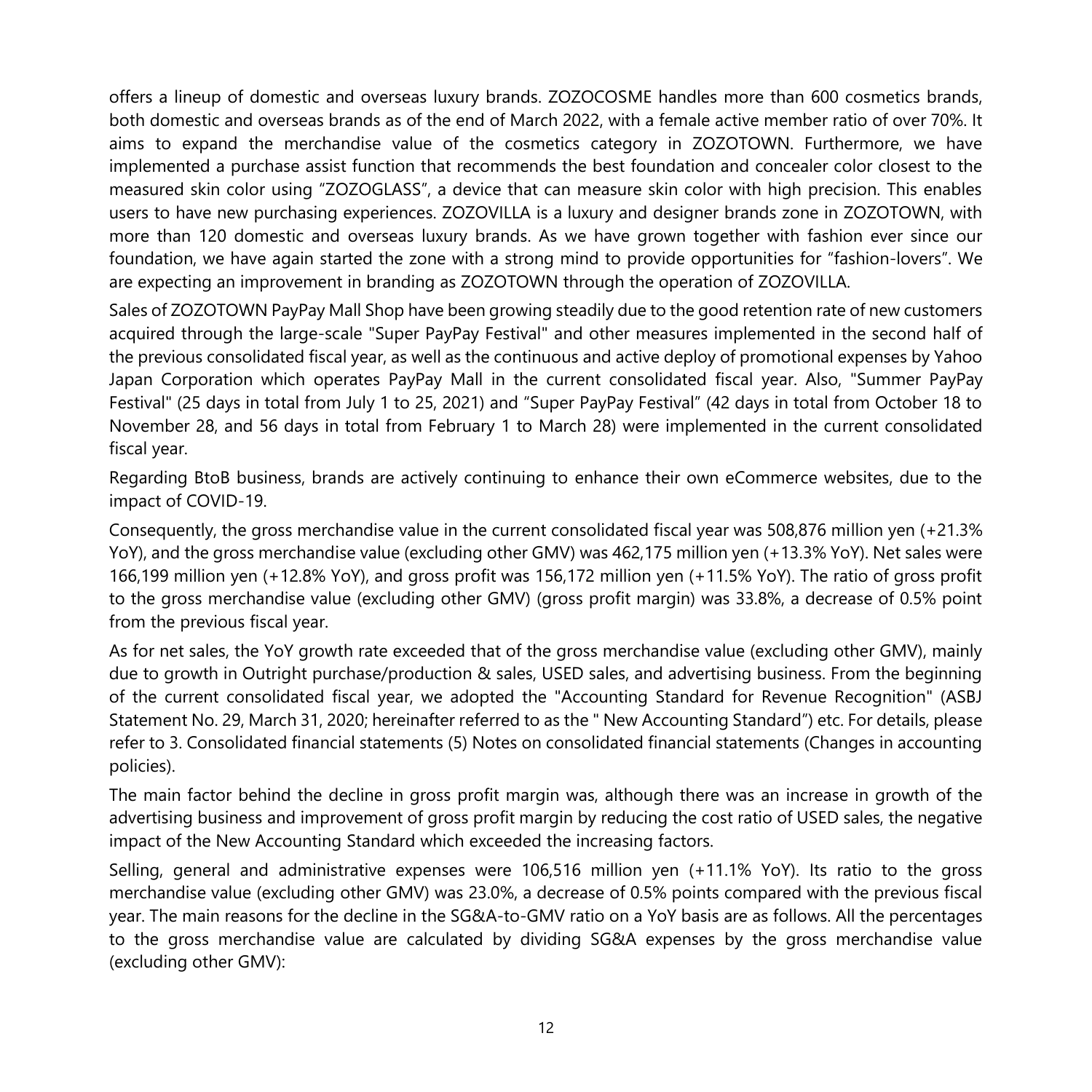#### Improving factors

1. Promotion-related expenses to the gross merchandise value declined by 0.5% points, from the change in accounting treatment following the adoption of the New Accounting Standard etc. (point-related expenses that were recorded in selling, general and administrative expenses in the previous fiscal year are recorded in the sales item).

2. Logistics-related expenses in personnel expenses to the gross merchandise value declined by 0.3% points, from operation efficiency improvement inside logistics bases.

3. Payment collection commission to the gross merchandise value declined by 0.3% points, from the better economic contract terms due to the change of payment collection agency for credit card payments.

4. Other expenses to the gross merchandise value declined by 0.2% points, from a change in packaging materials (consumables), etc.

#### Worsening factors

1. Advertising expenses to the gross merchandise value rose by 0.6% points, from the active measures to attract customers, such as TV commercials, online advertisement, and the free distribution of ZOZOGLASS.

Consequently, the operating profit of the current consolidated fiscal year was 49,656 million yen (+12.5% YoY) and the operating profit margin was 10.7% toward the gross merchandise value (excluding other GMV), a decrease of 0.1% points compared with the previous year. Ordinary profit was 49,655 million yen (+11.9% YoY) and net profit attributable to owners of parent was 34,492 million yen (+11.5% YoY). In the current consolidated fiscal year, we decided to withdraw from ZOZOTOWN business in China, where the company was offering cross-border eCommerce services, as a result of a business review. Accordingly, we recorded 81 million yen as an impairment loss on non-current assets and 218 million yen as a loss on business liquidation.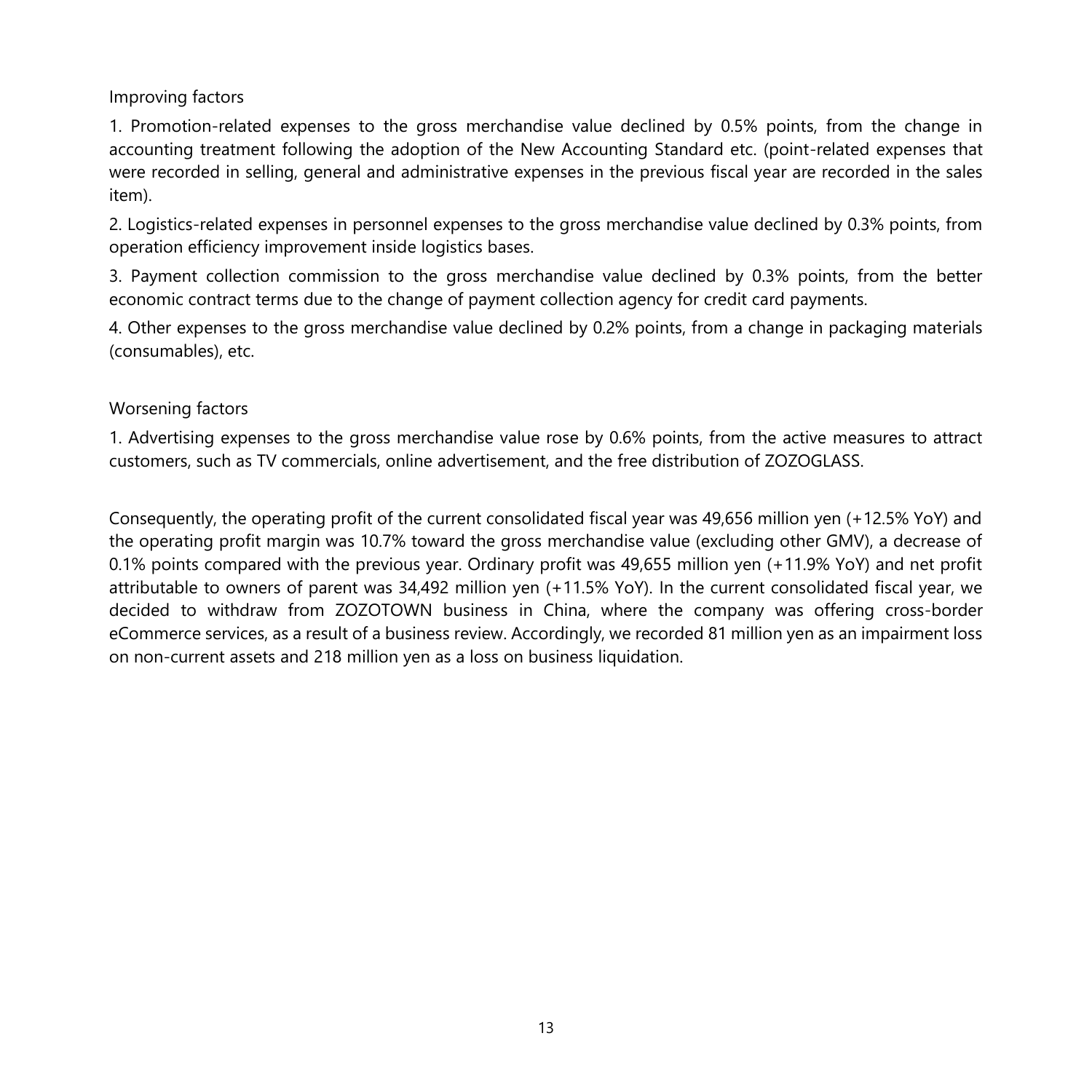[Table2] Comparison with the initial forecast

|                                                  | Current consolidated fiscal year<br>(Initial forecast) |             | Current consolidated fiscal year<br>(Results) | Comparison<br>to the initial<br>forecast |      |
|--------------------------------------------------|--------------------------------------------------------|-------------|-----------------------------------------------|------------------------------------------|------|
| Gross merchandise value                          | 472,800                                                | $(105.0\%)$ | 508,876                                       | (110.1%)                                 | 7.6% |
| Gross merchandise value (excluding<br>other GMV) | 450,400                                                | $(100.0\%)$ | 462.175                                       | $(100.0\%)$                              | 2.6% |
| Net sales                                        | 162,600                                                | (36.1%)     | 166.199                                       | $(36.0\%)$                               | 2.2% |
| Operating profit                                 | 47,800                                                 | $(10.6\%)$  | 49,656                                        | (10.7%)                                  | 3.9% |
| Ordinary profit                                  | 47.800                                                 | $(10.6\%)$  | 49.655                                        | (10.7%)                                  | 3.9% |
| Profit attributable to owners of parent          | 33,300                                                 | $(7.4\%)$   | 34,492                                        | (7.5%)                                   | 3.6% |

Figures in parentheses are percentages to gross merchandise value (excluding other GMV)

 $(U_{\text{min}} \cup M)$ 

Compared to the initial consolidated business forecast disclosed on April 27, 2021, the gross merchandise value, the gross merchandise value (excluding other GMV), net sales exceeded the plan by 7.6%, 2.6%, and 2.2%, respectively.

The major factor was that the brands continued to participate in promotions as well as send us inventories proactively, and active measures to attract and promote customers helped boost the number of new members acquired, the traffic, and buyers.

In line with the achievement of the initial plan for the gross merchandise value and sales, operating income, ordinary income, and profit attributable to owners of parent exceeded the plan by 3.9%, 3.9%, and 3.6%, respectively.

Since our group is a single segment of the eCommerce business, information by segment is omitted. However, the performance of each business segment within the single segment is shown below.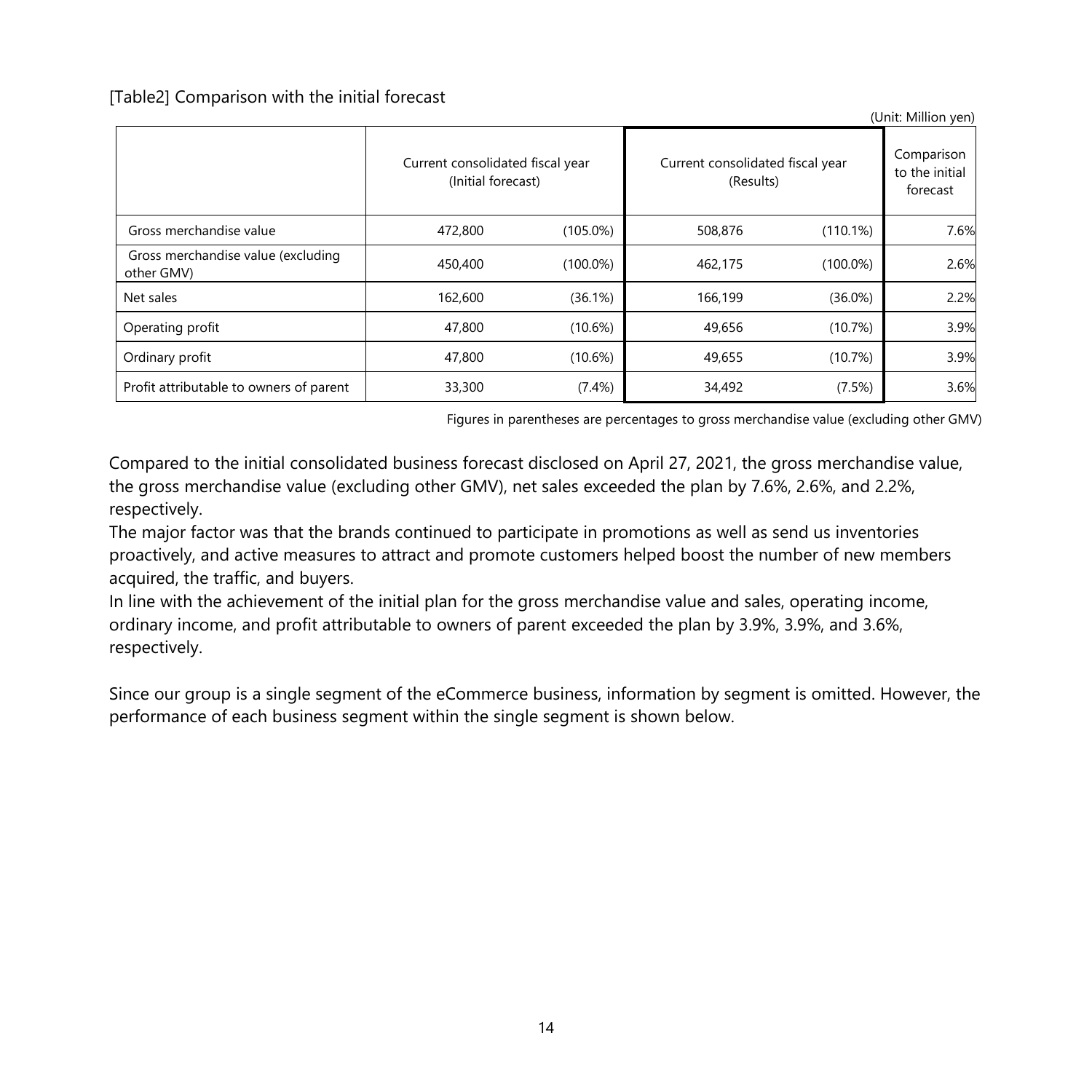| By business                                                   |                                       | Previous consolidated fiscal year<br>(April 1, 2020 to March 31, 2021) |                            |                                       | Current consolidated fiscal year<br>(April 1, 2021 to March 31, 2022) | Merchandise<br>Value       | Net sales |         |  |
|---------------------------------------------------------------|---------------------------------------|------------------------------------------------------------------------|----------------------------|---------------------------------------|-----------------------------------------------------------------------|----------------------------|-----------|---------|--|
| segment                                                       | Merchandise<br>value<br>(Million yen) | Composi<br>tion<br>$(\%)$                                              | Net sales<br>(Million yen) | Merchandise<br>Value<br>(Million yen) | Composi<br>tion<br>(% )                                               | Net sales<br>(Million yen) | YoY (%)   | YoY (%) |  |
| <b>ZOZOTOWN</b>                                               | 357,211                               | 85.2                                                                   | 114,292                    | 391,647                               | 77.0                                                                  | 122,976                    | 9.6       | 7.6     |  |
| <b>Business</b><br>(Outright purchase/<br>production & sales) | 1,758                                 | 0.4                                                                    | 1,757                      | 3,233                                 | 0.6                                                                   | 3,175                      | 83.9      | 80.7    |  |
| (Consignment Sales)                                           | 343,828                               | 82.0                                                                   | 100,970                    | 374,966                               | 73.8                                                                  | 106,591                    | 9.1       | 5.6     |  |
| (USED Sales)                                                  | 11,625                                | 2.8                                                                    | 11,564                     | 13,448                                | 2.6                                                                   | 13,209                     | 15.7      | 14.2    |  |
| PayPay Mall                                                   | 28,199                                | 6.7                                                                    | 8,218                      | 43,844                                | 8.6                                                                   | 12,769                     | 55.5      | 55.4    |  |
| <b>BtoB</b> business                                          | 22,362                                | 5.3                                                                    | 4,264                      | 26,682                                | 5.2                                                                   | 4,945                      | 19.3      | 16.0    |  |
| Advertising business                                          |                                       |                                                                        | 4,121                      | ٠                                     |                                                                       | 6,301                      |           | 52.9    |  |
| Subtotal excluding<br>Others                                  | 407,774                               | 97.2                                                                   | 130,896                    | 462,175                               | 90.8                                                                  | 146,993                    | 13.3      | 12.3    |  |
| Others                                                        | 11,664                                | 2.8                                                                    | 16,506                     | 46,701                                | 9.2                                                                   | 19,206                     | 300.4     | 16.4    |  |
| Total                                                         | 419,438                               | 100.0                                                                  | 147,402                    | 508,876                               | 100.0                                                                 | 166,199                    | 21.3      | 12.8    |  |

#### [Table 3] YoY comparison by business segment

Figures in parentheses are percentages to gross merchandise value (excluding other GMV)

### ① ZOZOTOWN Business

The ZOZOTOWN Business consists of three business forms: Outright purchase/production & sales, Consignment sales, and USED sales. " Outright purchase/production & sales" purchases fashion merchandise from each brand and sell them as in-house inventory with the inventory risk. This corresponds to the form of purchasing fashion merchandise from each brand and the form of ordering merchandise by our group, such as MSP (Multi-Size Platform). "Consignment sales" handles consignment inventory of merchandise from each brand and sell them on a consignment basis. "USED sales" mainly buys and sells used fashion-related merchandise from individual users and is positioned as a value-added service to promote the purchase of new products.

We recognize that increasing the number of buyers and the rate of ZOZOTOWN use in fashion consumption are the key factors in achieving sustainable growth. To realize this, we are working to create the websites that are attractive to both users and brands.

The transition of major KPIs for the ZOZOTOWN Business is as follows.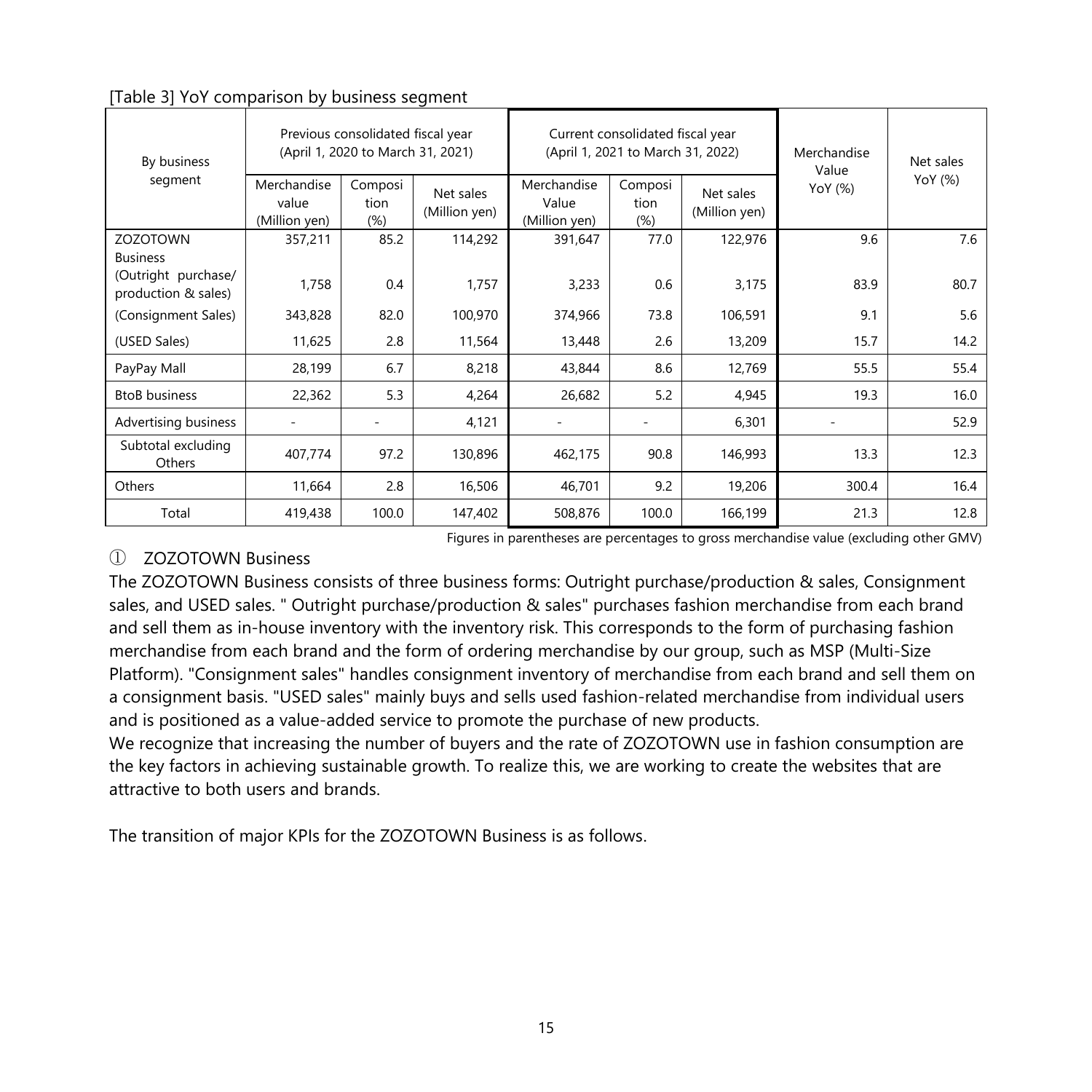#### (The number of shops, etc.) [Table 4] Changes in number of shops and brands

|                                                  |       | Previous consolidated fiscal year |                |       |                | Current consolidated fiscal year |                |       |
|--------------------------------------------------|-------|-----------------------------------|----------------|-------|----------------|----------------------------------|----------------|-------|
|                                                  | Q1    | Q <sub>2</sub>                    | Q <sub>3</sub> | Q4    | Q <sub>1</sub> | Q <sub>2</sub>                   | Q <sub>3</sub> | Q4    |
| Shops in ZOZOTOWN (Note) 1                       | 1.348 | .404                              | 1,433          | 1,468 | 1,488          | 1,502                            | 1,516          | 1,510 |
| Outright purchase/production<br>& sales (Note) 2 |       |                                   | 6              | 18    | 20             | 24                               | 24             | 24    |
| Consignment sales                                | 1.343 | .399                              | 1,427          | 1,450 | 1,468          | 1,478                            | 1,492          | ,486  |
| Number of brands (Note) 1,2                      | 7,989 | 7,953                             | 8,109          | 8,227 | 8,490          | 8,451                            | 8,481          | 8,433 |

(NOTE)

1. Figures are as of the end of quarter accounting period.

2. Private brand "ZOZO" and "Multi-size" are not included.

The number of new shops opened in the current consolidated fiscal year was 127 (net increase of 42 shops). The number of shops opened in the fourth quarter consolidated accounting period was 23. The major new stores are "GIVENCHY BEAUTY," a well-known luxury cosmetics brand, "THREE," which handles many items that are made mainly from natural ingredients and domestically produced raw materials, "VT COSMETICS," a Korean brand whose skincare items are popular, and "COMME des GARCONS HOMME," whose designs are advanced and strong, unaffected by the trends of the times.

### (Number of annual buyers)

#### [Table 5] Changes in number of annual buyers

|                                           | Previous consolidated fiscal year |                |                |           | Current consolidated fiscal year |                |                |            |
|-------------------------------------------|-----------------------------------|----------------|----------------|-----------|----------------------------------|----------------|----------------|------------|
|                                           | Q <sub>1</sub>                    | Q <sub>2</sub> | Q <sub>3</sub> | Q4        | Q1                               | Q <sub>2</sub> | Q <sub>3</sub> | Q4         |
| Number of annual buyers<br>(Note)2        | 8,662,560                         | 8,805,155      | 9,139,796      | 9,485,669 | 9,730,162                        | 9,890,784      | 10,103,351     | 10,418,331 |
| (YoY)                                     | 540,897                           | 578,767        | 983,540        | 1,212,066 | 1,067,602                        | 1,085,629      | 963,555        | 932,662    |
| (QoQ)                                     | 388,957                           | 142,595        | 334,641        | 345,873   | 244,493                          | 160,622        | 212,567        | 314,980    |
| of<br>Number<br>active<br>members (Note)3 | 7,223,753                         | 7,434,529      | 7,773,940      | 8,137,729 | 8,367,073                        | 8,507,997      | 8,711,879      | 9,043,194  |
| (YoY)                                     | 666,609                           | 685,517        | 973,505        | 1,298,063 | 1,143,320                        | 1,073,468      | 937,939        | 905,465    |
| (QoQ)                                     | 384,087                           | 210,776        | 339,411        | 363,789   | 229,344                          | 140,924        | 203,882        | 331,315    |
| Number of quest buyers<br>(Note)          | 1,438,807                         | 1,370,626      | 1,365,856      | 1,347,940 | 1,363,089                        | 1,382,787      | 1,391,472      | 1,375,137  |
| (YoY)                                     | $-125,712$                        | $-106,750$     | 10,035         | $-85,997$ | $-75,718$                        | 12,161         | 25,616         | 27,197     |
| (QoQ)                                     | 4,870                             | $-68,181$      | $-4,770$       | $-17,916$ | 15,149                           | 19,698         | 8,685          | $-16,335$  |

#### (NOTE)

1. The calculating period is the most recent one-year period prior to the end of the accounting periods.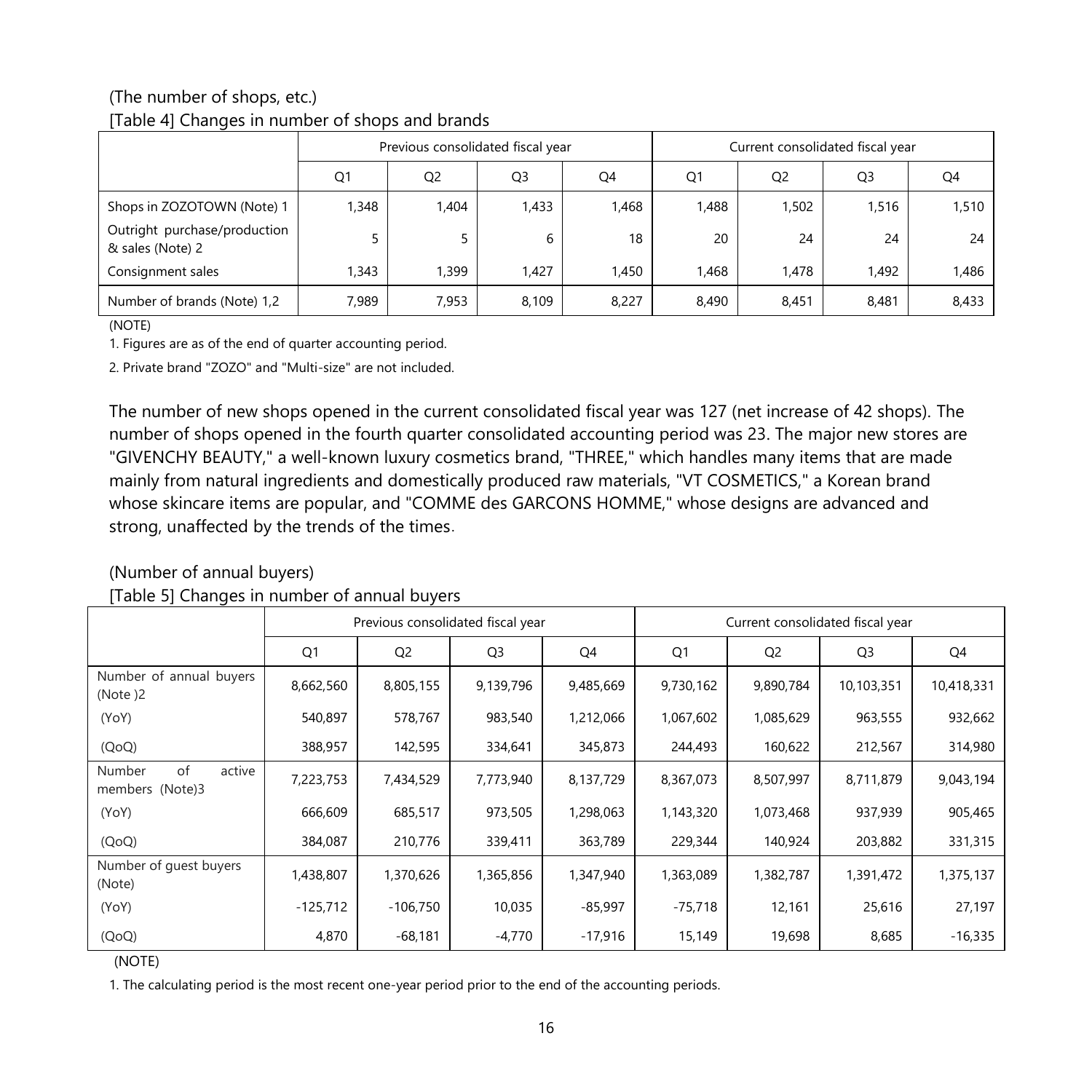2. Numbers of annual buyers are sum of active members and guest buyers who purchased more than once within the past year from each quarter.

3. Numbers of active members are members who purchased more than once within the past year from each quarter.

4. Buyers of "PayPay Mall" are not included.

In the fourth quarter consolidated accounting period of the current fiscal year, the number of annual buyers increased as a result of an increase in the number of active members in both YoY and QoQ. The steady growth in the number of active members was attributable to the retention of new members acquired in the previous fiscal year. Furthermore, the acquisition was boosted by strengthening customer attraction through broadcasting TV commercials and online advertisement in "ZOZOWEEK" held in May, September, November 2021, the summer sales in June 2021, and the winter sales in January 2022.

| [Table 6] Changes in annual                                    |         | Previous consolidated fiscal year |                |         | Current consolidated fiscal year |                |                |         |
|----------------------------------------------------------------|---------|-----------------------------------|----------------|---------|----------------------------------|----------------|----------------|---------|
| purchase amount and<br>annual purchase pieces                  | Q1      | Q <sub>2</sub>                    | Q <sub>3</sub> | Q4      | Q <sub>1</sub>                   | Q <sub>2</sub> | Q <sub>3</sub> | Q4      |
| Annual purchase amount (Total)<br>(Note) 1, 2, 3, 4            | 45,128  | 44,341                            | 43,809         | 42,845  | 42,363                           | 42,343         | 42,549         | 42,403  |
| (YoY)                                                          | $-3.8%$ | $-6.7%$                           | $-8.0\%$       | $-7.9%$ | $-6.1%$                          | $-4.5%$        | $-2.9%$        | $-1.0%$ |
| (QoQ)                                                          | $-3.0%$ | $-1.7%$                           | $-1.2%$        | $-2.2%$ | $-1.1%$                          | $-0.0\%$       | 0.5%           | $-0.3%$ |
| Annual purchase pieces (Total)<br>(Note) 1, 2, 3               | 11.8    | 11.8                              | 11.7           | 11.6    | 11.4                             | 11.5           | 11.6           | 11.6    |
| (YoY)                                                          | 4.9%    | 1.4%                              | 0.1%           | $-1.8%$ | $-3.6%$                          | $-2.0%$        | $-0.7%$        | 0.1%    |
| (QoQ)                                                          | 0.4%    | $-0.6%$                           | $-0.5%$        | $-1.2%$ | $-1.3%$                          | 1.0%           | 0.9%           | $-0.4%$ |
| Annual purchase amount (Existing<br>members) (Note) 1, 2, 3, 4 | 52,175  | 51,523                            | 51,066         | 50,139  | 49,257                           | 49,037         | 49,064         | 49,254  |
| (YoY)                                                          | $-5.2%$ | $-5.9%$                           | $-5.6%$        | $-5.4%$ | $-5.6%$                          | $-4.8%$        | $-3.9%$        | $-1.8%$ |
| (QoQ)                                                          | $-1.6%$ | $-1.2%$                           | $-0.9%$        | $-1.8%$ | $-1.8%$                          | $-0.4%$        | 0.1%           | 0.4%    |
| Annual purchase pieces (Existing<br>members) (Note) 1, 2, 3    | 13.6    | 13.6                              | 13.6           | 13.5    | 13.2                             | 13.3           | 13.4           | 13.4    |
| (YoY)                                                          | 2.4%    | 1.5%                              | 2.1%           | 1.0%    | $-2.8%$                          | $-2.2%$        | $-1.7%$        | $-0.7%$ |
| (QoQ)                                                          | 1.6%    | $-0.3%$                           | 0.3%           | $-0.7%$ | -2.2%                            | 0.3%           | 0.8%           | 0.4%    |

#### (Annual purchase amount and annual purchase pieces)

(NOTE)

1. The calculating period is the most recent one-year before the end of the accounting periods.

2. Indexes for each active member.

3. Buyers of "PayPay Mall" are not included.

4. The amounts are in yen.

During the fourth quarter consolidated accounting period of the current fiscal year, the annual purchase amount (total) decreased in both YoY and QoQ. This was due to an increase in the composition of active members with short membership history among all members as a result of the steady acquisition of new members after the expansion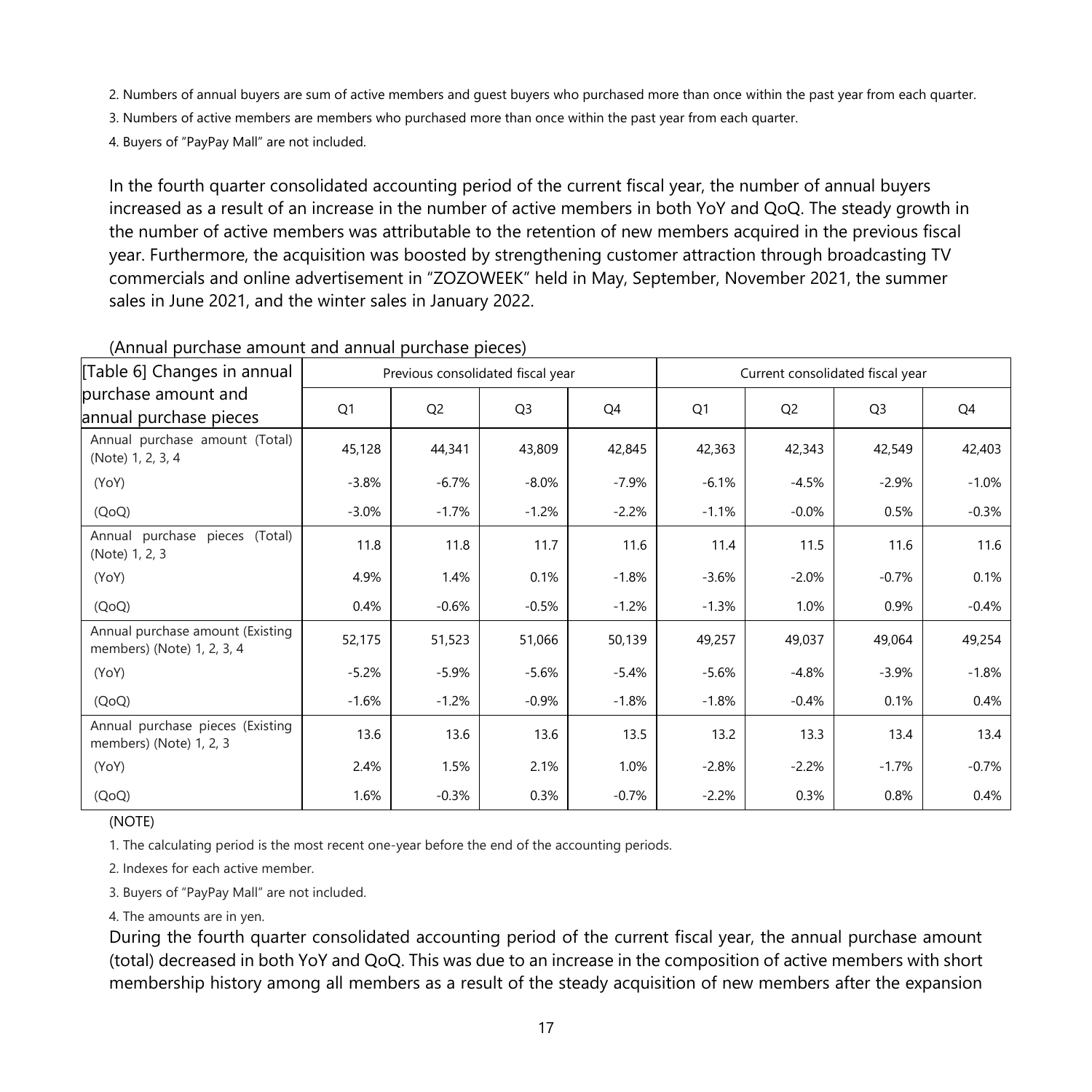of COVID-19. The annual purchase amount for existing members also decreased in YoY. This was due to an increase of the composition of the active members with short membership as described above (annual purchase amount and annual purchase pieces tend to increase according to the length of membership). There is not a big change in annual purchase pieces for all the members and existing members

| [Table 7] Changes in                                                       |                | Previous consolidated fiscal year |                |            | Current consolidated fiscal year |                |                |            |
|----------------------------------------------------------------------------|----------------|-----------------------------------|----------------|------------|----------------------------------|----------------|----------------|------------|
| average retail price,<br>average order value<br>and number of<br>shipments | Q <sub>1</sub> | Q <sub>2</sub>                    | Q <sub>3</sub> | Q4         | Q <sub>1</sub>                   | Q <sub>2</sub> | Q <sub>3</sub> | Q4         |
| Average retail price<br>(Note) 1, 2, 3                                     | 3,443          | 3,381                             | 4,301          | 3,748      | 3,490                            | 3,264          | 4,167          | 3,752      |
| (YoY)                                                                      | $-11.8%$       | $-3.8%$                           | $-4.5%$        | $-4.1%$    | 1.4%                             | $-3.5%$        | $-3.1%$        | 0.1%       |
| Average order value<br>(Note) 1, 2, 3                                      | 7,409          | 7,370                             | 8,516          | 7,991      | 7,501                            | 7,346          | 8,592          | 7,974      |
| (YoY)                                                                      | $-11.7%$       | $-2.1%$                           | $-5.1%$        | $-3.8%$    | 1.2%                             | $-0.3%$        | 0.9%           | $-0.2%$    |
| Average purchase pieces<br>per order (Note) 1, 3                           | 2.15           | 2.18                              | 1.98           | 2.13       | 2.15                             | 2.25           | 2.06           | 2.13       |
| (YoY)                                                                      | 0.1%           | 1.8%                              | $-0.7%$        | 0.4%       | $-0.1%$                          | 3.2%           | 4.1%           | $-0.3%$    |
| Number of shipments<br>(Note) 1, 3                                         | 11,472,548     | 11,011,990                        | 11,960,223     | 11,162,186 | 12,085,053                       | 11,816,663     | 13,049,762     | 12,800,550 |
| (YoY)                                                                      | 24.6%          | 6.4%                              | 18.4%          | 14.4%      | 5.3%                             | 7.3%           | 9.1%           | 14.7%      |

(Average retail price etc.)

(NOTE)

1. Figures for quarter accounting period are used.

2. The amounts are in yen.

3. "PayPay Mall" is not included.

The average retail price in the fourth quarter consolidated accounting period of the current fiscal year increased in YoY. The major factor was a decrease of the ratio of merchandise on sales. Also, the average order value decreased in YoY due to a decrease in the number of average purchase pieces per order.

Results for ZOZOTOWN Business (Outright purchase/production & sales, consignment sales and USED sales) are as follows:

i. Outright Purchase/Production & Sales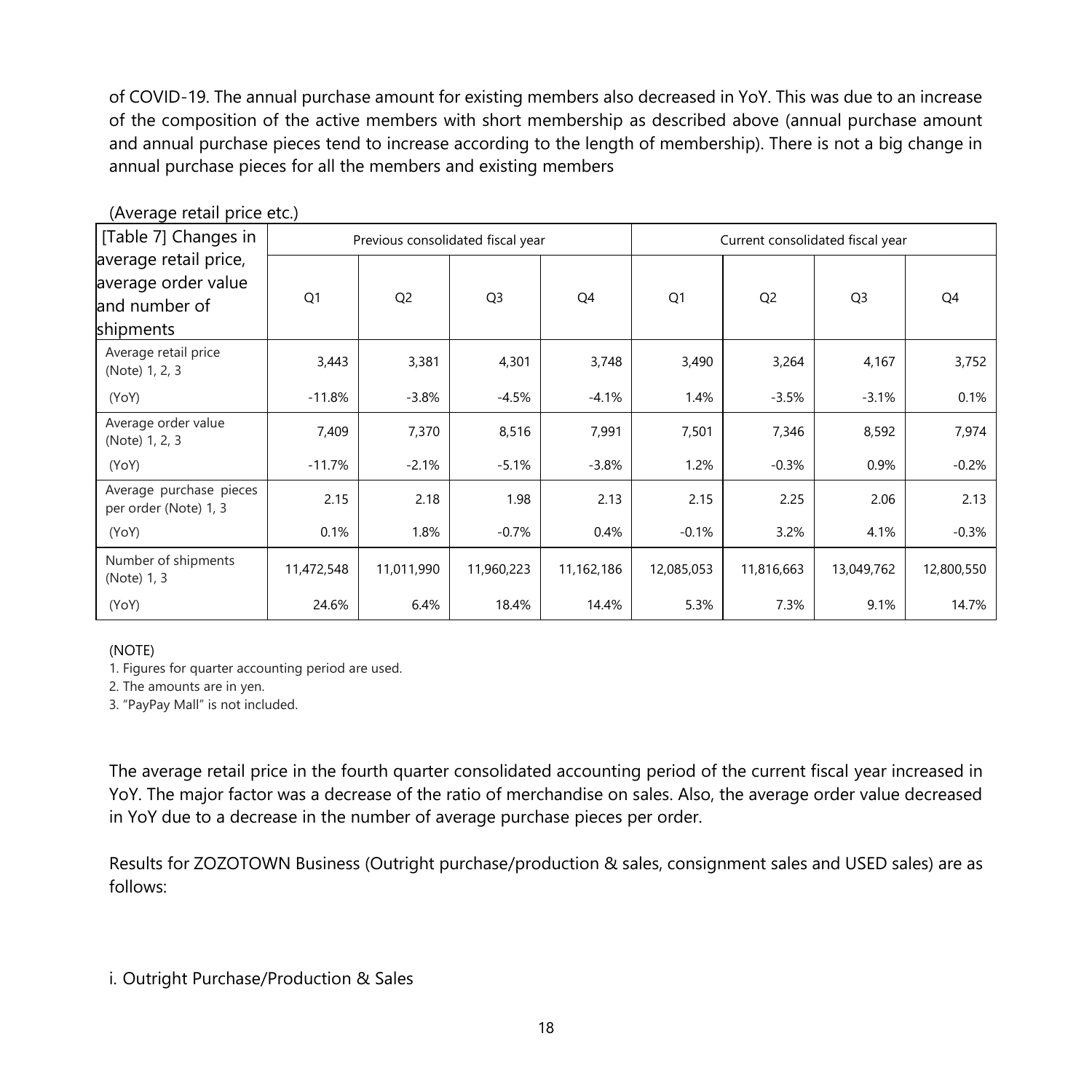In the current consolidated fiscal year, the merchandise value was 3,233 million yen (+83.9% YoY), accounting for 0.6% of the gross merchandise value (0.4% in the previous fiscal year). Net sales were 3,175 million yen (+80.7% YoY). As of the end of March 2022, the number of shops opened on ZOZOTOWN for Outright purchase/production & sales was 24 (24 as of the end of December 2021).

#### ii. Consignment Sales

In the current consolidated fiscal year, the merchandise value was 374,966 million yen (+9.1% YoY), accounting for 73.8% of the gross merchandise value (82.0% the previous fiscal year). Net sales (consignment sales commission) were 106,591 million yen (+5.6% YoY). As of the end of March 2022, the number of shops opened on ZOZOTOWN for consignment sales was 1,486 (1,492 as of the end of December 2021)

#### iii. USED Sales

In the current consolidated fiscal year, the merchandise value was 13,448 million yen (+15.7% YoY), accounting for 2.6% of the gross merchandise value (2.8% in the previous fiscal year). Net sales were 13,209 million yen (+14.2% YoY).

# ② PayPay Mall

ZOZOTOWN opened a shop on "PayPay Mall", an online shopping mall operated by Yahoo Japan Corporation. In the current consolidated fiscal year, the merchandise value was 43,844 million yen, (+55.5% YoY), accounting for 8.6% of the gross merchandise value (6.7% in the previous fiscal year). Net sales (consignment sales commission) were 12,769 million yen (+55.4% YoY).

### ③ BtoB business

The BtoB business is a business model in which we are commissioned to build and operate brands' own eCommerce sites. In the current consolidated fiscal year, the merchandise value was 26,682 million yen (+19.3% YoY), accounting for 5.2% of the gross merchandise value (5.3% in the previous fiscal year). Net sales (consignment sales commission) were 4,945 million yen (+16.0% YoY). As of the end of March 2022, the number of consigned sites was 42 (48 as of the end of December 2021).

### ④ Advertising business

The advertising business is a business model that generates advertising revenue by providing advertising space to client brands by utilizing the user reach base of ZOZOTOWN and WEAR. In the current consolidated fiscal year, net sales were 6,301 million yen (+52.9% YoY). As for WEAR, we continue to focus on expanding the number of users and contents. As of the end of March 2022, the number of app downloads exceeded 16 million, and monthly active users are growing steadily.

### ⑤ Others

The other segment of the gross merchandise value includes 1) the merchandise value of the shops that contracted "ZOZO Option" in the fashion category stores excluding ZOZOTOWN in PayPay Mall (service that enables those shops to get benefits from sales support such as participation in the special events by ZOZO), which was recorded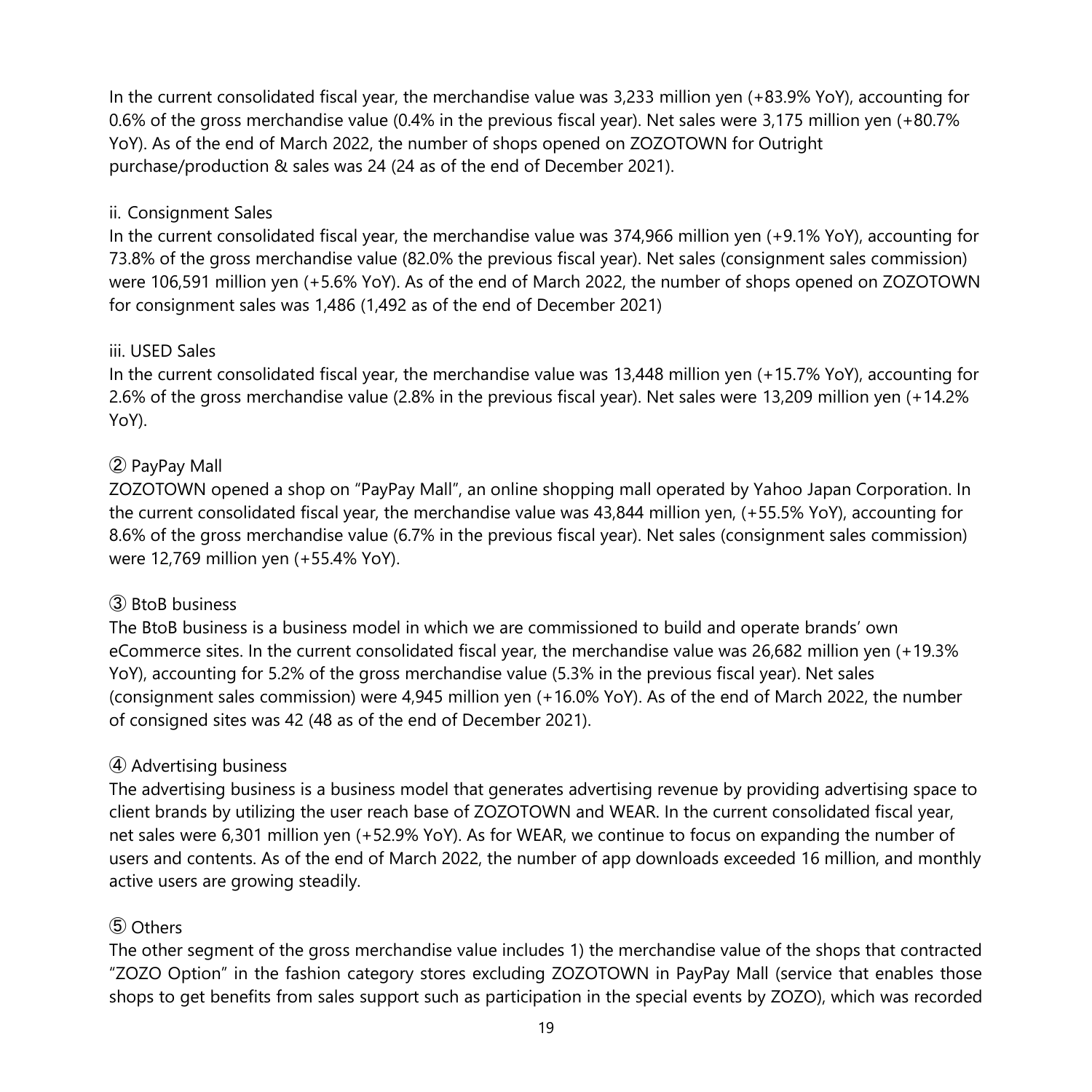from the third quarter consolidated accounting period of the previous fiscal year, 2) the merchandise value of a consolidated subsidiary's own eCommerce website, which was recorded from the second quarter consolidated accounting period of the previous fiscal year, 3) the merchandise value from ZOZOMO, the system to support for sending customers to the physical stores, which was recorded from the fourth quarter consolidated accounting period. In the current consolidated fiscal year, the merchandise value was 46,701 million yen (+300.4% YoY), accounting for 9.2% of the gross merchandise value (2.8% in the previous fiscal year).

Within the others segment, net sales generated from businesses related to ZOZOTOWN (shipping income and settlement commission etc.), and other revenues mentioned above are included. In the current consolidated fiscal year, net sales were 19,206 million yen (+16.4% YoY).

#### (2) Status of capital investment

In the current consolidated fiscal year, in order to cope with the increase in the gross merchandise value and the number of accesses, we added logistics-related equipment and reinforced servers. Total amount was 1,336 million yen.

### (3) Status of financing activities

The main funding for the current consolidated fiscal year is, as the required funds for our group, we are procuring short-term borrowings from financial institutions, and the balance of short-term borrowings at the fiscal year-end was 20,200 million yen.

Also, the Company issued the tenth series of stock acquisition rights during the current consolidated fiscal year, and 2,959,000 stock acquisition rights were exercised by the end of the current consolidated fiscal year; consequently, the Company raised a total of 11,442 million yen.

Additionally, in March 2022, we entered into a syndicated commitment line agreement with 3 trading banks in an effort to improve funds flexibly and stably.

#### (4) Issues to be addressed

The immediate issues the group is facing are:  $\mathcal D$  generate synergies by deepening cooperation with the parent company Z Holdings Corporation, ② Rebranding of ZOZOTOWN, ③Diversification of the profit structure,④Efforts to enhance fulfillment and eCommerce system functions, and ⑤ System engineer resource enhancement.

① Promote initiatives to generate synergies by deepening cooperation with the parent company Z Holdings Corporation

Our group became a consolidated subsidiary of Z Holdings Corporation as a result of a tender offer by Z Holdings Corporation, and since then we have strengthened the cooperation. We will expand the scope of the business cooperating with other group companies as well as LINE Corporation and promote maximum efforts to maximize synergy effects.

#### a. Increase the GMV at ZOZOTOWN PayPay Mall Shop

We opened a ZOZOTOWN shop at PayPay Mall operated by Yahoo Japan Corporation on December 17, 2019.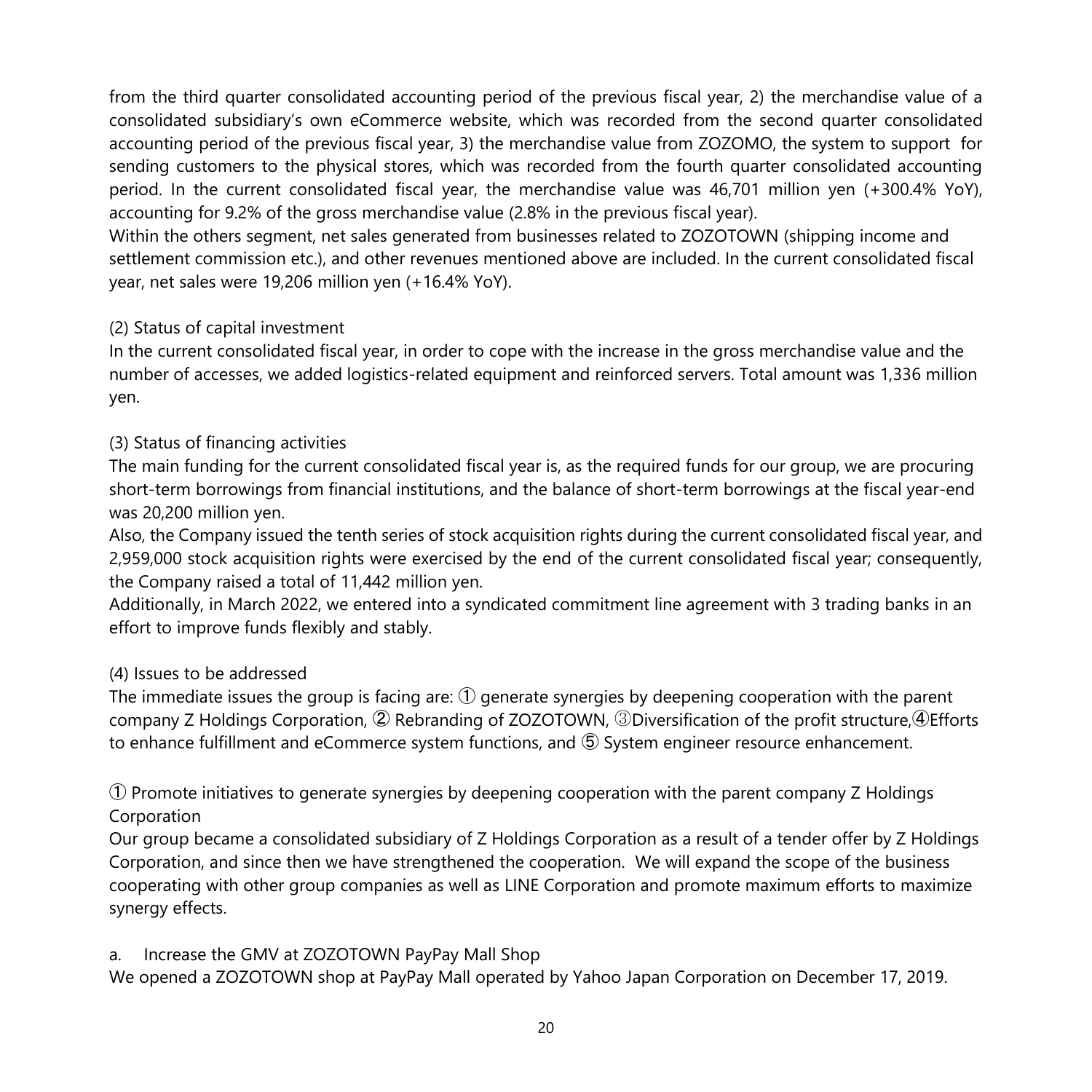ZOZOTOWN PayPay Mall Shop started well, but we think that there is still room for growth. We will increase the GMV by adding the functions that ZOZOTOWN has to ZOZOTOWN PayPay Mall Shop and make it more useful for a wide range of users.

#### b. Share development resources

The Company will accelerate the pace and improve the quality of development by sharing the technical capabilities of engineers between Z Holdings Corporation and the Company.

### ② Rebranding of ZOZOTOWN

The Company will rebrand the core business ZOZOTOWN to become the service further seeking the fashion and selling merchandise, as well as giving value to users and brands with technology creating new selling methods and customer experiences, upholding the theme: "MORE FASHION" x "FASHION TECH".

# ③ Diversification of the profit structure

In April 2021, the Group announced its three pillars of the strategy, which aims to diversify its profit structure: (1) Increase traffic other than "BUY," (2) Step into "production support," and (3) Try "technology licensing sales. The Company aims to expand profit opportunities by maximizing the use of its unique customer base, information, know-how, technology, and other assets.

# ④ Efforts to enhance fulfillment and eCommerce system functions

In view of the expected increase in the GMV in the future, we will consider further expansion of logistics capacity and improve operational efficiency. By increasing the number of logistics warehouses in winter of 2023, we will expand our logistics capacity. Also, regarding the hardware and functional aspects of the eCommerce system, we will strive to improve the number of users and accesses that accompany them, as well as to improve usability.

### ⑤ System engineer resource enhancement

In order to expand business in the future, it will be important to strengthen system engineer resources. Currently, about 400 engineers are enrolled; in view of future business development, we will increase the number of engineers in order to improve development speed and incorporate new technologies. As stated in ①-b, sharing of resources such as engineers will be actively implemented with the parent company Z Holdings Corporation.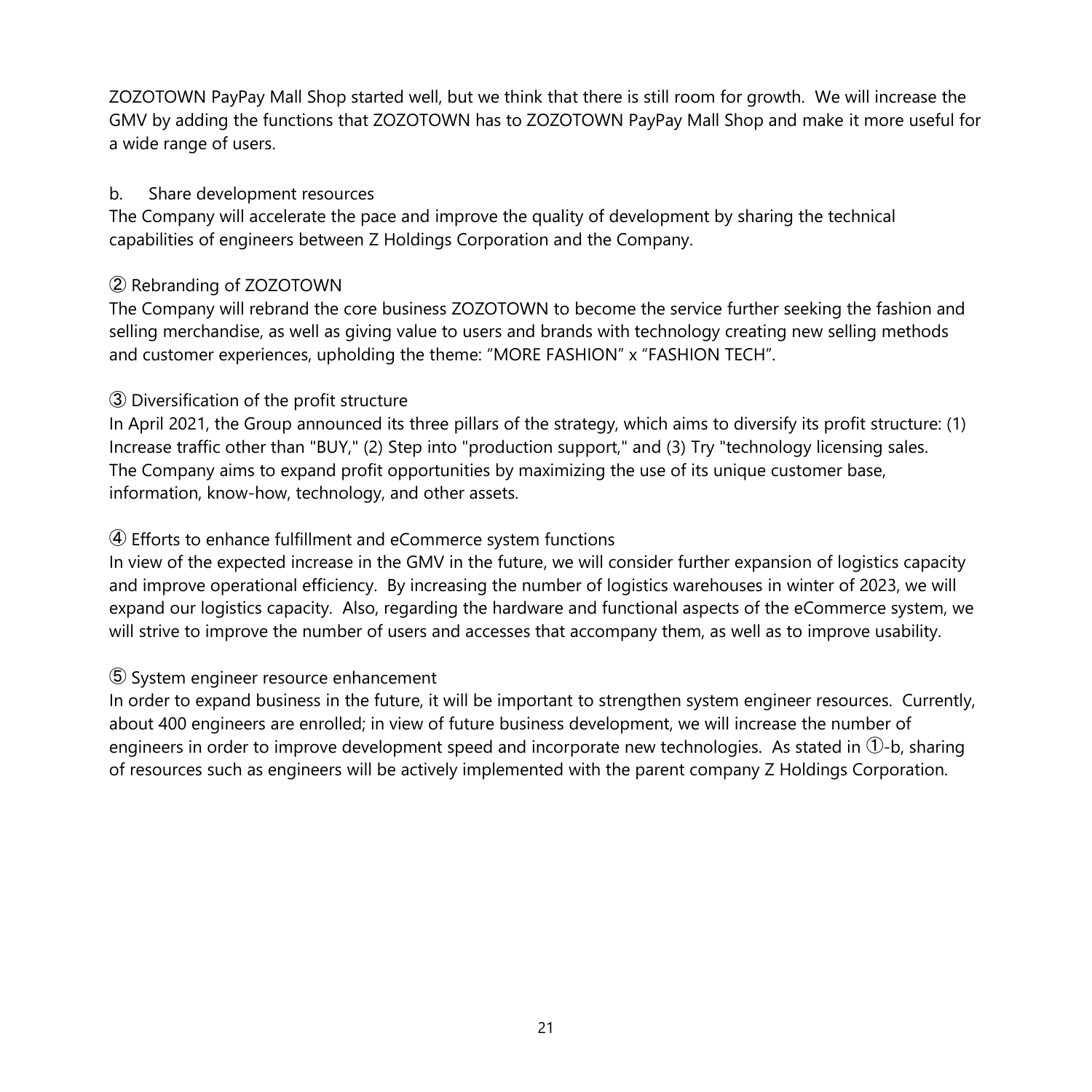#### (5) Financial Performance Highlights

| Segment                                                     | FY2018<br>$21st$ term | FY2019<br>22 <sup>nd</sup> term | FY2020<br>$23rd$ term | FY2021<br>24 <sup>th</sup> term<br>(Current consolidated<br>fiscal year) |
|-------------------------------------------------------------|-----------------------|---------------------------------|-----------------------|--------------------------------------------------------------------------|
| Net sales<br>(million yen)                                  | 118,405               | 125,517                         | 147,402               | 166,199                                                                  |
| Ordinary profit<br>(million yen)                            | 25,717                | 27,644                          | 44,386                | 49,655                                                                   |
| Profit attributable to owners of<br>parent<br>(million yen) | 15,985                | 18,804                          | 30,932                | 34,492                                                                   |
| Net profit per share<br>(yen)                               | 52.20                 | 61.60                           | 101.30                | 115.02                                                                   |
| Total assets<br>(million yen)                               | 78,961                | 94,186                          | 125,656               | 127,276                                                                  |
| Net assets<br>(million yen)                                 | 22,656                | 34,534                          | 55,507                | 55,099                                                                   |

### (NOTE)

1. Net profit per share is calculated based on weighted average number of shares.

2. The Accounting Standard for Revenue Recognition (ASBJ Statement No.29, March 31 2020), etc. is applied from the current consolidated fiscal year. In the status of properties and profit and loss for the current consolidated fiscal year, figures are stated after applying the Accounting Standard for Revenue Recognition. In applying the Accounting Standard for Revenue Recognition, the new accounting policies are not retrospectively applied to the previous consolidated fiscal year and before according to the transitional treatments stipulated in the provisions of Paragraph 84 of the Accounting Standards for Revenue Recognition.

### (6) Major business (As of March 31, 2022)

| <b>Business</b>                    | Operations and Services Description                                                                                                                                                                                                                                         |
|------------------------------------|-----------------------------------------------------------------------------------------------------------------------------------------------------------------------------------------------------------------------------------------------------------------------------|
|                                    | ZOZOTOWN business consists of Outright Purchase/Production & Sales, Consignment sales,<br>and USED sales.                                                                                                                                                                   |
|                                    | (Outright Purchase/Production & Sales)                                                                                                                                                                                                                                      |
| <b>ZOZOTOWN</b><br><b>Business</b> | The Group purchases and sells fashion items while bearing the inventory risk. This<br>category includes the business that purchases fashion items from various brands, and the<br>business that sells while holding their own inventory, such as MSP (multi-size platform). |
|                                    | (Consignment shop)                                                                                                                                                                                                                                                          |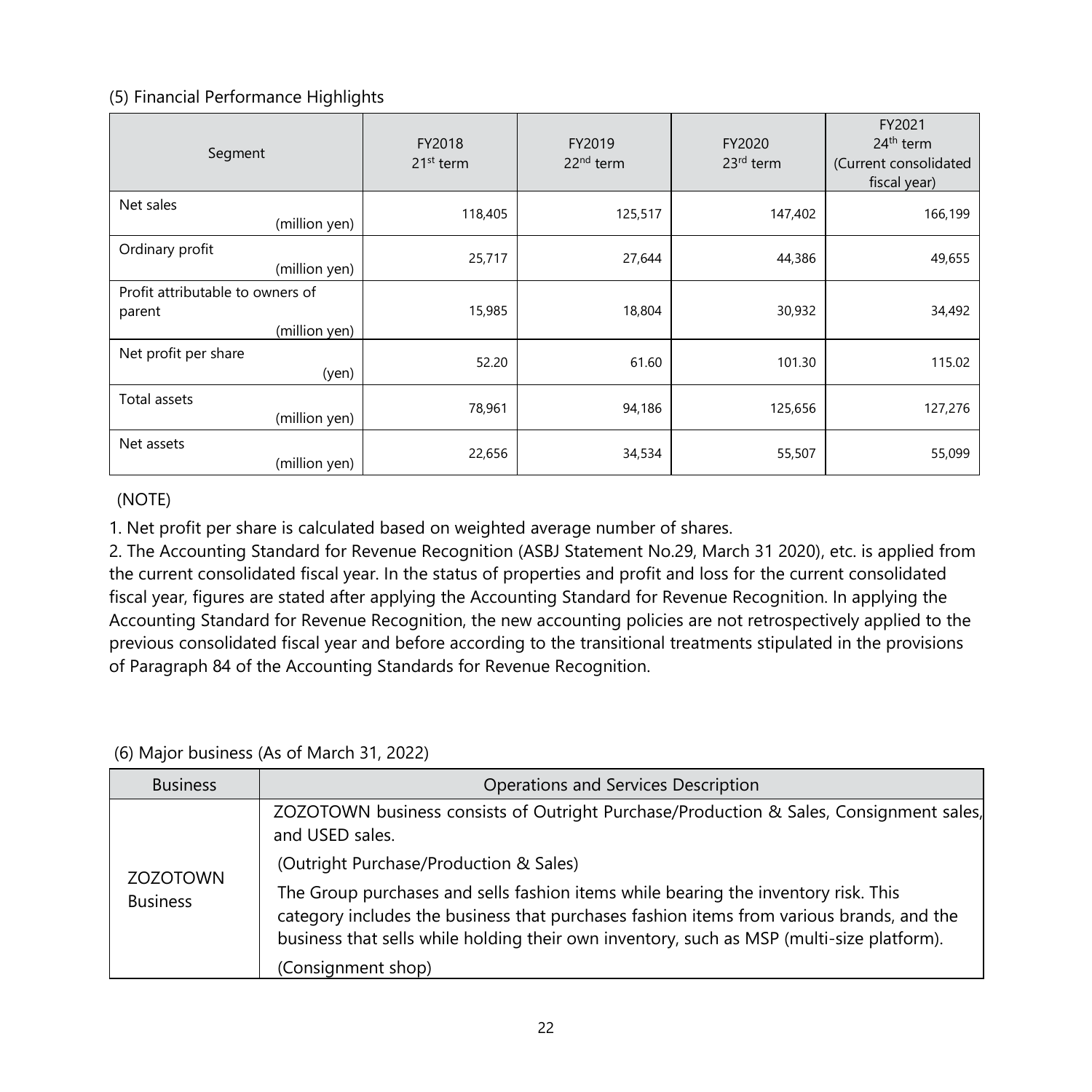|                                | Each brand opens, operates, and manages its store in ZOZOTOWN as a tenant. Our<br>group stores/sells their products as consignment inventories at/from our logistics bases.<br>Some clear differences from Outright Purchase shops include: 1. tenants need to do the<br>basic merchandizing by themselves, 2. consignment sales style allows us to avoid<br>inventory risk. Net sales of this business are posted as "Consignment sales commissions",<br>meaning handling fee for sold products.<br>(USED sales)<br>This is secondary distribution business style that we purchase and sell<br>secondhand/vintage fashion items from/to individual users, etc. while holding as own |
|--------------------------------|--------------------------------------------------------------------------------------------------------------------------------------------------------------------------------------------------------------------------------------------------------------------------------------------------------------------------------------------------------------------------------------------------------------------------------------------------------------------------------------------------------------------------------------------------------------------------------------------------------------------------------------------------------------------------------------|
|                                | inventories.                                                                                                                                                                                                                                                                                                                                                                                                                                                                                                                                                                                                                                                                         |
| PayPay Mall                    | Opened ZOZOTOWN shop at PayPay Mall operated by Yahoo Japan Corporation and<br>selling merchandise.                                                                                                                                                                                                                                                                                                                                                                                                                                                                                                                                                                                  |
| <b>BtoB Business</b>           | Providing various on-demand fulfillment services such as developing system of<br>eCommerce website for apparel brands, design and production, distribution support and<br>marketing assistance. Net sales of this business are also recorded as "Consignment sales<br>commissions" which is handling fee for sold products.                                                                                                                                                                                                                                                                                                                                                          |
| Advertising<br><b>Business</b> | Utilizing our extensive user reach platforms of ZOZOTOWN and WEAR, we provide<br>advertising spaces for partner brands and advertising agencies to gain advertising<br>revenue.                                                                                                                                                                                                                                                                                                                                                                                                                                                                                                      |
| Others                         | This is the services associated with ZOZOTOWN business (paid membership revenue,<br>shipping income and settlement commission, etc.)<br>Also, in the fashion category stores excluding ZOZOTOWN stores in the PayPay Mall,<br>there are ZOZO Option (a service that enables customers to benefit from sales support<br>such as participation in special feature plans implemented in the PayPay Mall based on<br>our proposal) and the business form that you can sell products on our consolidated<br>subsidiary's eCommerce site.                                                                                                                                                  |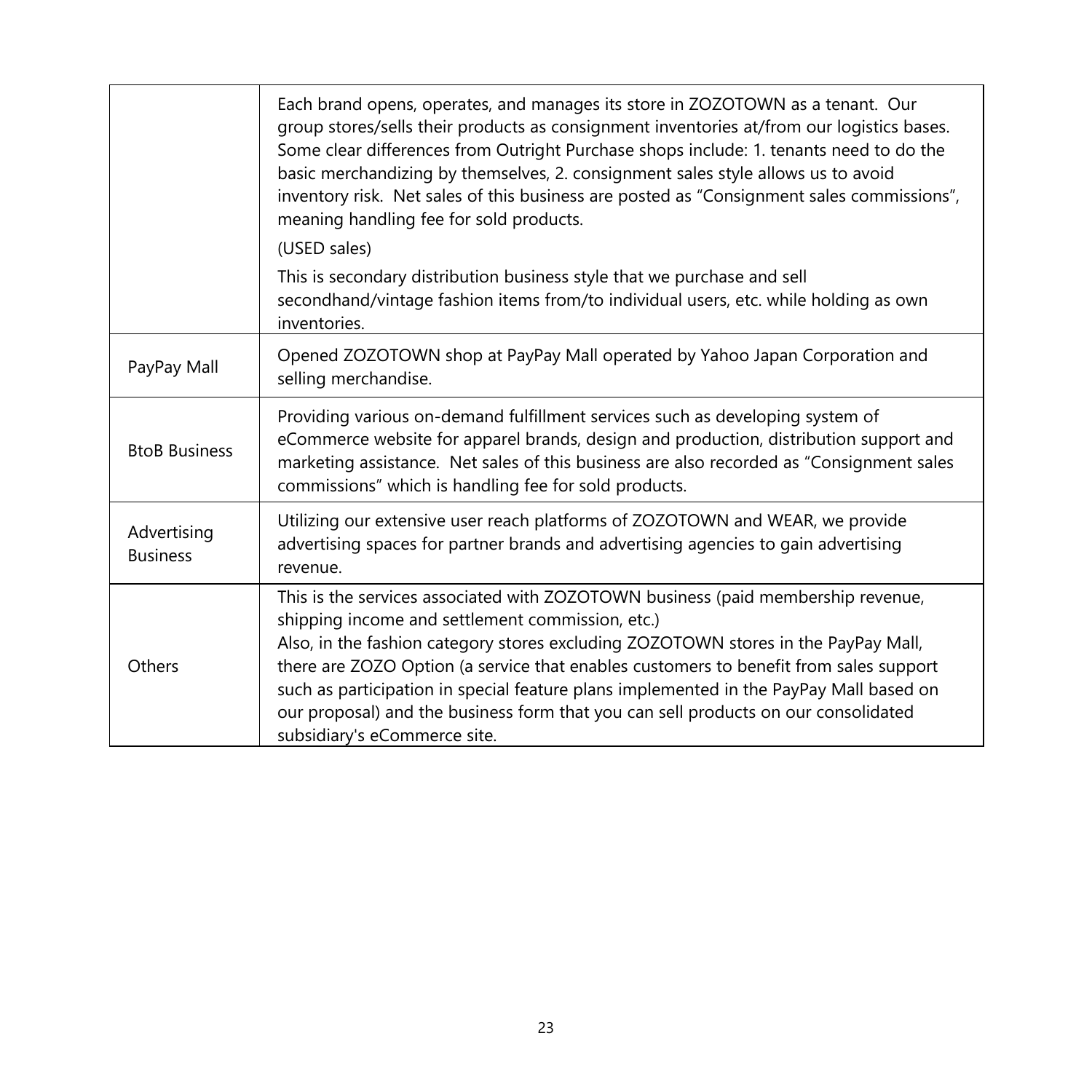(7) Situation of significant parent company and subsidiaries

| <b>Company Name</b>                    | Amount of Capital<br>(million yen) | Voting Rights to<br>our Company | Major Business                                                      |
|----------------------------------------|------------------------------------|---------------------------------|---------------------------------------------------------------------|
| SoftBank Group Corp.                   | 238,772                            | 50.1% (50.1%)                   | Holding company                                                     |
| SoftBank Group Japan Corporation       | 188,798                            | 50.1% (50.1%)                   | Holding company                                                     |
| SoftBank Corp.                         | 204,309                            | 50.1% (50.1%)                   | Telecommunications                                                  |
| A Holdings Corporation                 | 100                                | 50.1% (50.1%)                   | Holding company                                                     |
| Z Holdings Corporation                 | 237,980                            | 50.1% (50.1%)                   | Business management of<br>group companies and related<br>operations |
| Z Intermediate Holdings<br>Corporation |                                    | $50.1\%$ (-)                    | Holding company                                                     |

①Relationship with parent company

(NOTE)

1. "Voting rights to our company" is the total ratio of voting rights owned by each company directly and indirectly. The figures in parentheses indicate the ratio of voting rights owned indirectly.

2. The direct parent company of the Company is Z Intermediate Holdings Corporation, holding 152,952,900 shares (50.1% of the voting rights) of our company.

The following shows the provisions of the contracts related to the significant financial and business policies that the Company entered with the parent company.

To achieve an increase in enterprise value of both companies with the consideration of minority shareholders of the Company, the parent company build a stable capital tie-up with the Company while the companies have a capital tie-up for the purpose of building a strong tie-up relationship from an operational tie-up relationship based on the said capital tie-up. In addition, the operational tie-up was formed between the companies toward expansion and evolution of their fashion EC business, including guiding users of media of Z Holdings Corporation to the Company and opening of a store in the PayPay Mall, an online shopping mall operated by Z Holdings Corporation, by the Company.

The Company establishes the Guideline to ensure the fairness of transactions with the parent company group and makes decisions independently from the parent company according to the guidelines in order to prevent any harm to the interests of the Company.

The Company also establishes the Guideline on Intergroup Transaction Review Committee and the Intergroup Transaction Review Committee, which discusses and reviews significant conflict-of-interest transactions with the parent company's group and expresses opinions to the Board of Directors, ensuring fairness with consideration for minority interests and making decisions through multifaceted discussions. Therefore, the Company believes that such transactions will not harm the interests of the Company.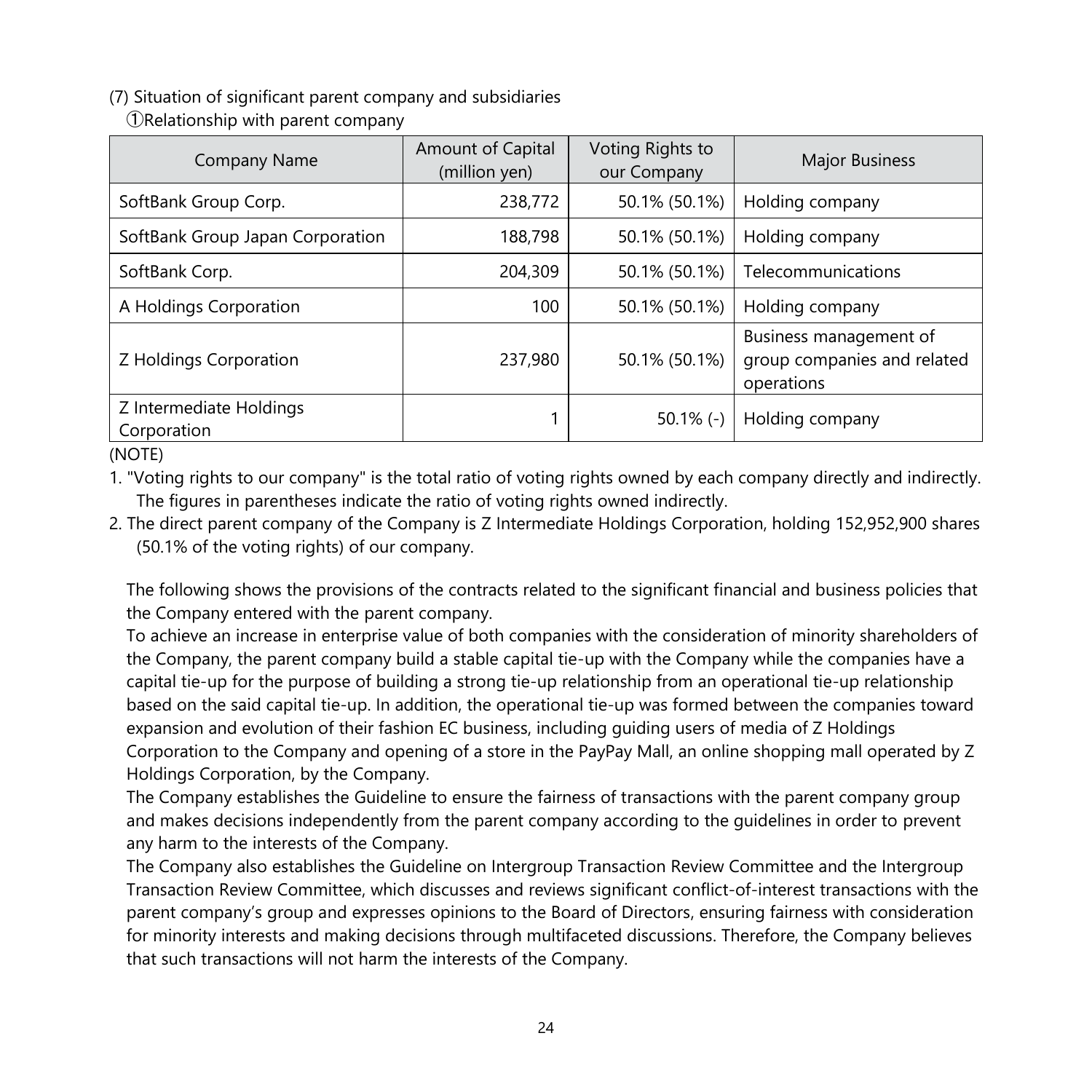②Situation of significant subsidiaries

| Company Name    | (million ven) | Amount of Capital   Our Share of Voting  <br>Riahts | <b>Major Business</b>    |
|-----------------|---------------|-----------------------------------------------------|--------------------------|
| ZOZO NEXT, Inc. | 280           | 100.0%                                              | Research and development |

(NOTE)

1. There are no subsidiaries that qualify as specified wholly-owned subsidiaries.

2. The company split was set up to implement the separation and succession of all businesses, excluding technology research and development of ZOZO Technologies, Inc., to the Company on October 1, 2021, and ZOZO Technologies, Inc., was renamed ZOZO NEXT, Inc.

# (8) Main places of business, etc. (As of March 31, 2022)

①ZOZO, Inc.

| Headquarter                 | Inage-ku, Chiba-city, Chiba                  |
|-----------------------------|----------------------------------------------|
| Logistics center (ZOZOBASE) | Narashino-city, Chiba, Tsukuba-city, Ibaraki |

②Subsidiary

|--|

#### (9) Status of employees, etc. (As of March 31, 2022)

①Number of employees in the corporate group

| Number of employees                                                | 1.454           |
|--------------------------------------------------------------------|-----------------|
| Increase/decrease from end of previous<br>consolidated fiscal year | Increase of 157 |

(NOTE)

1. The figure includes full-time employees and associate employees.

2. Number of temporary workers (3,373 part-time workers, contingent workers, etc.) is not included in the figure.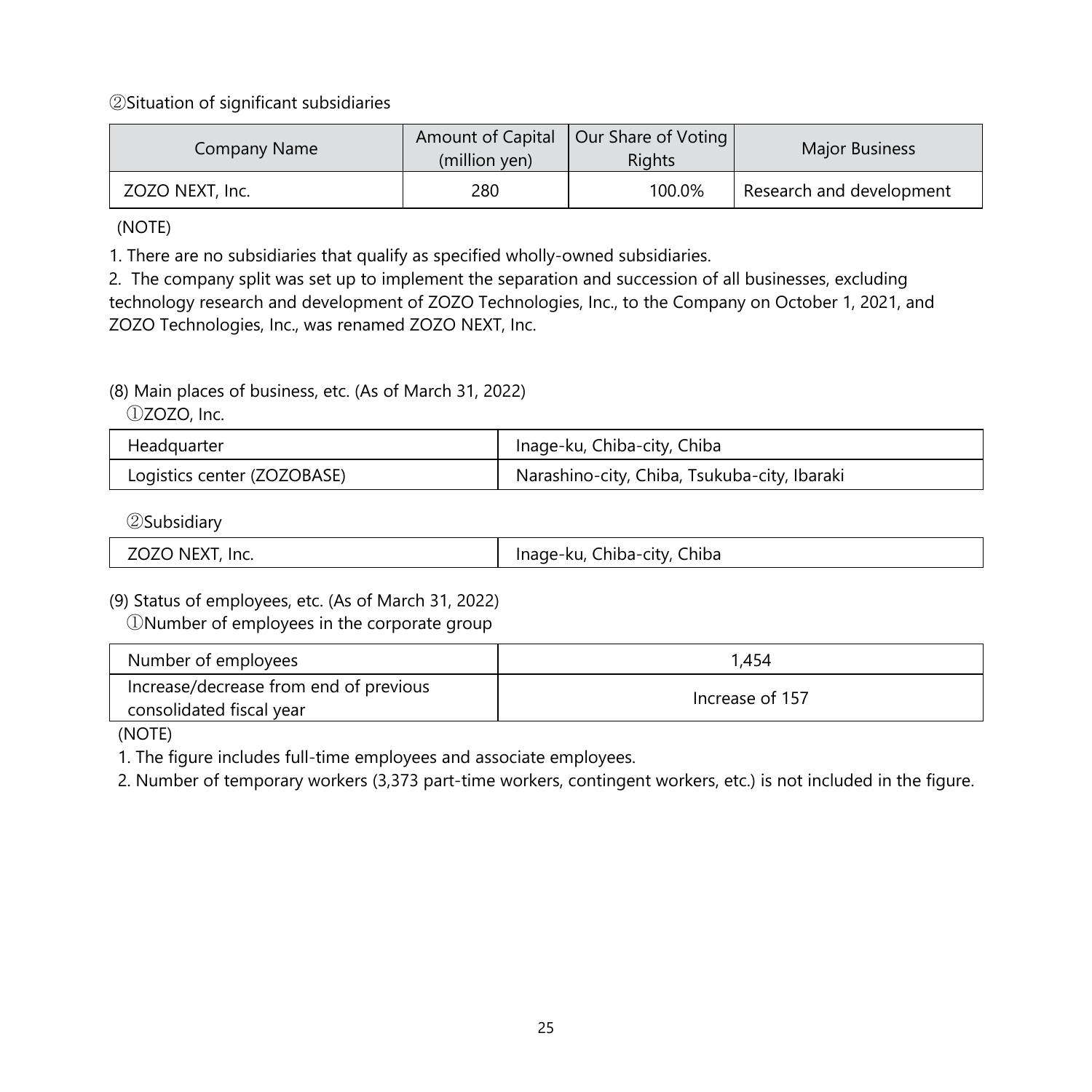②Number of employees of our company

| Number of Employees | Increase/decrease from<br>End of Previous<br><b>Consolidated Fiscal Year</b> | Average Age    | Average Length of Service |
|---------------------|------------------------------------------------------------------------------|----------------|---------------------------|
| 1,338               | Increase of 500                                                              | 33.3 years old | 6.3 years                 |

#### (NOTE)

1. The figure reflects the number of people employed by our company (including those transferred from other companies to our company but excluding those transferred from our company to other companies). 3,355 temporary workers (including part-time workers, contingent workers, etc.) are not included.

2. The number of employees increased by 500 from the end of the previous fiscal year. This is due to the separation and succession of all businesses, excluding technology research and development of ZOZO Technologies, Inc., to the Company through the company split on October 1, 2021.

(10) Major Name of bank (as of March 31, 2022)

| Name of Bank                        | Outstanding Debt   |
|-------------------------------------|--------------------|
| Sumitomo Mitsui Banking Corporation | 17,700 million yen |
| Keiyo Bank, Ltd.                    | 2,000 million yen  |
| Kansai Mirai Bank, Limited          | 500 million yen    |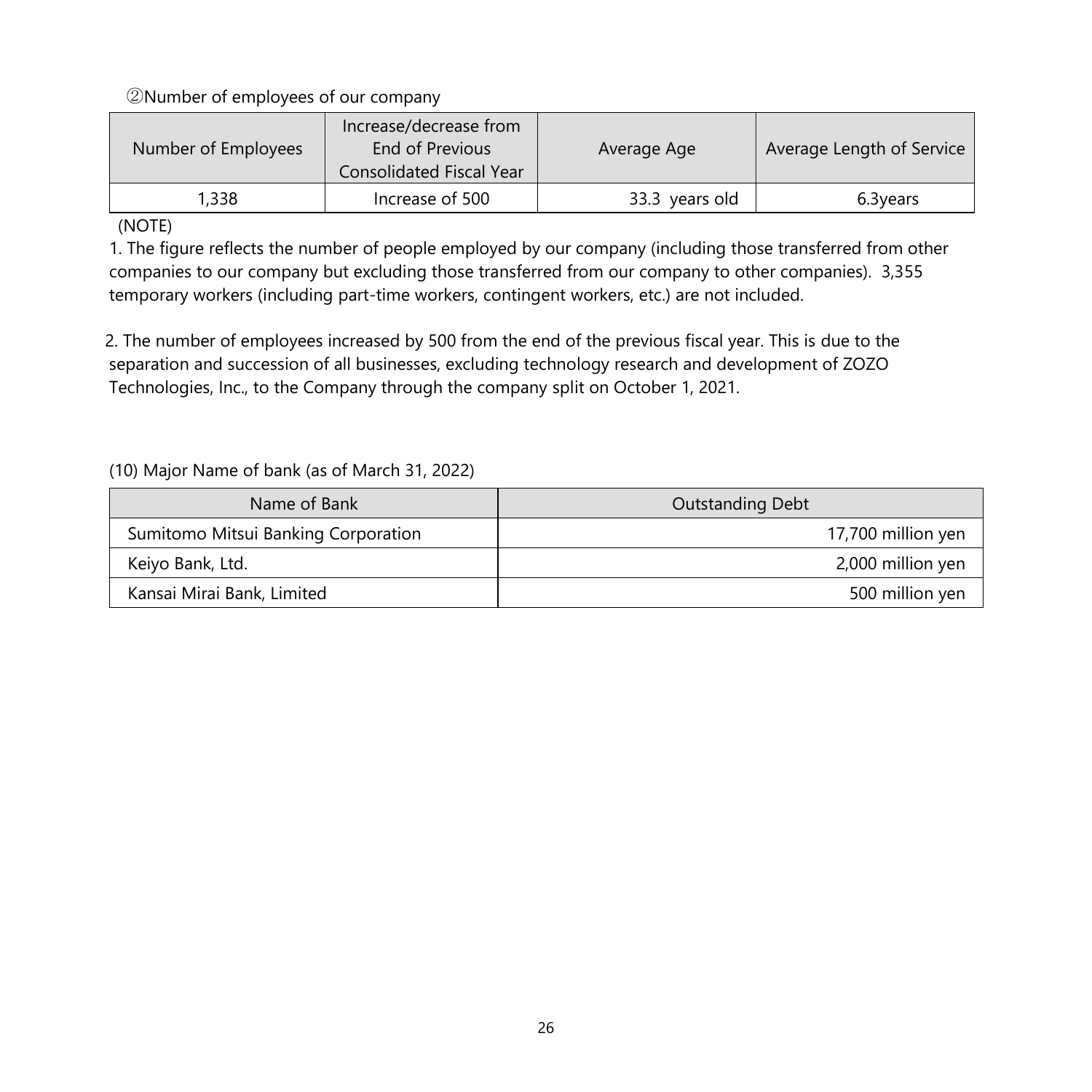- 2. Matters regarding company stocks
- (1) Total number of shares issuable 1,287,360,000
- (2) Total number of issued shares 311,644,285
- (3) Number of Shareholders 15,321
- (4) Composition of major shareholders

|                                                                  | Ownership in ZOZO |                      |
|------------------------------------------------------------------|-------------------|----------------------|
| Name of Shareholder                                              | Number of Shares  | Percentage of Shares |
|                                                                  | Held (share)      | Held (%)             |
| Z Intermediate Holdings Corporation                              | 152,952,900       | 50.1 $%$             |
| Yusaku Maezawa                                                   | 33,734,300        | $11.3\%$             |
| THE MASTER TRUST BANK OF JAPAN, Ltd. (Trust Account)             | 20,902,600        | $7.0\%$              |
| Custody Bank of Japan, Ltd. (Trust Account)                      | 6,374,300         | $2.1\%$              |
| STATE STREET BANK AND TRUST COMPANY 505001                       | 4,741,279         | $1.6\%$              |
| STATE STREET BANK AND TRUST COMPANY 505223                       | 2,825,846         | $0.9\%$              |
| JP MORGAN CHASE BANK 385632                                      | 2,646,947         | $0.9\%$              |
| BNYM AS AGT/CLTS NON TREATY JASDEC                               | 2,515,757         | $0.8\%$              |
| <b>CEP LUX-ORBIS SICAV</b>                                       | 2,333,800         | $0.8\%$              |
| STATE STREET BANK AND TRUST CLIENT OMNIBUS ACCOUNT<br>OM02505002 | 2,150,772         | $0.7\%$              |

(NOTE)

1. The company holds 11,840,467 of treasury stocks but excluded from the above major shareholders.

2. The percentage of shares held is calculated without treasury stocks.

- (5) Shares granted to officers of the Company in exchange for their execution of duties during the current fiscal year
- ① Contents of stock rewards granted during the current fiscal year

The stock-based compensation system allocates the Company's common stock to the applicable Directors as compensation without the transfer of money or the provision of properties contributed in kind and attaches the restriction of transfer for a certain period to the allocated stocks. The restricted stocks allocated to the applicable Directors are performance-linked restricted stocks, and the number of stocks to be released from the restriction is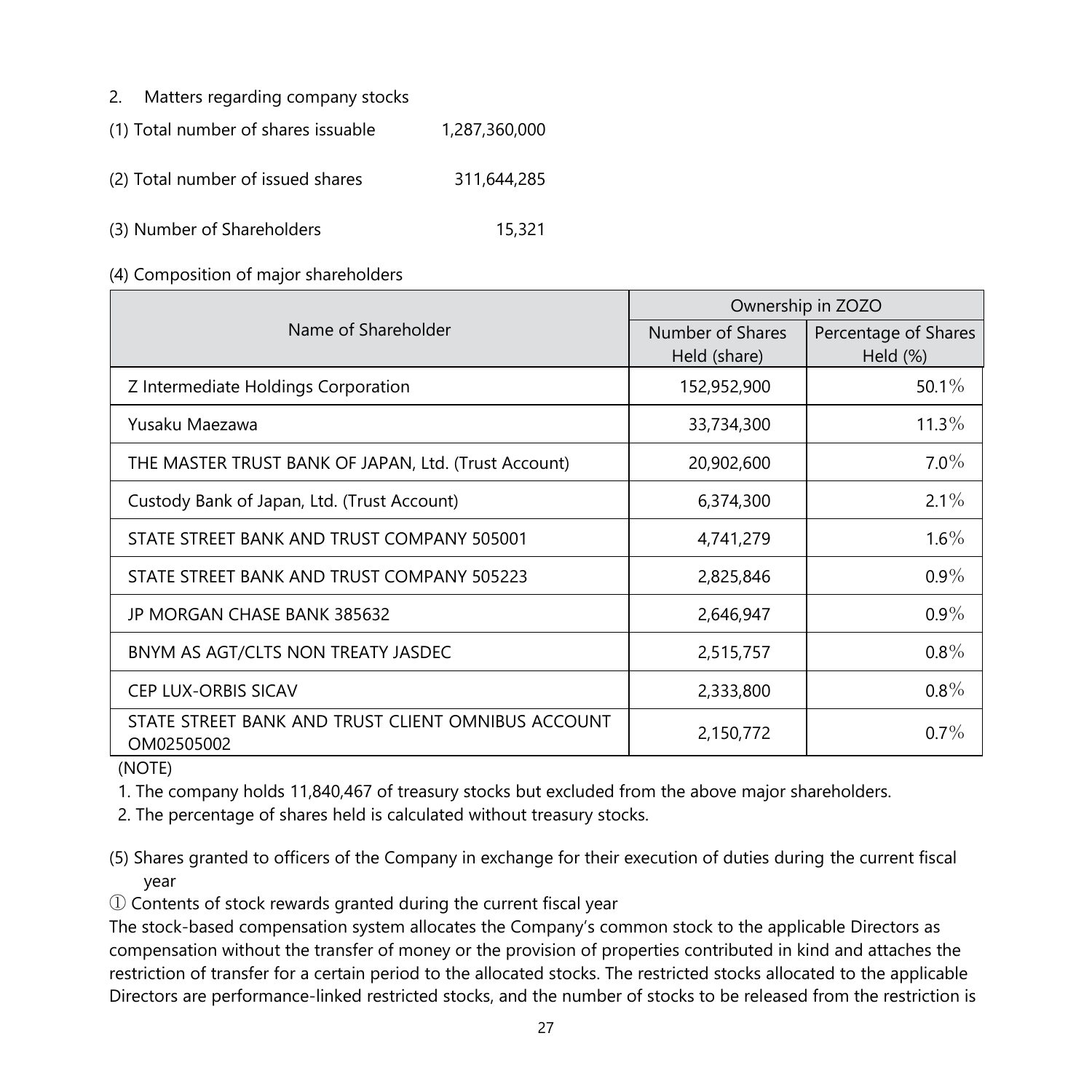determined according to the degree of achievement of the indicators for mid-and long-term increases in enterprise value of the Company group.

② Total number of shares issued to Directors and other officers by position

| Position                              | Number of Shares<br>Held (share) | Number of Eligible<br>Directors or Other<br><b>Officers</b> |
|---------------------------------------|----------------------------------|-------------------------------------------------------------|
| Director (excluding Outside Director) | 29,100                           |                                                             |
| Outside Director                      |                                  |                                                             |
| Auditor                               |                                  |                                                             |

### 3. Stock acquisition rights of the Company

(1) Stock acquisition rights held by officers of the Company and issued in consideration of the execution of duties Not applicable

(2) Stock acquisition rights issued to employees in consideration of the execution of duties during the current consolidated fiscal year

Not applicable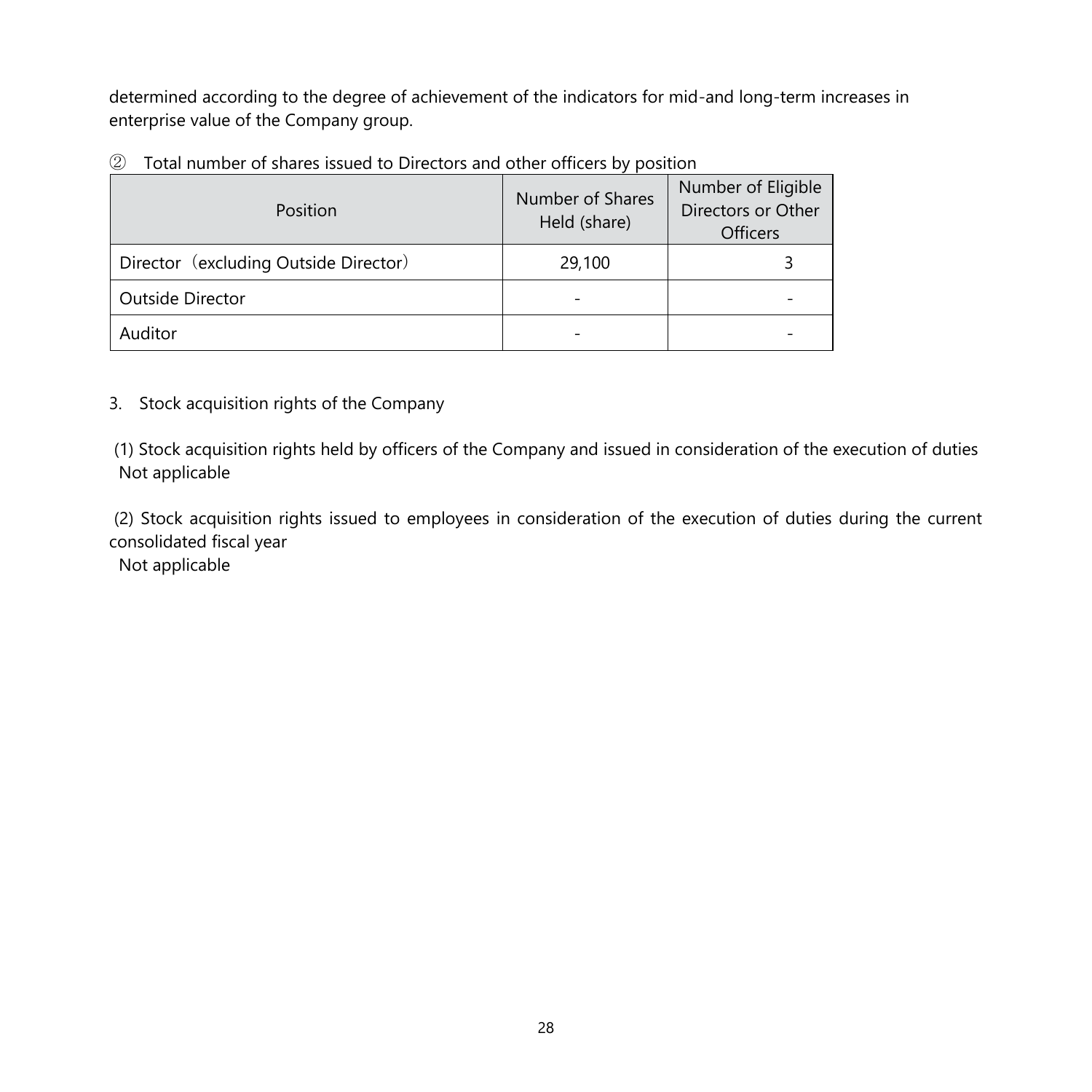# 4. Matters regarding Board Members

| Name               | Position and Responsibilities                                                                                      | Other Concurrent Job Titles                                                                                                                                                                                                                                                                                           |
|--------------------|--------------------------------------------------------------------------------------------------------------------|-----------------------------------------------------------------------------------------------------------------------------------------------------------------------------------------------------------------------------------------------------------------------------------------------------------------------|
| Kotaro<br>Sawada   | Representative Director, President & CEO                                                                           |                                                                                                                                                                                                                                                                                                                       |
| Koji<br>Yanagisawa | Director, Executive Vice President & CFO<br><b>Executive Officer of Business</b><br><b>Administration Division</b> | Director of COLOPL, Inc.<br>Outside Director of DIGITAL HOLDINGS, INC.                                                                                                                                                                                                                                                |
| Fuminori<br>Hirose | Director & COO                                                                                                     | Audit and Supervisory Board member of<br>KOKOPELLI, Inc.                                                                                                                                                                                                                                                              |
| Kentaro<br>Kawabe  | Director                                                                                                           | Representative Director and Co-CEO of Z<br><b>Holdings Corporation</b><br>Director of Yahoo Japan Corporation<br>Director of SoftBank Corp.<br>Director of SoftBank Group Corp.                                                                                                                                       |
| Takao<br>Ozawa     | Director                                                                                                           | Director, Senior Executive Officer of Z<br>Holdings, Inc.<br>Director, Senior Executive Officer, Chief<br>Operating Officer (COO) of Yahoo Japan<br>Corporation<br>Outside Director of Demae-can Co., Ltd.<br>Outside Director of ASKUL Corporation<br>Chairman of Ikyu Corporation<br>Director of PayPay Corporation |
| Koji Ono           | Director                                                                                                           | Director of DIAMOND HEADS INC.                                                                                                                                                                                                                                                                                        |
| Kazunori<br>Hotta  | Director                                                                                                           | Representative Director of Good Luck Corp.                                                                                                                                                                                                                                                                            |
| <b>Taro Saito</b>  | Director                                                                                                           | Representative Director of dof Inc.<br>Director of CARTA HOLDINGS, INC.<br>Director of CC INC.<br>Outside Director of for Startups, Inc.                                                                                                                                                                              |
| Hiroko<br>Igarashi | Full-time Audit and Supervisory Board<br>member                                                                    |                                                                                                                                                                                                                                                                                                                       |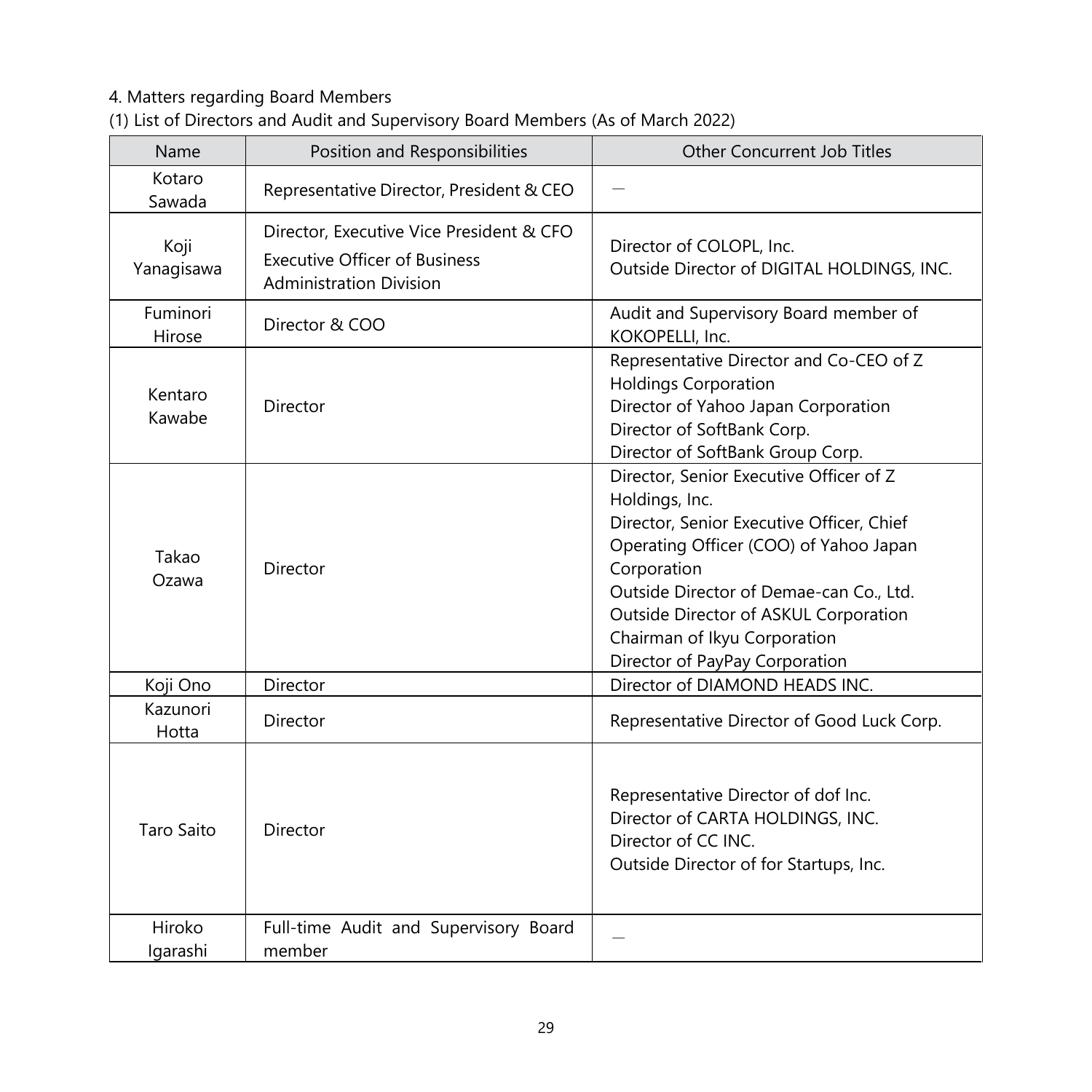|                     |                                    | Representative Director of Accounting Assist |  |
|---------------------|------------------------------------|----------------------------------------------|--|
|                     |                                    | Co., Ltd.                                    |  |
| Junichi             |                                    | Audit and Supervisory Board member of        |  |
| Motai               | Audit and Supervisory Board member | CARTA HOLDINGS, INC.                         |  |
|                     |                                    | Audit and Supervisory Board member of        |  |
|                     |                                    | Vision, Inc.                                 |  |
|                     |                                    | Outside Director of gooddays holdings, Inc.  |  |
|                     | Audit and Supervisory Board member | Law Firm of Utsunomiya, Shimizu & Haruki     |  |
|                     |                                    | (Attorney)                                   |  |
|                     |                                    | Director (Audit and Supervisory Committee    |  |
| Junko<br>Utsunomiya |                                    | Member) of RAKSUL INC.                       |  |
|                     |                                    | Outside Director of HEIWA REAL ESTATE CO.,   |  |
|                     |                                    | LTD.                                         |  |
|                     |                                    | Outside Director (Audit and Supervisory      |  |
|                     |                                    | Committee Member) of PeptiDream Inc.         |  |

(NOTE)

1. Mr. Fuminori Hirose was newly appointed as of Director at the Ordinary General Meeting of shareholders held on June 25, 2021.

- 2. Mr. Masahiro Ito retired as Director at the Ordinary General Meeting of shareholders held on June 25, 2021.
- 3. Three Directors; Mr. Koji Ono, Mr. Kazunori Hotta and Mr. Taro Saito are Outside Director. Our company designated all three of them as independent officer under the provisions of Tokyo Stock Exchange, Inc. and have reported the designation to the Exchange.
- 4. Three Audit and Supervisory Board members; Ms. Hiroko Igarashi, Mr. Junichi Motai, and Junko Utsunomiya, are Outside Audit and Supervisory Board members. Our company designated all three of them as independent officer under the provisions of Tokyo Stock Exchange, Inc. and reported the designation to the Exchange.
- 5. Ms. Hiroko Igarashi, an Audit and Supervisory Board member, is a certified public accountant. She has the decent knowledge and understandings on the finance and accounting.
- 6. Mr. Junichi Motai, an Audit and Supervisory Board member, is a certified public accountant and licensed tax accountant. He has the decent knowledge and understandings on the finance and accounting.
- 7. The executive officers who does not hold Director positions as of March 2022 are listed as below.

| Name                 | Position and Responsibilities                                                                    |
|----------------------|--------------------------------------------------------------------------------------------------|
| Toshiaki<br>Shimizu  | Executive Officer of Hospitality Division and HR Division                                        |
| Takao<br>Yamasaki    | Executive Officer of Marketing Division, Group Business Strategy Division and Analytics Division |
| Takahiro<br>Mivazawa | Executive Officer of Fulfillment Division and Measurement Products Division                      |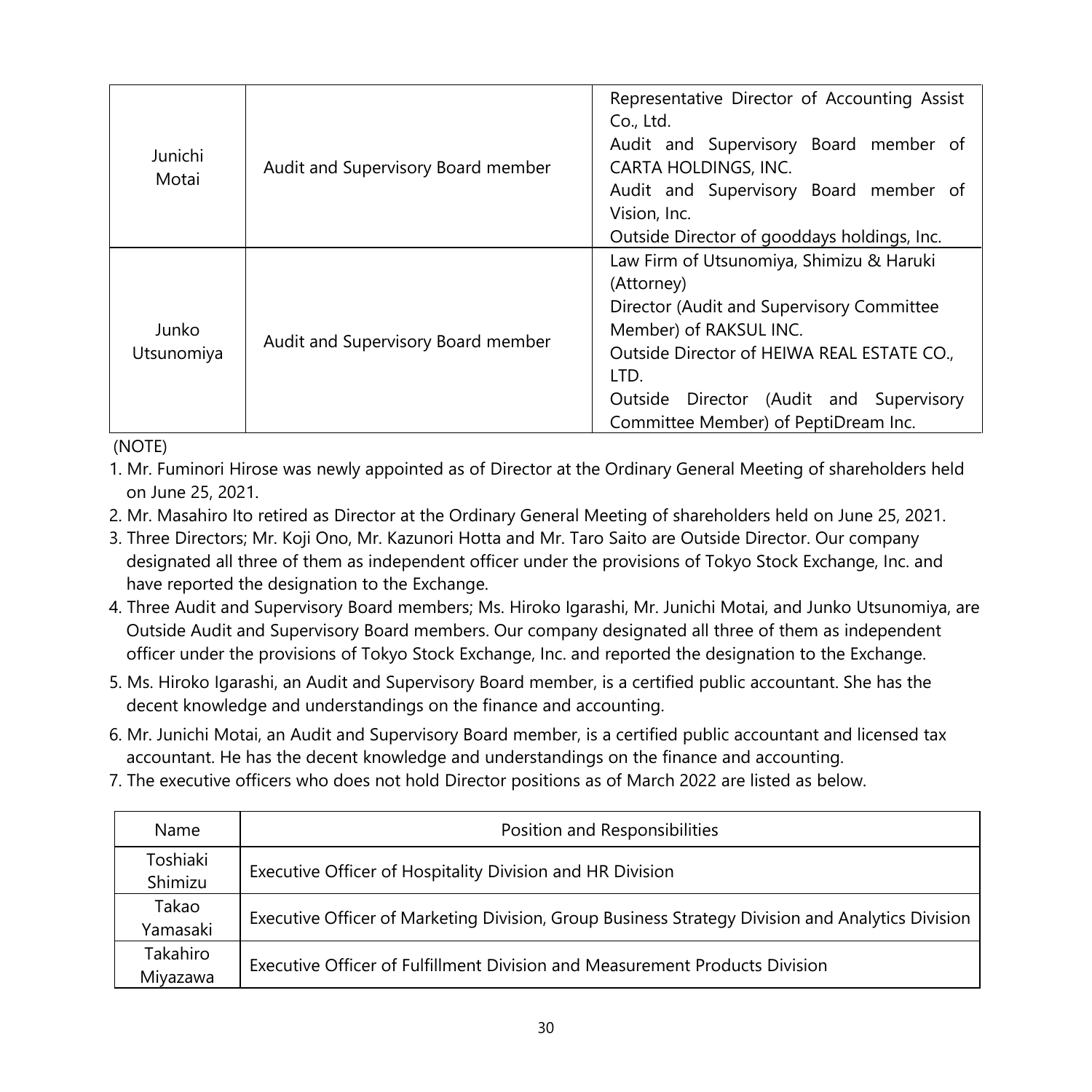| Tatsuya<br>Kubota  | Executive Officer of Production Platform Division, Development Strategy Division, Information<br>Security / IT Division, Quality Assurance Division, Technology Division, ZOZOTOWN Backend<br>Development Division, ZOZOTOWN Development Division, Media Development Division,<br>Production Platform Development Division, Measurement Platform Division and Al R&D<br><b>Promotion Division</b> |
|--------------------|---------------------------------------------------------------------------------------------------------------------------------------------------------------------------------------------------------------------------------------------------------------------------------------------------------------------------------------------------------------------------------------------------|
| Christine<br>Edman | Executive Officer of EC Business Division, Category Promotion Division and ZOZOVILLA                                                                                                                                                                                                                                                                                                              |

(2) Summary of contents of the contract for limitation of liability

The Company entered into the contract with Non-executive Directors, Outside Directors, and Audit and Supervisory Board members to limit the liability for damage stipulated in Article 423, Paragraph 1, of the Companies Act to the limit set forth in laws and regulations in the event they have acted in good faith and have committed no gross negligence according to the provisions of Article 427, Paragraph 1, of the Companies Act.

(3) Summary of contents of the Directors and officers liability insurance policy

The Company entered into the liability insurance policy for Directors and officers, which is stipulated in Article 430-3, Paragraph 1, of the Companies Act. The insurance policy covers Directors, audit and supervisory board members, executive officers, and managerial employees of the Company and its subsidiaries, and insurance premiums of all insured persons are borne by the Company. The insurance policy will cover litigation expenses and compensation for damage brought against the insured person during the insurance period. However, in order to ensure that the performance of insured persons' duties is not impaired, certain exclusions apply, such as the insured being excluded from coverage for damages caused by an act committed by the insured person with knowledge that the act was in violation of the law.

(4) Amounts of remuneration for Directors and Audit and Supervisory Board members payable for the current fiscal year

① Matters concerning the policy for determining the remuneration for individual Directors and Audit and Supervisory Board members

i. Purposes of remuneration

Remuneration for Directors consists of fixed remuneration (cash remuneration) and performance-linked remuneration (cash bonus/stock remuneration). They are paid for efforts to achieve short, medium- and longterm business results and increases in corporate value. The results are measured based on the Company's management strategy to promote a medium- and long-term sustainable increase in corporate value, and function as a sound incentive.

ii. Level of remunerations

After establishing a group of companies as a benchmark for remuneration, a certain level and composition of remuneration are prepared so that the Company can ensure and retain excellent human resources over competitors in terms of business and recruiting under the assumption that the remuneration is attractive for current and prospective officers and their candidates.

iii. Composition of remuneration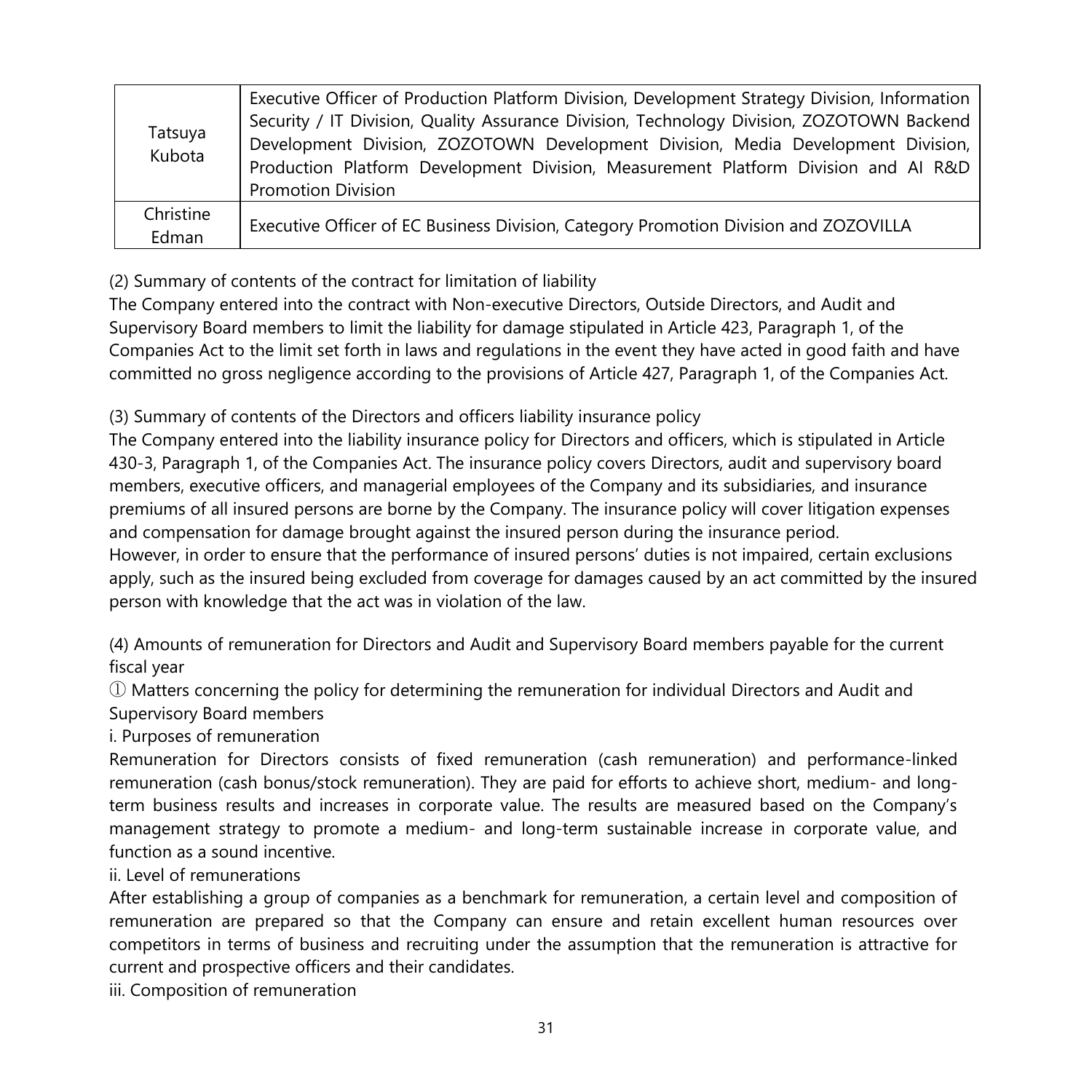The ratio of performance-linked remuneration exceeds the percentage of fixed remuneration, and among the performance-linked remuneration, the proportion of a cash bonus and stock remuneration shall be at 50:50.

a. Cash remunerations

Fixed remuneration is determined according to the title and duty of the eligible persons and paid during their term of office.

b. Cash bonus (short-term incentive remuneration)

Cash bonus represents the performance-linked remuneration based on the achievement of the short-term performance goal for each fiscal year, and Gross Merchandise Value, an indicator for potential business growth, and consolidated operating profit, an indicator for profitability, are designated as criteria for the payment of remuneration. A specific payment amount is determined based on the achievement of a performance goal set out in the single-year plan and title and duty of the eligible persons and periodically paid during the term of office.

c. Stock remuneration (medium- and long-term incentive remuneration)

Stock remuneration represents performance-linked remuneration for promoting the management that focuses on medium- and long-term increases in corporate value/shareholder value and stock with restrictions on transfer is granted to the eligible persons. The ratio to release the restrictions on transfer is determined based on the Company's stock price growth rate for three fiscal years (compared with those of a group of about 36 benchmark companies) and consolidated operating profit. Fundamentally, the stock is annually granted to the eligible persons according to their title and duties.

iv. Matters concerning the determination of the details of remunerations for respective Directors

The Nomination and Remuneration Consultatory Committee examines the draft and its consistency with the policy for the determination from various perspectives. The Board of Directors also believes that the draft complies with the policy for determination and fundamentally respects a report from the committee.

v. Other significant matters concerning the determination of the remuneration of respective Directors

For stock remuneration, the provision is established that the Company acquires all or a part of the stocks allocated to the eligible Directors without charge in the event the relevant Directors resigns before the expiration of the period of transfer restriction for reasons other than reasons the Board of Directors thinks due and other cases that the relevant Directors commit events, such as specific illegal activities. In addition, the provision is established for making the applicable Directors return all or a part of stocks with restrictions on transfer or cash equivalent to them to the Company without charge when certain events are identified, including errors in the figures providing a basis for calculating the ratio of releasing the restrictions on transfer, and the Company considers the above return due.

Remuneration for Audit and Supervisory Board members consist of only fixed remuneration from the viewpoint of focusing on independence from management and the objectivity, and the amount of remuneration for individual Audit and Supervisory Board members is based on the discussion among Audit and Supervisory Board.

② Matters concerning resolutions on remuneration of Directors and Audit and Supervisory Board members adopted by the General Meeting of Shareholders

The resolution was adopted at the 19<sup>th</sup> Ordinary General Meeting of Shareholders held on June 27, 2017, to set the remuneration for Executive Directors at 800 million yen or less per year (among this, a portion for Outside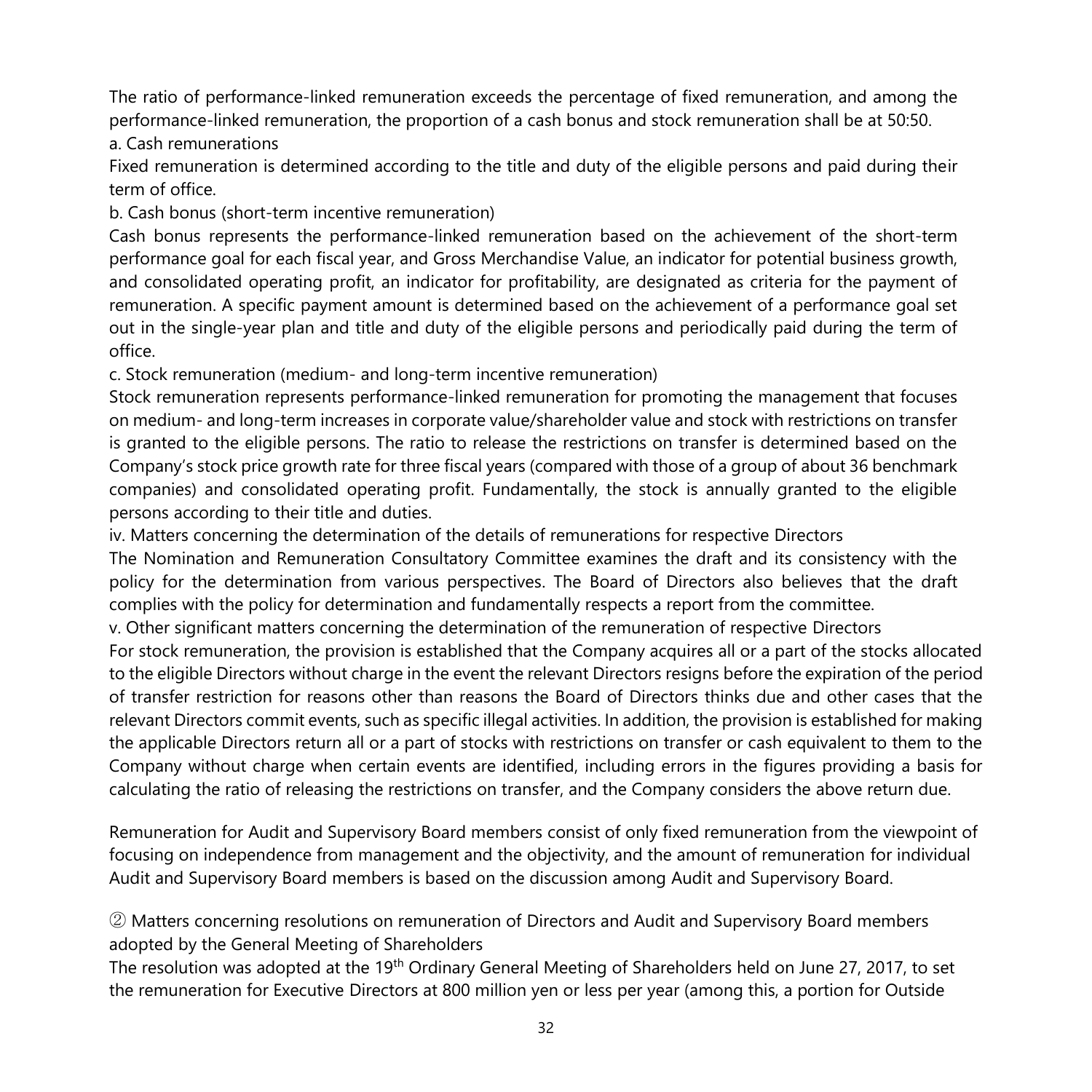Directors amounts to 50 million yen or less per year) within the limit on the remuneration for Directors based on the resolution of the General Meeting of Shareholders (The annual remuneration excludes a portion of employee salary of Director-employees). At the end of the relevant Ordinary General Meeting of Shareholders, the number of Directors totaled eight (among this, the number of Outside Directors totaled three). Separately from the relevant cash remunerations, stock remuneration and the limit on the number of shares to be issued were determined at 162 million yen or less per year and 120,000 shares or less per year (Outside Directors are not applicable to stock remuneration) at the 22<sup>nd</sup> Ordinary General Meeting of Shareholders held on June 29, 2020. At the end of the relevant Ordinary General Meeting of Shareholders, the number of Directors (excluding Outside Directors) totaled three.

Remuneration for Audit and Supervisory Board is determined at 70 million yen or less per year, which was resolved at the General Meeting of Shareholders. At the end of the Ordinary General Meeting of Shareholders, the number of Audit and Supervisory Board members totaled three.

③ Matters concerning delegation of determination of contents of remuneration for individual Directors In the Company, remuneration of individual Directors is discussed by the Nomination and Remuneration Advisory Committee, which mainly consists of Outside Directors, and then they are determined upon the resolution by the Board of Directors, taking into account a report from the committee.

|                                                               |                 | Amount of Compensation, etc. paid per type |                    |                  |                      |
|---------------------------------------------------------------|-----------------|--------------------------------------------|--------------------|------------------|----------------------|
|                                                               | Total Amount of | Fixed                                      | Performance-linked |                  | The Number of        |
| Position                                                      | Compensation,   | remuneration                               | remuneration       |                  | Directors/ Audit     |
|                                                               | etc. paid       |                                            | Monetary           | Non-Monetary     | and Supervisory      |
|                                                               | (million yen)   |                                            | Compensation       | Compensation     | <b>Board Members</b> |
|                                                               |                 | Base<br>Remuneration                       | Cash Bonus         | Restricted stock |                      |
| <b>Directors</b>                                              | 269             | 165                                        | 54                 | 50               |                      |
| in which Outside<br><b>Directors</b>                          | (21)            | (21)                                       |                    |                  | (3)                  |
| Audit and<br>Supervisory Board<br><b>Members</b>              | 32              | 32                                         |                    |                  | 3                    |
| in which Outside<br>Audit and<br>Supervisory Board<br>members | (32)            | (32)                                       |                    |                  | (3)                  |

④ Total Amount of Compensation, etc. paid to Directors and Audit and Supervisory Board Members

(NOTE)

1. As of the end of the fiscal year, the Company has 8 Directors (including 3 Outside Directors) and 3 Audit and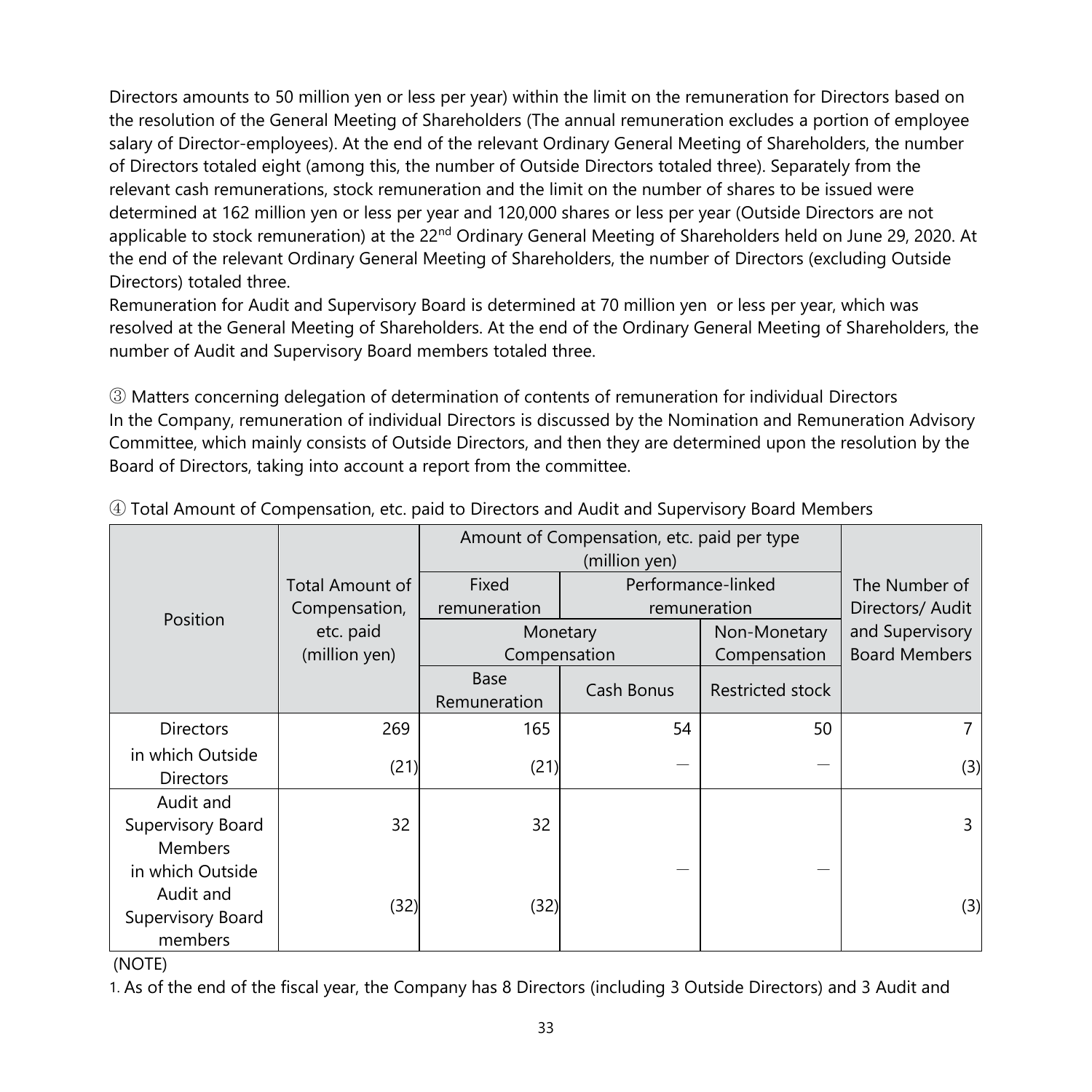Supervisory Board members (including 3 Outside Audit and Supervisory Board members). The difference from the above figures is due to the inclusion of a Director who retired on June 25, 2021 and two non-remuneration Directors.

2. Bonuses state the provision for bonuses for Directors payable for the current fiscal year.

Contents of the performance indicators selected as a basis for calculating bonuses include gross merchandise value and consolidated operating profit. These performance indicators were selected because the Company focuses on gross merchandise value and consolidated operating profit as an indicator showing the growth and profitability of the businesses of the Company group.

Actual results for gross merchandise value and consolidated operating profit including the current fiscal year are as described in the section 1. (1) Progress of business operation and its results , [Table 1] YoY basis.

3. Remunerations in the performance-linked shares with restriction on transfer are granted to Directors as nonmonetary rewards.

Contents and grant of these stock rewards are as described in the section 2 "Matters regarding company stocks ".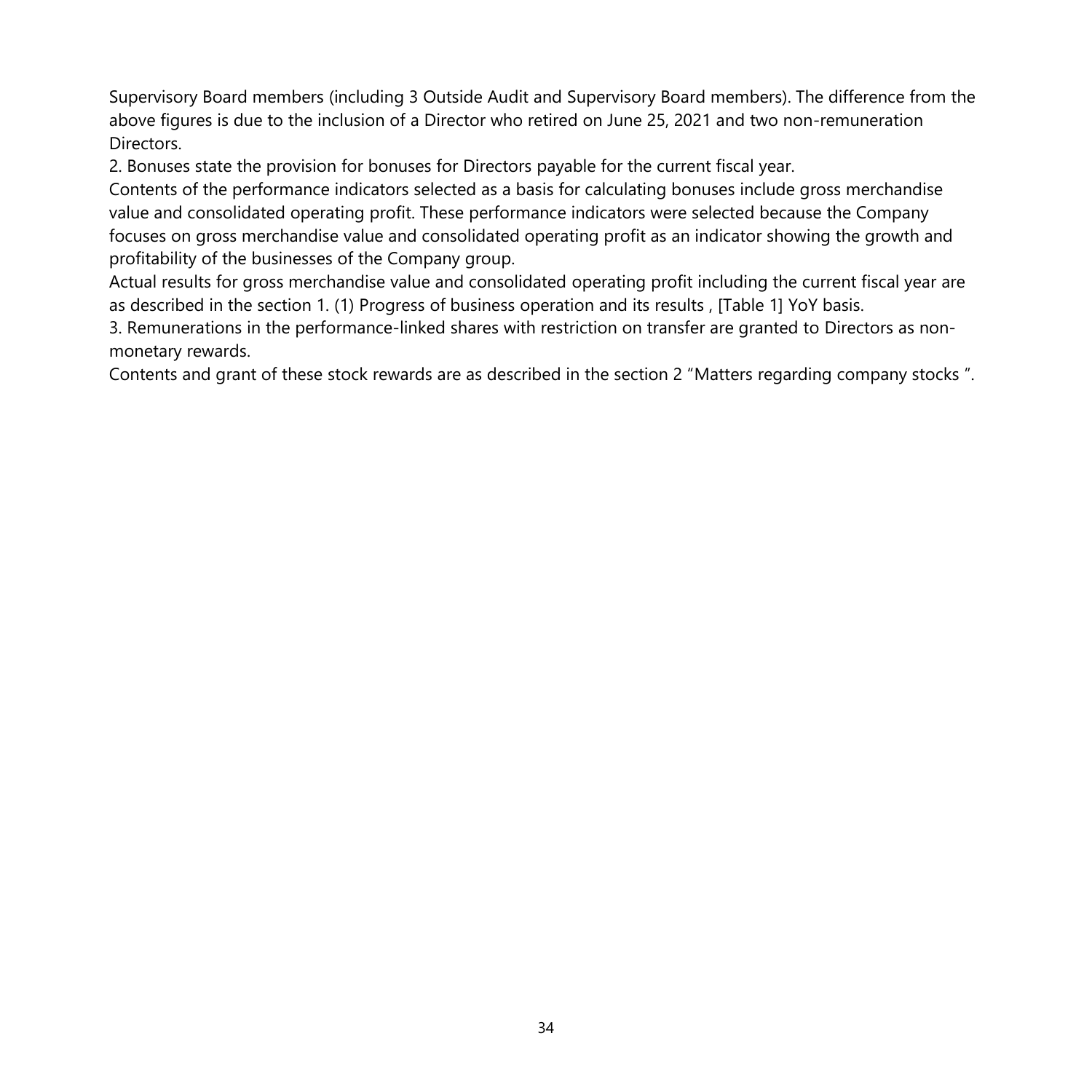#### (5) Matters regarding the Outside Board Members

- ① Relationship between our company and other major entities where some members hold positions concurrently.
	- Mr. Koji Ono, a Director, is also the director of DIAMOND HEADS INC. However, there is no capital ties nor business relationship between our company and DIAMOND HEADS INC.
	- Mr. Kazunori Hotta, a Director, is also the Representative Director of Good Luck Corporation. However, there is no capital ties nor business relationship between our company and Good Luck Corporation.
	- Mr. Taro Saito, a Director, is also the representative Director of dof Inc., the Director of CARTA HOLDINGS, INC., Director of CC INC. and the Outside Director of for Startups, Inc. However, there is no capital ties nor business relationship between our company and dof Inc., CARTA HOLDINGS, INC., CC INC. nor for Startups, Inc.
	- Mr. Junichi Motai, an Audit and Supervisory Board member, is also the representative Director of Accounting Assist Co., Ltd., the Audit and Supervisory Board member of CARTA HOLDINGS, INC., the Audit and Supervisory Board member of Vision, Inc., and the Outside Director of gooddays holdings, Inc. However, there is no capital ties nor business relationship between our company and Accounting Assist Co., Ltd., CARTA HOLDINGS, INC., Vision, Inc., nor gooddays holdings, Inc.
	- Ms. Junko Utsunomiya, an Audit and Supervisory Board member, is also the attorney of Law Firm of Utsunomiya, Shimizu & Haruki, the Director (Audit and supervisory committee member) of RAKSUL INC., the Outside Director of HEIWA REAL ESTATE CO., LTD., and the Outside Director (Audit and supervisory committee member) of PeptiDream Inc. However, there is no capital ties nor business relationship between our company and Law Firm of Utsunomiya, Shimizu & Haruki, RAKSUL INC., HEIWA REAL ESTATE CO., LTD., nor PeptiDream Inc.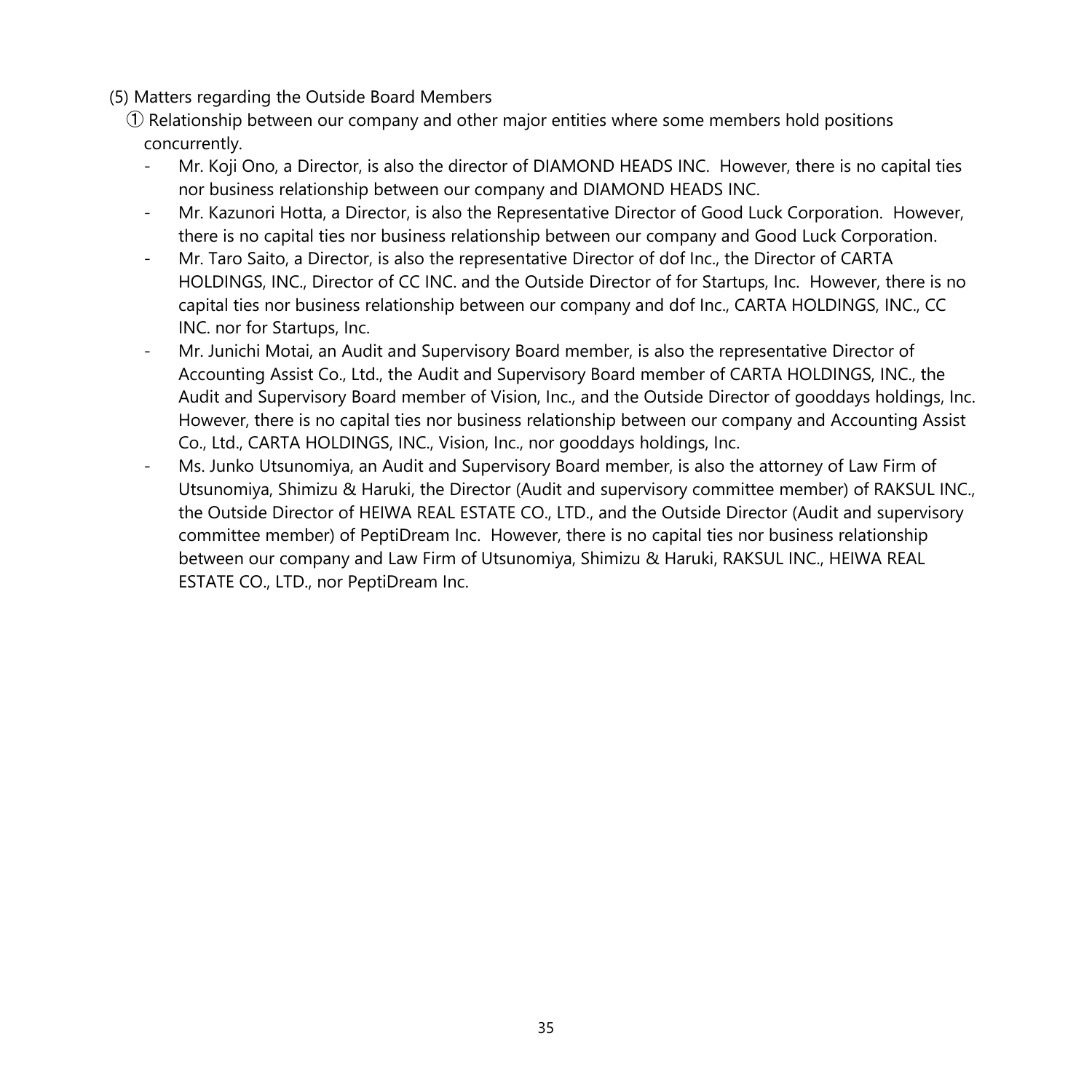②Performance Reviews for the Current Fiscal year

| Name (position)                                             | Performance Reviews                                                                                                                                                                                                                                                                                                                                                                                                                                                                                                                  |
|-------------------------------------------------------------|--------------------------------------------------------------------------------------------------------------------------------------------------------------------------------------------------------------------------------------------------------------------------------------------------------------------------------------------------------------------------------------------------------------------------------------------------------------------------------------------------------------------------------------|
| Koji Ono (Director)                                         | Attended 22 out of 22 Board Meetings held during the current fiscal year. He<br>makes appropriate comments from his rich knowledge and perspectives, as well as<br>his extensive experience cultivated through his art direction activities primarily in<br>the fashion industry, and the branding activities of companies and products.                                                                                                                                                                                             |
| Kazunori Hotta (Director)                                   | Attended 22 out of 22 Board Meetings held during the current fiscal year. He<br>makes appropriate comments based on his extensive experience and broad<br>perspective accumulated in the wedding and hotel industries.                                                                                                                                                                                                                                                                                                               |
| Taro Saito (Director)                                       | Attended 22 out of 22 Board Meetings held during the current fiscal year. He<br>makes appropriate comments as appropriate based on his abundant experience<br>and broad insight gained through his branding and communication design<br>activities.                                                                                                                                                                                                                                                                                  |
| Hiroko Igarashi<br>(Audit and Supervisory<br>Board member)  | Attended 22 out of 22 Board Meetings held during the current fiscal year. Her<br>opinions are made mainly from a high level of perspective and extensive<br>experience in finance and accounting as a certified public accountant.<br>Also, of 19 meetings of Audit and Supervisory Board held during the current fiscal<br>year, she attended 19 out of 19 meetings held after her appointment as an Audit<br>and Supervisory Board member, to exchange opinions on audit results and<br>discusses important audit-related matters. |
| Junichi Motai<br>(Audit and Supervisory<br>Board member)    | Attended 22 out of 22 Board Meetings held during the current fiscal year. His<br>opinions are made mainly from a high level of perspective and extensive<br>experience in finance and accounting as a certified public accountant.<br>Also, he attended 19 out of 19 meetings of Audit and Supervisory Board held<br>during the current fiscal year, where he exchanges opinions on audit results and<br>discusses important audit-related matters                                                                                   |
| Junko Utsunomiya<br>(Audit and Supervisory<br>Board member) | Attended 22 out of 22 Board Meetings held during the current fiscal year. She<br>makes statements based on her significant experience and rich knowledge in the<br>laws and compliance matters as an attorney.<br>Also she attended 19 out of 19 meetings of Audit and Supervisory Board held<br>during the current fiscal year, where she exchanges opinions on audit results and<br>discusses important audit-related matters                                                                                                      |

③ Summary of performance by Outside Directors in relation to the roles they are expected

- Mr. Koji Ono has rich knowledge and perspectives, as well as his extensive experience cultivated through his art direction activities primarily in the fashion industry, and the branding activities of companies and products. As an Outside Director of the Company, he has played an appropriate role in supervising and advising the Company's business execution by making proactive statements from such perspective at Board Meetings.
- Mr. Kazunori Hotta has extensive experience and broad perspective accumulated in the wedding and hotel industries, he has played an appropriate role in supervising and advising the Company's business execution by making proactive statements from such perspective at Board Meetings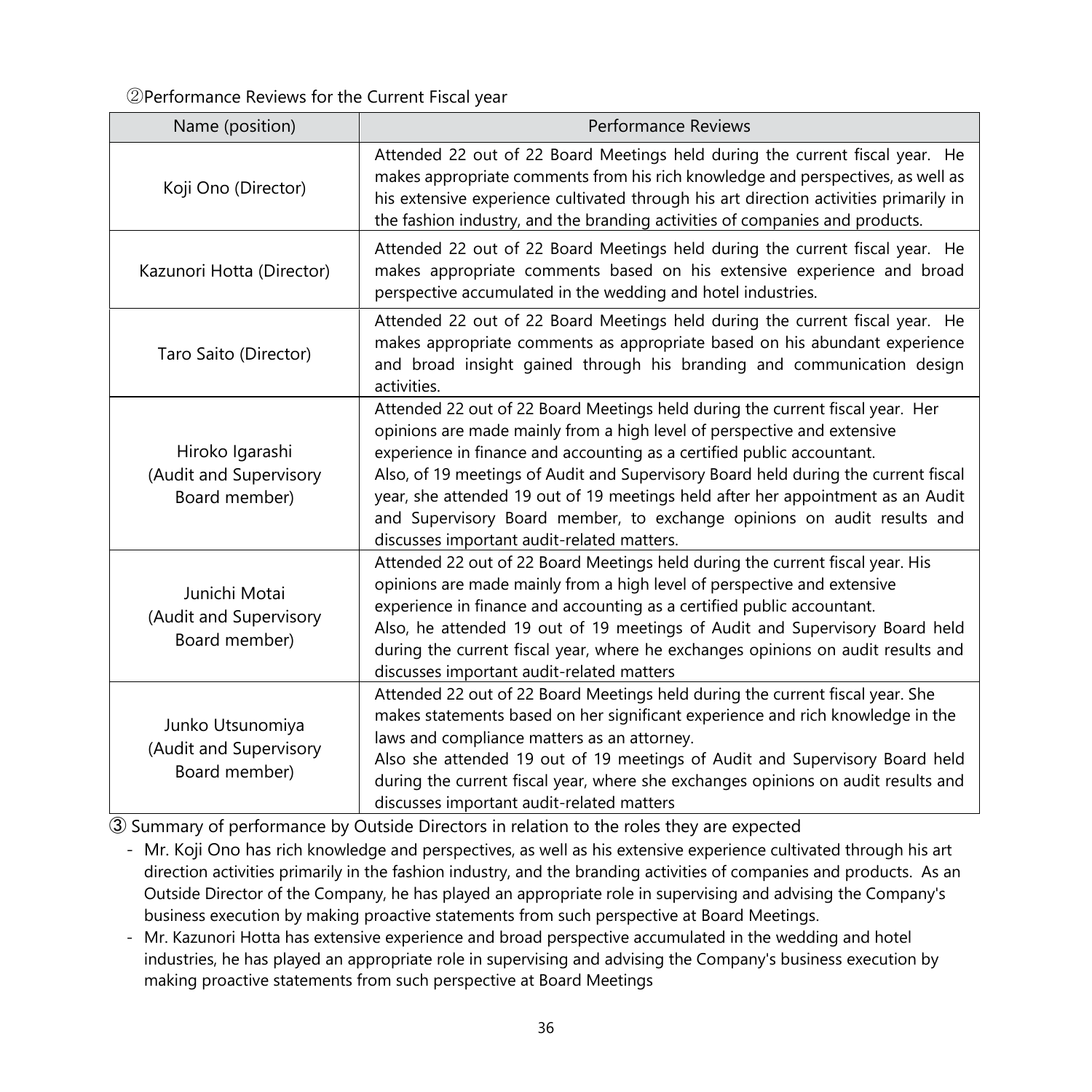- Mr. Taro Saito has wealthy experience and broad insight gained through his branding and communication design activities, he has played an appropriate role in supervising and advising the Company's business execution by making proactive statements from such perspective at Board Meetings.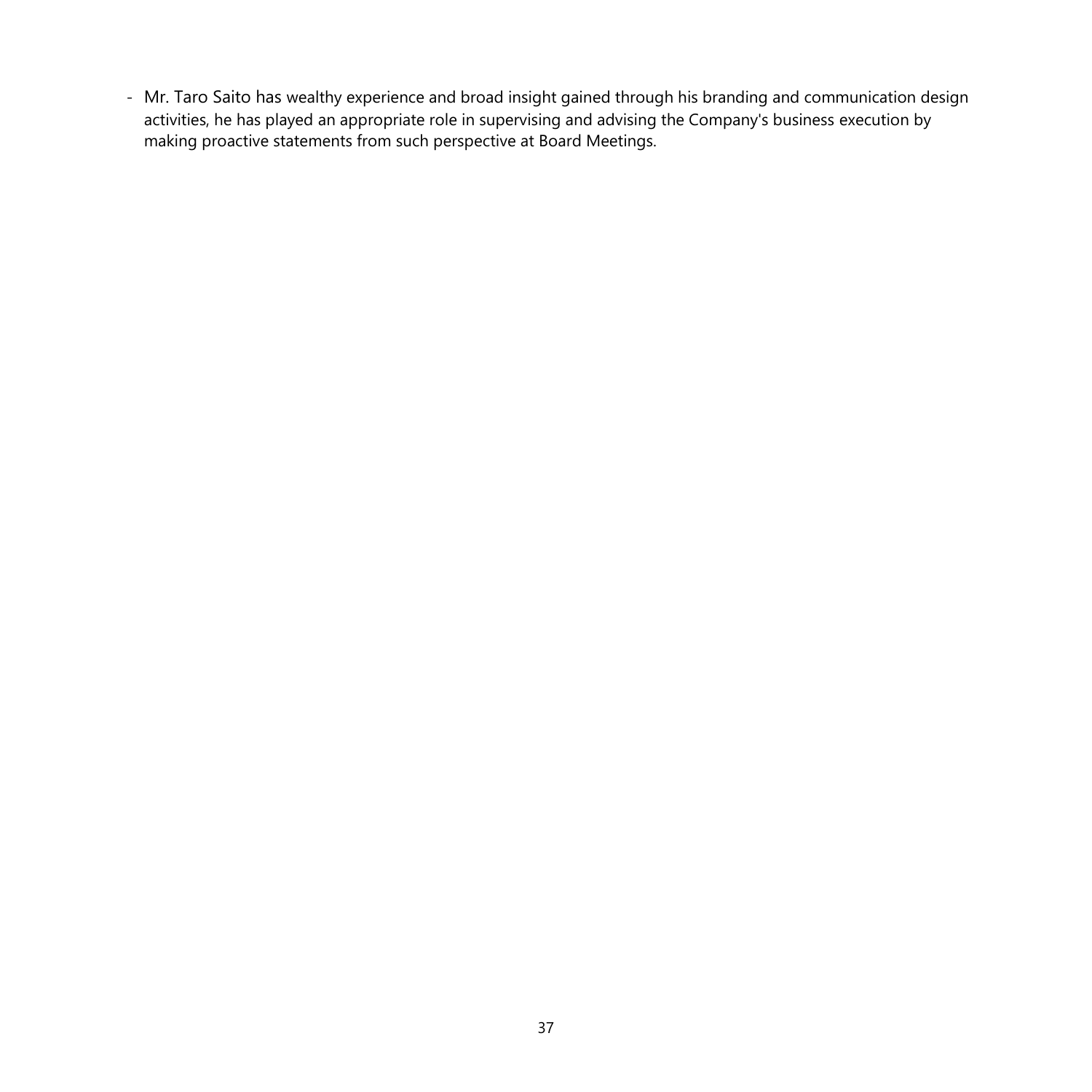5. Accounting Auditor

(1) Names of Accounting Auditors Deloitte Touche Tohmatsu LLC

(2) Amount of remuneration paid to Accounting Auditor for this fiscal year

①Amount of remuneration paid to Accounting Auditor for this fiscal year JPY32Million yen ② Total amount of funds and other financial interests payable by the Company and its subsidiaries to the payable by the company and its sabstances to the TV-50Million yen

(NOTE)

1Grounds for consent by the Audit and Supervisory Board to remuneration of the Accounting Auditor

After obtaining necessary materials and receiving reports from Directors, related internal sections, and the Accounting Auditor, as well as confirming matters such as the state of execution of audit plans and auditing in the previous period and the appropriateness of estimations of remuneration for this period, the Audit and Supervisory Board has judged the level of remuneration of the Accounting Auditor to be appropriate and has consented thereto pursuant to Article 399, Paragraph 1 of the Companies Act.

2 Since the audit agreement concluded between the Company and the Accounting Auditor does not differentiate clearly between amounts of remuneration for auditing pursuant to the Companies Act and auditing pursuant to the Financial Instruments and Exchange Act, and it would not be possible to differentiate these practically as well, the total amount of these is indicated as the amount of remuneration for this fiscal year.

#### (3) Details of operations not audited

The Company does not engage Deloitte Touche Tohmatsu LLC for any services other than the audit certification services stipulated in Article 2, Paragraph 1 of the Certified Public Accountants Law.

#### (4) Summary of agreements limiting liability

Pursuant to the provisions of Article 427, Paragraph (1) of the Companies Act, the Company has concluded with an Accounting Auditor a contract limiting the latter's liability for damages as stipulated in Article 423, Paragraph 1 of that Act to the maximum amount prescribed by laws and regulations, for activities performed in good faith and in the absence of gross negligence.

### (5) Policy on decisions on dismissal or non-reappointment of the Accounting Auditor

When the Audit and Supervisory Board has determined that the Accounting Auditor's performance of its duties would be impeded or it is necessary for other reason, the Company shall, through a resolution of the Audit and Supervisory Board, determine the detail of the agenda of the General Meeting of Shareholders to resolve the dismissal or non-reappointment of the Accounting Auditor.

Specifically, if the Accounting Auditor meets any of the descriptions below and that there is no prospect of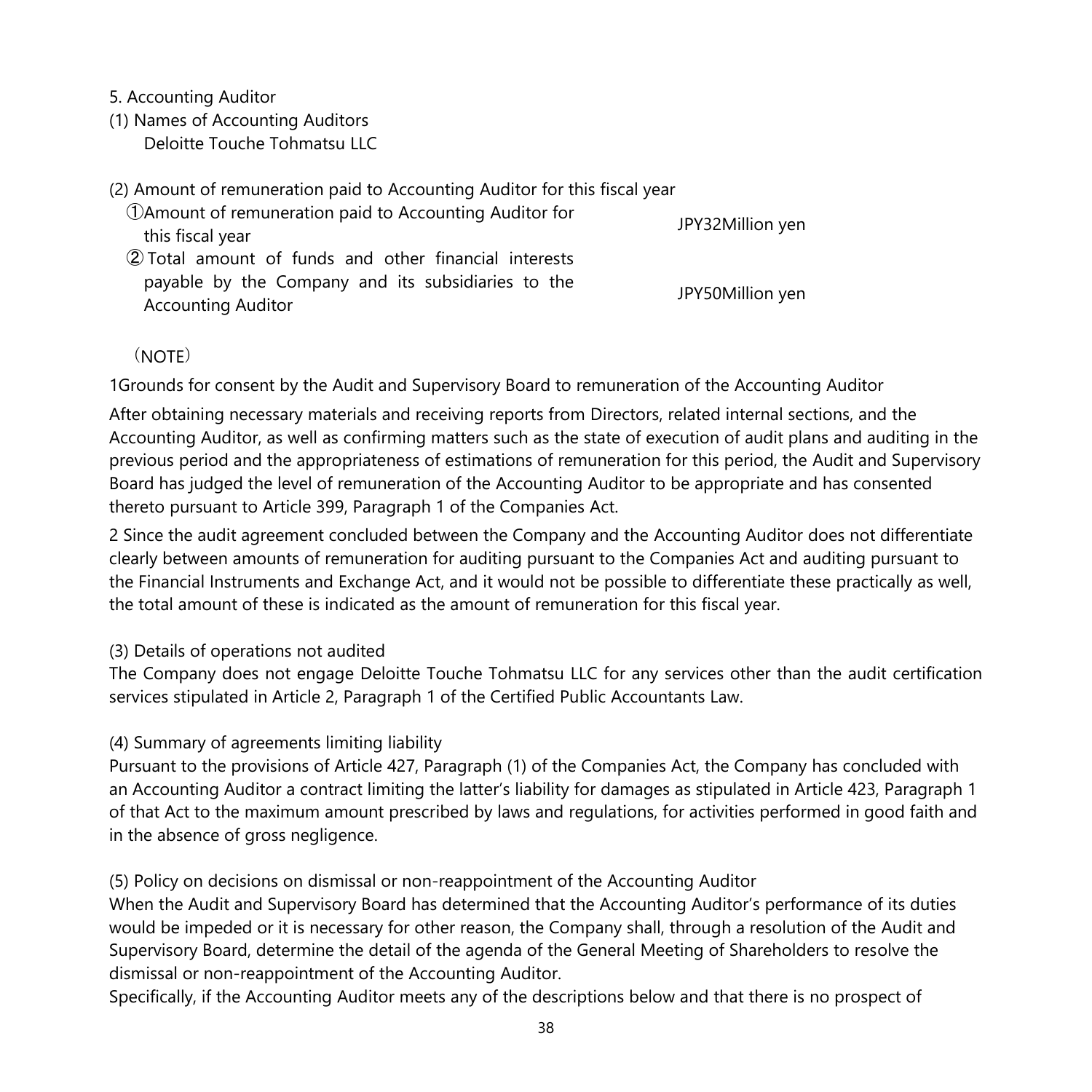appropriate improvement, through a resolution of the Audit and Supervisory Board, submit to the General Meeting of Shareholders a resolution on the dismissal or non-reappointment of the Accounting Auditor.

 $\mathbb D$  When it has been subjected to disciplinary action or disposition by regulators for violation of laws or regulations, including the Companies Act and the Certified Public Accountants Act

- ② When it has been judged to meet any of the descriptions enumerated under Article 340, Paragraph 1 of the Companies Act
- ③ When it has been judged that it would be inadequate or inappropriate for it so carry out auditing of the Company in consideration of matters such as the quality of auditing by the Accounting Auditor, its quality control, its independence, or other overall capabilities
- ④ When it is determined the necessity for other reason
- 6. Company systems and policies

(1) As a system for ensuring the propriety of business operations pursuant to the provisions of the Companies Act and the enforcement regulations thereto, the Company has established a Basic Policy on Internal Control Systems, through a resolution of Directors. This policy is outlined below.

1. Systems to ensure that the performance of duties of the Company's Board of Directors and employees is in compliance with laws, regulations, and the Articles of Incorporation

- ① To ensure that the performance of duties of the Company's Board of Directors and employees is in compliance with laws and regulations as well as conforming to corporate ethics and fulfilling their social responsibilities, the Company establish and maintain a Compliance Committee, chaired by the President and Representative Director, to deliberate on important compliance-related matters, the Company strives to develop and maintain its compliance systems, to prevent acts in violation of laws, regulations, etc., acts that could constitute violations, and inappropriate transactions, and to enhance the system for legal and regulatory compliance of Company Directors and employees.
- ② An internal whistleblowing system (helpline) is established to enable Company Directors and employees to report matters such as acts that they suspect may be in violation of laws, regulations, internal rules, etc., in order to discover and rectify any inappropriate acts quickly. Matters reported to the helpline are investigated by the Compliance Committee, and when it is clear that rectification is necessary the Compliance Committee swiftly decides on corrective and preventive measures and implements them.
- ③ Take necessary measures to prevent person to be treated disadvantageously on the grounds by making the whistle blow set forth in the preceding paragraph.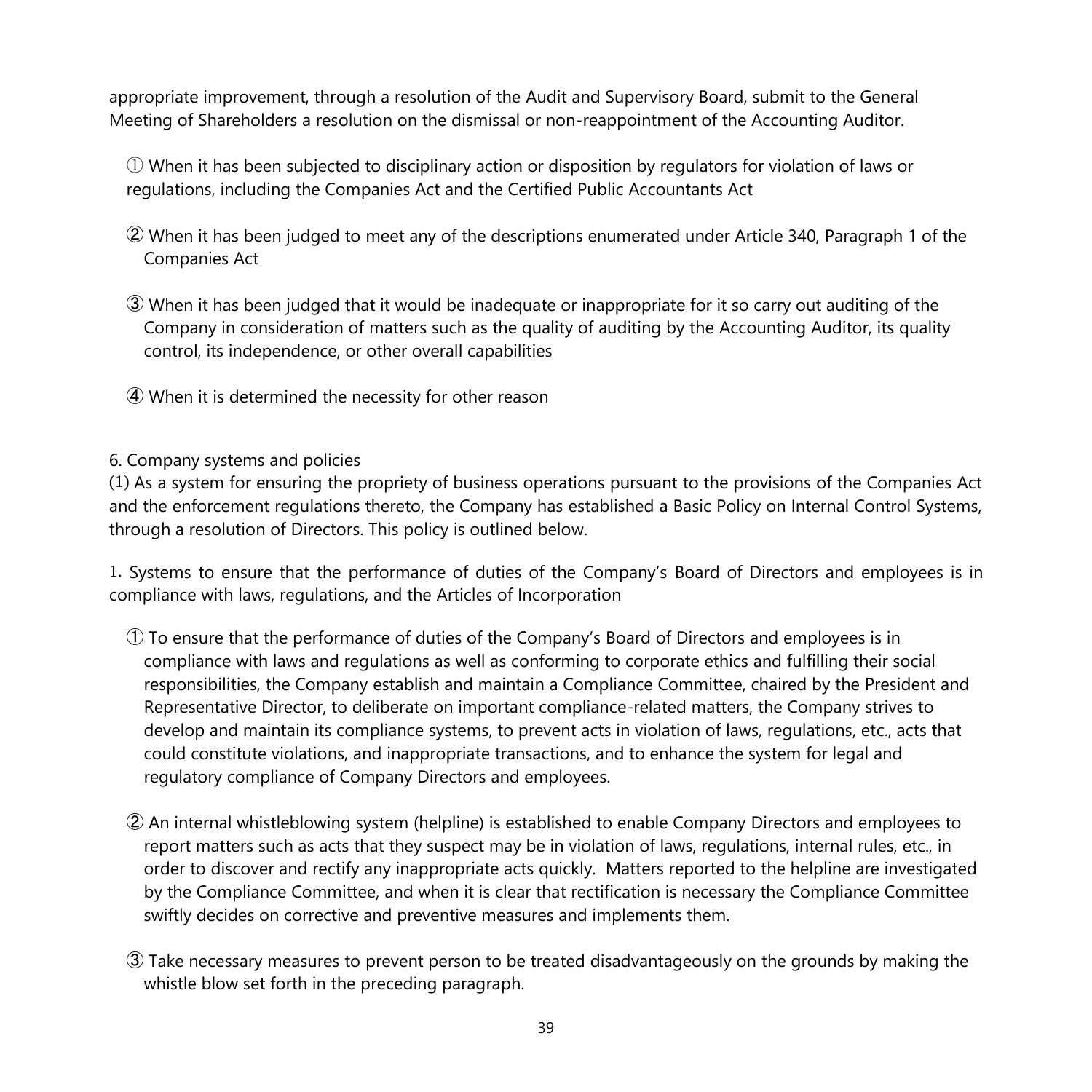- ④ The Internal Audit Office examines the compliance system, investigates for any issues with respect to laws, regulations, or the Articles of Incorporation, and reports its findings to the Board of Directors and the Audit and Supervisory Board.
- ⑤ The Board of Directors reviews the compliance system periodically to identify any issues and make relevant improvements.
- ⑥ The Audit and Supervisory Board audits this internal controls system in light of its efficacy and functions and strives swiftly to identify and rectify any issues.
- 2. Systems related to retention and management of information on the performance of duties of Company Directors
	- ①Information on the performance of duties of Company Directors is managed and retained appropriately by recording it in written documents or electromagnetic media, pursuant to laws, regulations, the Information System Management Guideline, and the Document Management Guideline.

②The Company's Audit and Supervisory Board members are able to view such information at any time.

- 3. Guidelines and other systems related to management of risks of losses by the Company
	- ① The person responsible for supervision of risk management in the Company is the Executive Vice President. Accordingly, Directors, Executive Officers, General Managers and VPs of related sections identify and assess various risks based on the Risk Management Guideline and take measures as necessary in advance to avoid, mitigate, or transfer risks.
	- ② The Internal Audit Office audits the state of risk management in each organization and reports on its findings to the Board of Directors and the Audit and Supervisory Board.
	- ③ The Board of Directors reviews the risk management system periodically to identify any issues and make improvements as appropriate.
- 4. System for ensuring that Company Directors' duties are executed efficiently
	- ① The roles and responsibilities of Directors and individual sections are defined clearly through establishment of documents such as the Board of Directors Guideline, Organizational Guideline, Guideline on Division of Responsibilities, and Job Authority Guideline. In addition, the Board of Directors Guideline specify matters that should be submitted to the Board of Directors and the scope of decisions that each Director may make, as a system to ensure that the duties of Directors are performed efficiently.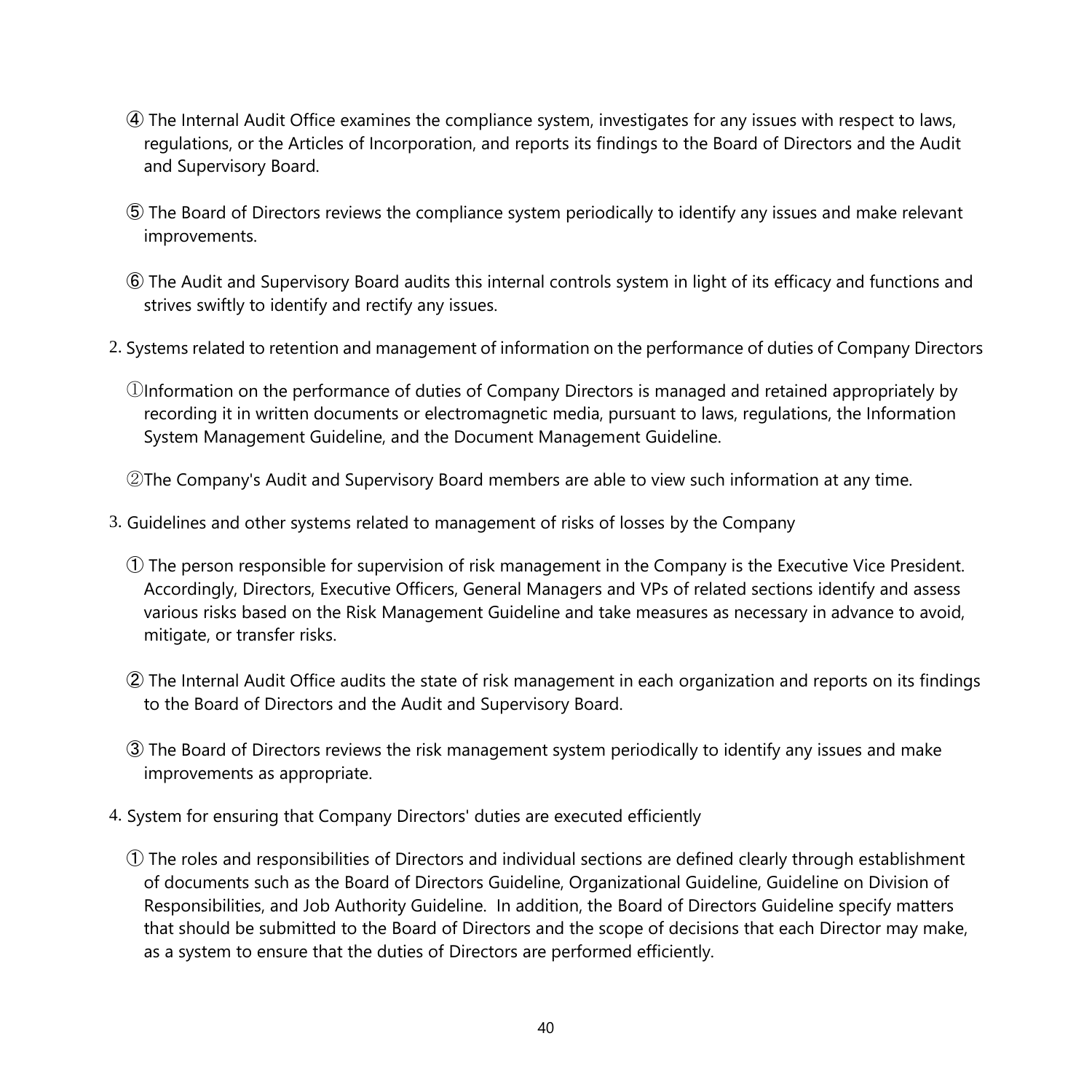- ② The President and Representative Director drafts annual management plans based on the Budget Management Guideline and obtains their approval by the Board of Directors. Directors in charge of individual sections make decisions on practical measures and efficient business execution systems for their sections, based on the plans thus decided on.
- ③ The President and Representative Director reports periodically to the Board of Directors on the progress of the annual management plan. The Board of Directors analyses any impediments to measures implemented and efficient business execution systems and seeks to make necessary improvements.

5. Systems for ensuring the propriety of the business operations of the group of companies consisting of the Company and its subsidiaries ("Group" hereinafter)

- ① One or more of the Directors or Audit and Supervisory Board members of a subsidiary shall be dispatched from the Company, to monitor and supervise, or audit, the performance of duties of subsidiary Directors. The Business Administration Division oversees maintenance of subsidiary business management, compliance systems, and risk management systems, and other matters of subsidiary business administration, pursuant to the Subsidiary Management Guideline. While respecting the autonomy of subsidiary management, the Company receives periodic reports on the state of subsidiary business, and approval is obtained from the Company as appropriate regarding important matters.
- ② The Internal Audit Office implements internal auditing of the state of management of Company subsidiaries and of subsidiary business activities.

6. Systems regarding employees assigned to assist the Audit and Supervisory Board members in the performance of their duties, as requested by the Audit and Supervisory Board members, and matters related to ensuing the efficacy of the performance of duties of such employees and their independence from Directors.

- ① When an Audit and Supervisory Board member has requested the assignment of one or more employees to assist in his or her duties, the Board of Directors may, through consultation with the Audit and Supervisory Board member, appoint such employees to assist the Audit and Supervisory Board member. Authority to direct such employees shall be delegated to the Audit and Supervisory Board members during the period of such assistance as specified by the Audit and Supervisory Board members and said employees shall not be subject to instruction or orders from Directors during said period.
- ② The prior consent of the Audit and Supervisory Board members shall be required before any personnel transfer, HR evaluation, or disciplinary action regarding an employee assisting a Audit and Supervisory Board member.

7. Systems for reporting by Group Directors and employees to the Audit and Supervisory Board members, and other systems related to reporting to the Audit and Supervisory Board member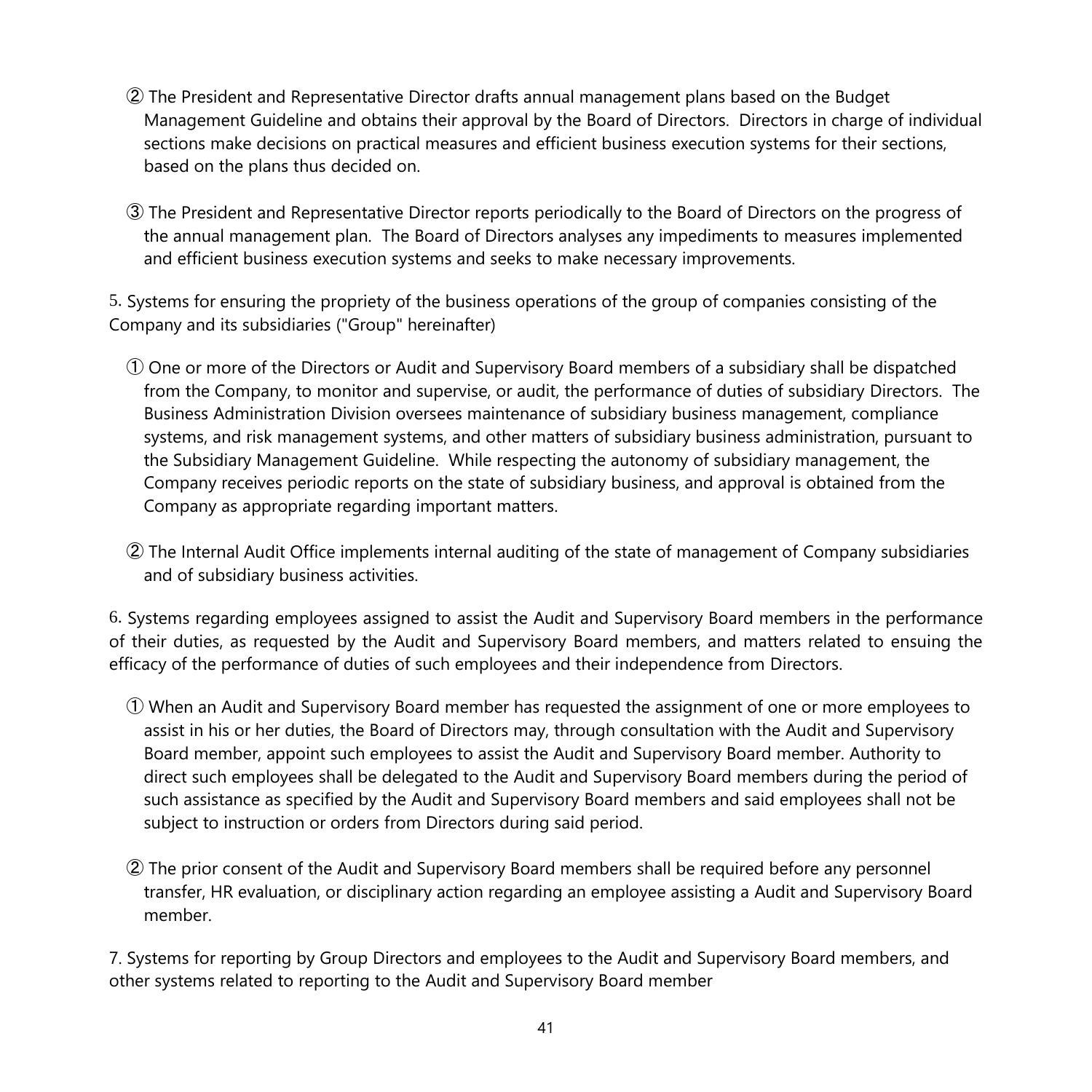- ① Group Directors and employees shall report to the Audit and Supervisory Board members, pursuant to laws, regulations, and internal rules, on matters that could cause serious harm to the Company; matters recognized to be improper acts or serious violations of laws, regulations or the Articles of Incorporation; important matters submitted to the Board of Directors and decisions of the Board; important accounting policies or accounting standards and changes therein; the state of implementation of internal auditing; important monthly reports and other important matters.
- ② Take necessary measures to prevent Group Directors and employees to be treated disadvantageously on the grounds by making the report set forth in the preceding paragraph.
- 8. Other systems to ensure the efficacy of auditing by the Audit and Supervisory Board members
	- ① To ascertain the state of important decision-making processes and execution of duties, the Audit and Supervisory Board members may attend the Board Meetings, Management Meetings, and other important meetings, view important documents related to business execution, such as applications for approval, and demand explanation of matters from Directors and employees.
	- ② Audit and Supervisory Board members shall ensure the efficacy of auditing through autonomy and authority pursuant to the Audit and Supervisory Board Guideline and the Audit and Supervisory Board Auditing Standards, as well as managing systems for effective auditing in close cooperation with the Internal Audit Office and the Accounting Auditor.
	- ③ The President and Representative Director shall meet periodically with the Audit and Supervisory Board to exchange opinions and maintain close communication regarding topics that the Company should address, the state of maintenance of the environment for auditing by the Audit and Supervisory Board members, important topics related to auditing, and other matters.
	- ④ Payment shall be made promptly in response to procedures for advance payment or reimbursement of costs arising in the performance of the duties of the Audit and Supervisory Board members and other demands for payment of costs or obligations arising in the performance of their duties.

#### 9. Systems for exclusion of antisocial forces

The Company shall eliminate any relations to antisocial forces or groups that pose threats to social order or sound business activities and resolutely resist, systemically, any improper demands or similar matters, in cooperation with outside experts including the police and advising attorneys.

10. Systems for ensuring the reliability of financial reporting

To ensure the reliability of financial reporting, systems shall be developed, maintained, and operated to ensure the effective functioning of internal controls related to financial reporting.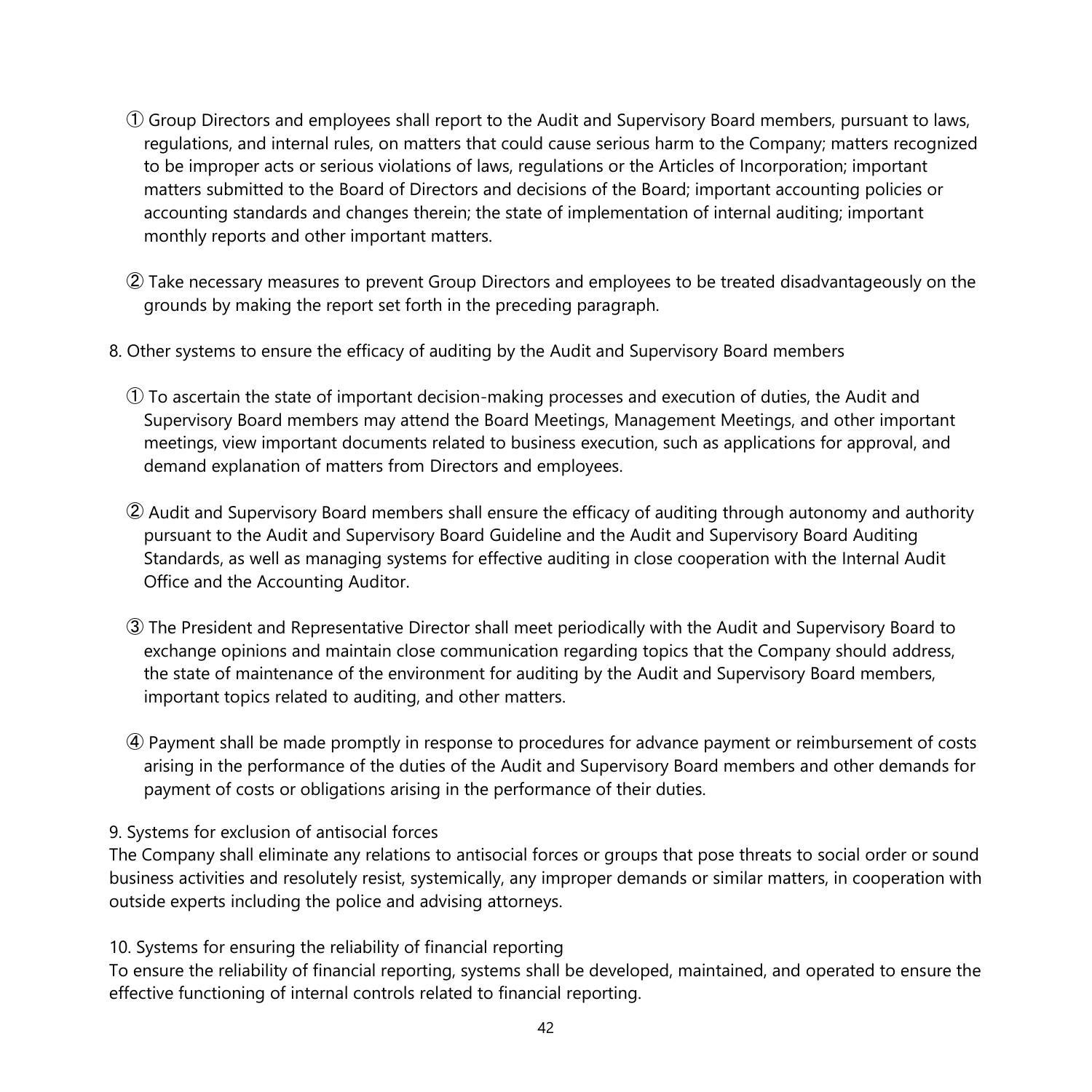#### (2) Overview of state of operation of systems to ensure the appropriateness of business operations

#### ① State of operation of compliance systems

The Company maintains Compliance Committee Guideline and the Compliance Committee meets quarterly based on the provisions of the guideline. A system has been developed and is implemented to ensure compliance with the Company's social responsibility, corporate philosophy, internal guidelines, laws and regulations, and various other provisions. Furthermore, the Committee also meets at other times as necessary. In addition, Helpline Guideline has been established that prohibit treating whistleblowers at a disadvantage, and efforts are made to prevent cases such as compliance violations or improper acts, and to discover any such cases swiftly. A contact point (Helpline) including the involvement of the Compliance Committee, the Audit and Supervisory Board, and outside attorneys has been established and is in use, and employees are notified of it through the Company intranet. In addition, a contact point including the involvement of the Company's Compliance Committee has been established for subsidiaries, as part of efforts to enhance compliance throughout the entire Group.

② State of operation of guidelines on management of risks of losses and other systems Risk Management Guideline and Information System Management Guideline have been established, and a riskmanagement system has been established and is operated pursuant to these rules. As a part of these efforts, information security training has been provided one time for officers and employees, intended to help prevent inappropriate management of information and leakage of confidential information.

③ State of operation of systems intended to ensure the efficient performance of duties of Directors Pursuant to the Board of Directors Guideline, regular Board Meetings are held on a monthly basis and irregular Board Meetings are held as necessary, for the purposes of decision-making on important matters related to management, such as matters specified in laws, regulations, etc., management policies, and budgeting, and to enable mutual oversight of performance of duties through close communication among Directors.

④ State of operation of systems intended to ensure the appropriate operation of the group of companies consisting of the Company and its subsidiaries

One or more Directors or Audit and Supervisory Board members are dispatched from the Company to each subsidiary, to enable appropriate management of subsidiary business operations. In addition, subsidiaries submit to the Company reports and requests for approval on matters that require prior approval under the Group's authority approval standards.

#### ④ State of operation of the Internal Audit Office

Based on audit plans formulated by the Internal Audit Office, internal auditing is conducted at each of the Company's sections and subsidiaries regarding the state of risk management and business execution. Results are reported to the President and Representative Director, Board Meeting, and Audit and Supervisory Board Meeting appropriately. In addition, information is exchanged with the full-time Audit and Supervisory Board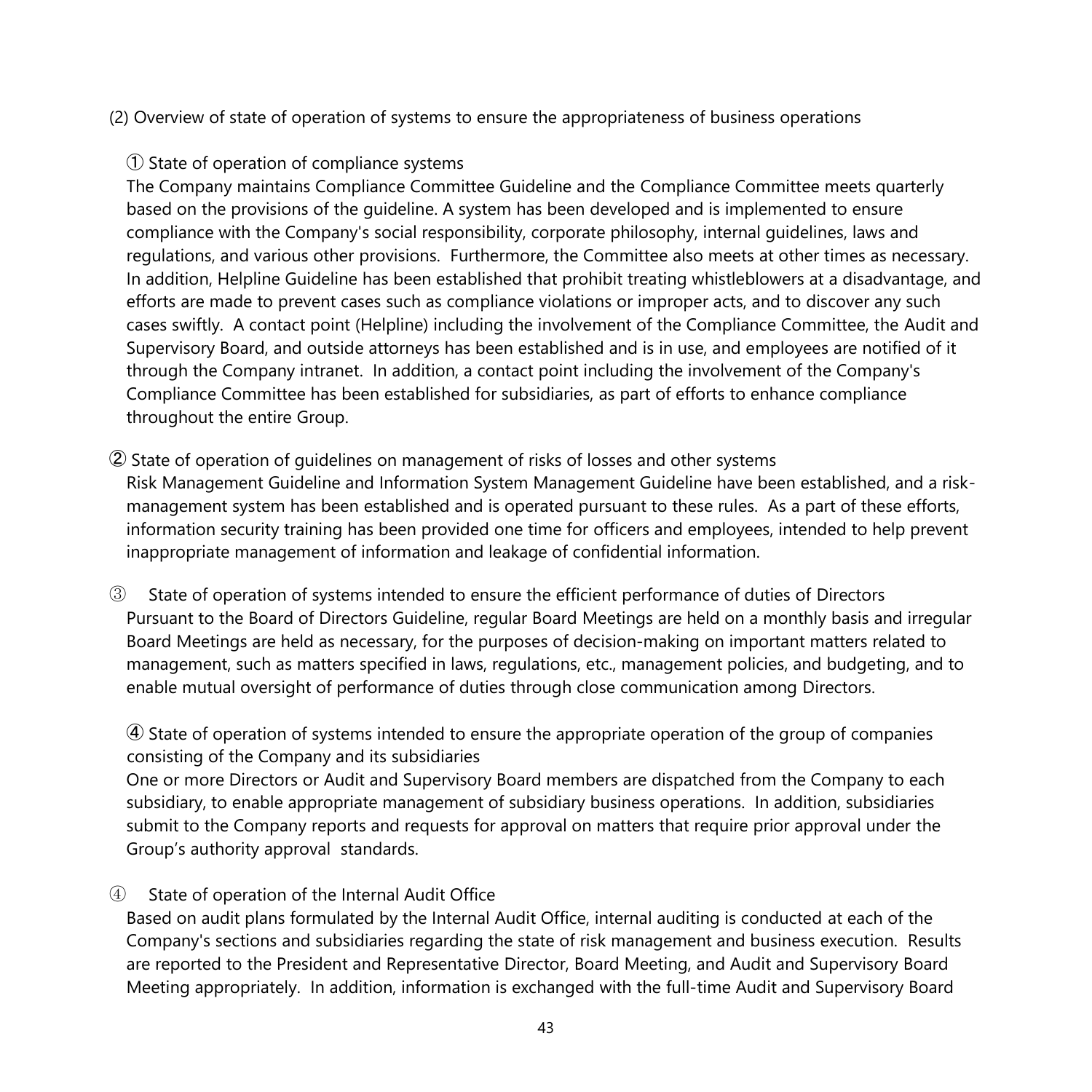member.

⑥ State of performance of duties of Audit and Supervisory Board members

The Audit and Supervisory Board members attend Board Meetings and Management Meetings which consist of Directors and other officers, and engage in periodic discussions with the President and Representative Director. In addition, the efficacy of auditing is secured through the results of auditing by the Internal Audit Office, etc., and auditing is implemented following the standard by Audit and Supervisory Board and Audit Plans.

(3) Basic Policy on Company Control

The Company has not established any particular basic policies concerning the controller who decides on the Company's financial and business policies.

(4) Policy on Determination of Cash dividends, etc.

The Company group believes that generating profits in excess of capital costs will satisfy all stakeholders, including shareholders, by increasing corporate value. Its basic policy on distribution of earnings to shareholders calls for consideration and implementation of such distribution based on comprehensive consideration of matters such as trends in business performance, financial conditions, and future business and investment plans, while maintaining balance with internal reserves. Specifically, the Company aims to retain internal reserves to enable continual growth and development of its businesses with consideration for maintaining a return on equity (ROE) at the 30% level, while distributing any profits in excess of this level to shareholders proactively with consideration for improving liquidity.

The Company's basic policy on dividends of surplus is either once per fiscal year, at the end of the year, or twice per fiscal year, including interim dividends. Decisions on these dividends are made by the Board of Directors for interim dividends and by the General Meeting of Shareholders for year-end dividends.

For the current consolidated fiscal year, a year-end dividend will be 36.00 yen per share, based on a consolidated dividend payout ratio target of 50%. We plan to pay an annual dividend of 60 yen per share for the next fiscal year, based on a payout ratio of 50%.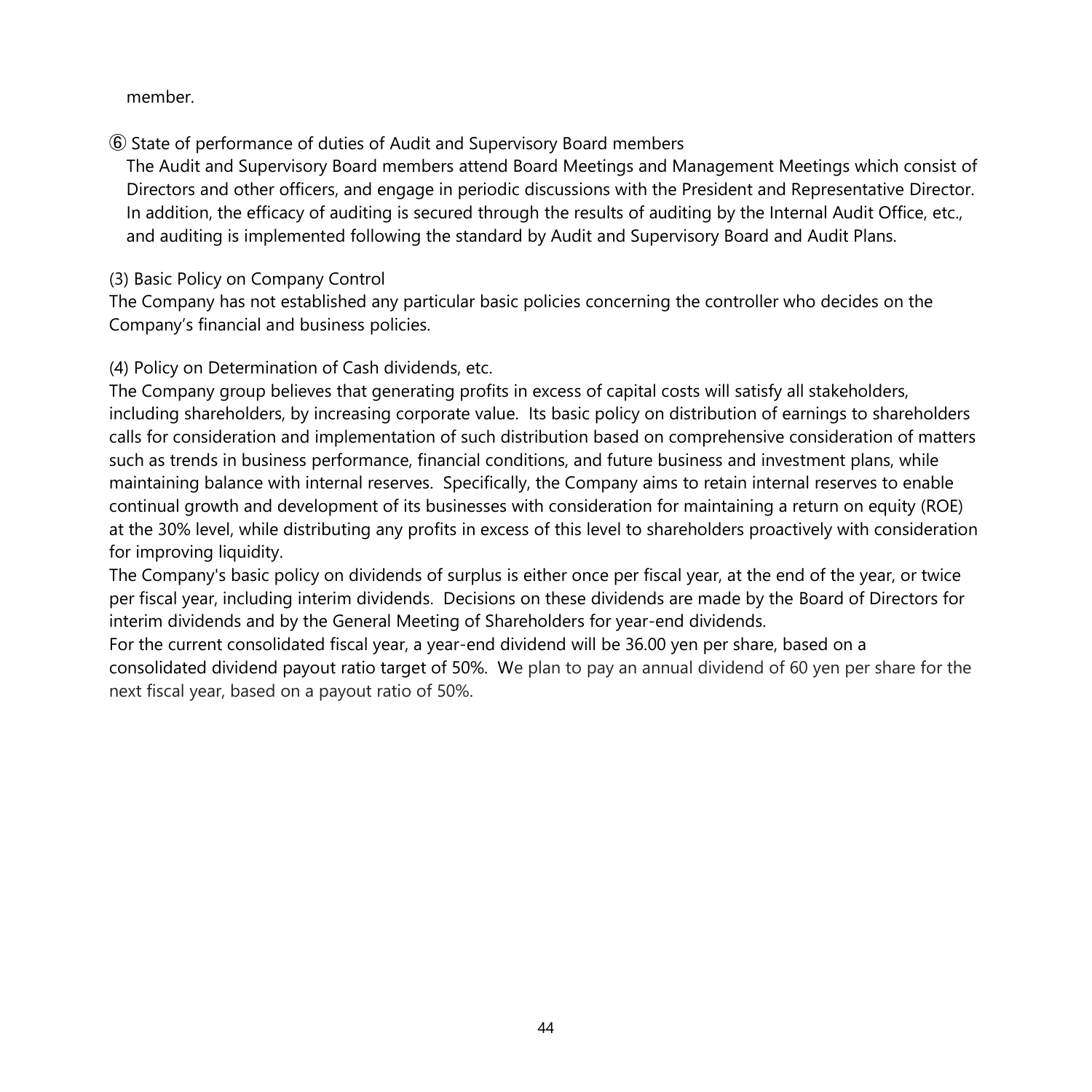# Balance Sheet

(As of March 31, 2022)

(Unit: Million yen)

| Account                                                  | Amount         | Account                                                  | Amount    |
|----------------------------------------------------------|----------------|----------------------------------------------------------|-----------|
| (Assets)                                                 |                | (Liabilities)                                            |           |
| Current assets                                           | 99,211         | <b>Current liabilities</b>                               | 65,694    |
| Cash and deposits                                        | 63,376         | Accounts payable - trade                                 | 299       |
| Accounts receivable - trade                              | 30,502         | Deposits received for consignment<br>sales               | 23,471    |
| Merchandise and finished products                        | 1.847          | Accounts payable - other                                 | 7.476     |
| Raw materials and supplies                               | 22             | Accrued expenses                                         | 1,086     |
| Advance payments                                         | 140            | Short-term borrowings                                    | 20,000    |
| Prepaid expenses                                         | 3.171          | Income taxes payable                                     | 8,181     |
| Short-term loans                                         | $\mathbf{1}$   | Consumption tax payable                                  | 2.516     |
| Others                                                   | 149            | Advances received                                        | 323       |
|                                                          |                | Deposits received                                        | 196       |
|                                                          |                | Provision for bonuses                                    | 1.650     |
|                                                          |                | Provision for bonuses for Directors                      | 54        |
|                                                          |                | Others                                                   | 437       |
|                                                          |                | Non-current liabilities                                  | 5,480     |
| Non-current assets                                       | 25,707         | Liability for retirement benefits                        | 3,209     |
| Property, plant and equipment                            | 11,185         | Asset retirement obligations                             | 2,260     |
| <b>Buildings</b>                                         | 8.006          | Others                                                   | 9         |
| Vehicles                                                 | $\overline{7}$ | <b>Total liabilities</b>                                 | 71,174    |
| Tools, furniture and fixtures                            | 3.165          | (Net assets)                                             |           |
| Construction in progress                                 | 6              | Shareholders' equity                                     | 53,698    |
| Intangible assets                                        | 824            | Capital stock                                            | 1,359     |
| Trademark rights                                         | 6              | Capital surplus                                          | 1,457     |
| Software                                                 | 546            | Legal capital surplus                                    | 1,328     |
| Others                                                   | 271            | Other capital surplus                                    | 129       |
| Investments and other assets                             | 13.696         | Retained earnings                                        | 95,665    |
| Investment securities                                    | 389            | Other Retained earnings                                  | 95.665    |
| Stocks of subsidiaries and<br>affiliates                 | 2,604          | Retained earnings carried<br>forward                     | 95,665    |
| Investments in capital of subsidiaries<br>and affiliates | 455            | Treasury stocks                                          | $-44,784$ |
| Deposit                                                  | 2,963          | Valuation and translation adjustments                    | 23        |
| Long-term loans receivable                               | 261            | Valuation difference on<br>available-for-sale securities | 23        |
| Deferred tax assets                                      | 7,283          | Share acquisition rights                                 | 22        |
| Allowance for doubtful accounts                          | $-261$         | Total net assets                                         | 53,744    |
| Total assets                                             | 124,918        | Total liabilities and net assets                         | 124,918   |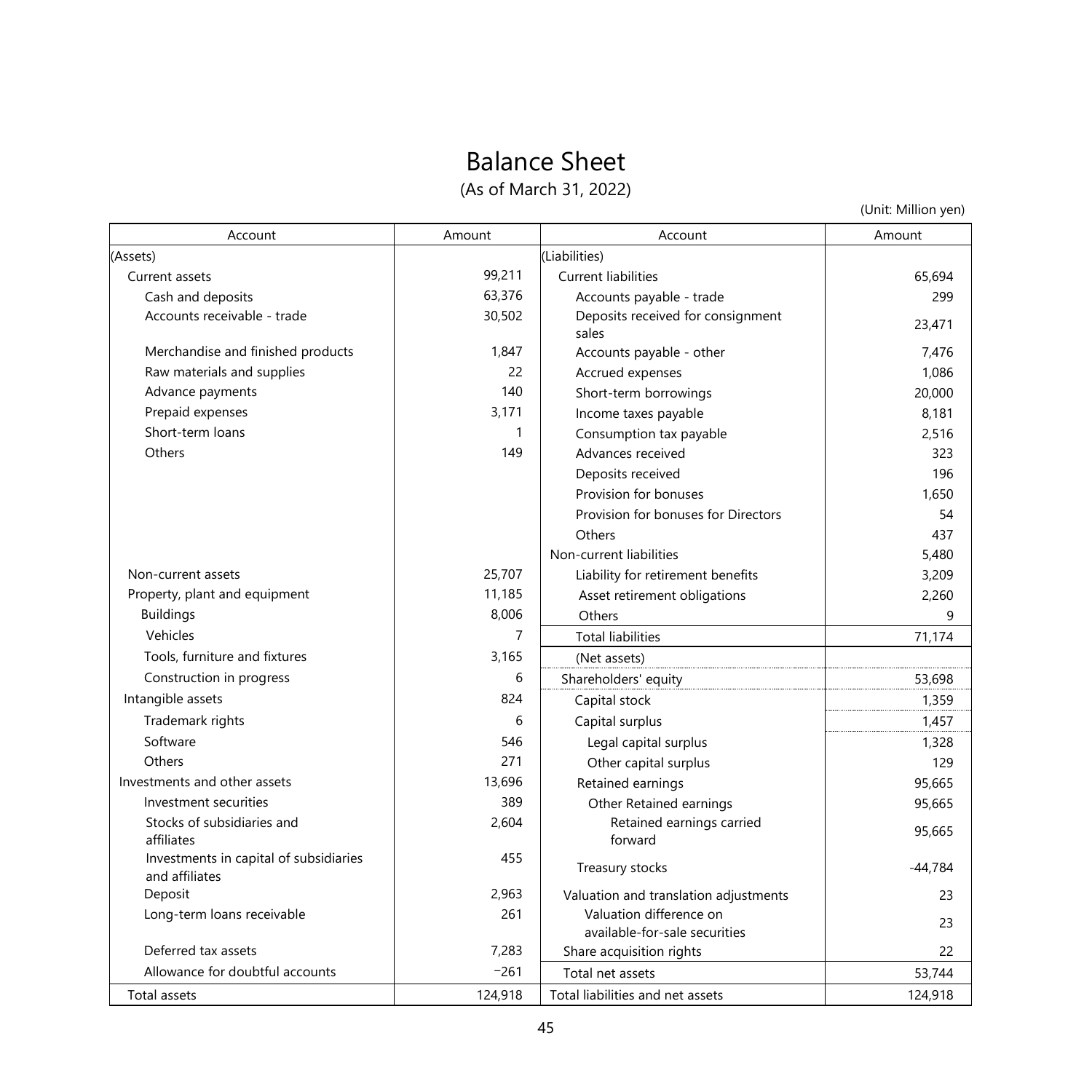# Income statement

(From April 1, 2021 to March 31, 2022)

| (Unit: million yen) |  |  |  |
|---------------------|--|--|--|
|---------------------|--|--|--|

| Account                                            | Amount   |         |
|----------------------------------------------------|----------|---------|
| Net sales                                          |          | 164,741 |
| Cost of sales                                      |          | 9,390   |
| Gross profit                                       |          | 155,350 |
| Selling, general and administrative expenses       |          | 106,568 |
| Operating profit                                   |          | 48,782  |
| Non-operating income                               |          |         |
| Interest income                                    | 1        |         |
| Received dividends                                 | 3,030    |         |
| Foreign exchange gain                              | 7        |         |
| Income from recycling                              | 35       |         |
| Subsidy income                                     | 34       |         |
| Gain on unused points                              | 43       |         |
| Affiliate operations support fee                   | 49       |         |
| Received rent                                      | 295      |         |
| Others                                             | 18       | 3,517   |
| Non-operating expenses                             |          |         |
| Interest expenses                                  | 72       |         |
| Provision for allowance for doubtful accounts      | 25       |         |
| Rent expenses                                      | 278      |         |
| Commission expenses                                | 21       |         |
| Loss on investments in partnerships                | 79       | 477     |
| Ordinary profit                                    |          | 51,822  |
| Extraordinary income                               |          |         |
| Gain on extinguishment of tie-in shares            | 301      |         |
| Gain on sales of non-current assets                | $\Omega$ | 301     |
| <b>Extraordinary losses</b>                        |          |         |
| Loss on sales and retirement of non-current assets | 62       | 62      |
| Profit before income taxes                         |          | 52,061  |
| Income taxes - current                             | 14,310   |         |
| Income taxes - deferred                            | 66       | 14,376  |
| Net Profit                                         |          | 37,685  |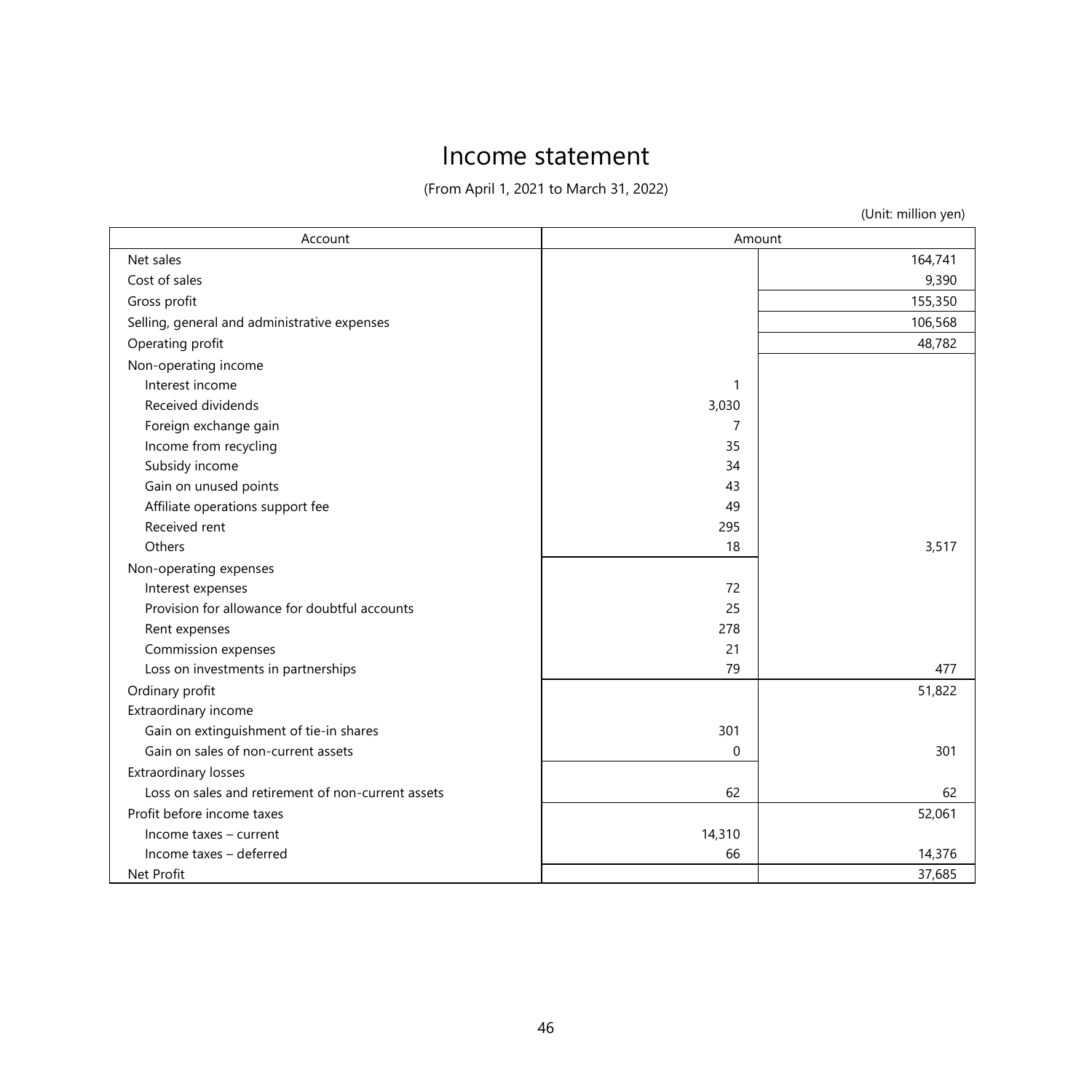# Consolidated Balance Sheets

(As of March 31, 2022)

(Unit: million yen)

| Account                           | Amount         | Account                                                  | Amount         |
|-----------------------------------|----------------|----------------------------------------------------------|----------------|
| (Assets)                          |                | (Liabilities)                                            |                |
| Current assets                    | 102,305        | <b>Current liabilities</b>                               | 66.172         |
| Cash and deposits                 | 65,520         | Accounts payable - trade                                 | 373            |
| Accounts receivable - trade       | 30,609         | Deposits received for consignment<br>sales               | 23,447         |
| Merchandise and finished products | 2,060          | Accounts payable - other                                 | 7.215          |
| Raw materials and supplies        | 27             | Short-term borrowings                                    | 20,200         |
| Others                            | 4,086          | Income taxes payable                                     | 8,259          |
|                                   |                | Provision for bonuses                                    | 1.726          |
|                                   |                | Provision for bonuses for Directors                      | 59             |
|                                   |                | Provision for loss on business<br>liquidation            | 231            |
|                                   |                | Others                                                   | 4,657          |
| Non-current assets                | 24,971         | Non-current liabilities                                  | 6,005          |
| Property, plant and<br>equipment  | 11,284         | Retirement benefit liability                             | 3,631          |
| <b>Buildings</b>                  | 8,020          | Asset retirement obligations                             | 2,274          |
| Vehicles                          | $\overline{7}$ | Others                                                   | 98             |
| Tools, furniture and fixtures     | 3,250          | <b>Total liabilities</b>                                 | 72,177         |
| Construction in progress          | 6              |                                                          |                |
| Intangible assets                 | 2,621          | (Net assets)                                             |                |
| Goodwill                          | 1,796          | Shareholders' equity                                     | 55,100         |
| Software                          | 546            | Capital Stock                                            | 1,359          |
| Others                            | 278            | Capital surplus                                          | 1,457          |
| Investments and other<br>assets   | 11,065         | Retained earnings                                        | 97,067         |
| Investment securities             | 1,025          | Treasury stocks                                          | $-44,784$      |
| Deferred tax assets               | 7,045          | Accumulated other<br>comprehensive income                | $-168$         |
| Others                            | 3,257          | Valuation difference on<br>available-for-sale securities | 23             |
| Allowance for doubtful accounts   | $-261$         | Foreign currency translation<br>adjustment               | 79             |
|                                   |                | Remeasurements of defined<br>benefit plans               | $-270$         |
|                                   |                | Share acquisition rights                                 | $\overline{c}$ |
|                                   |                | Non-controlling interests                                | 144            |
|                                   |                | Total net assets                                         | 55,099         |
| Total assets                      | 127.276        | Total liabilities and net assets                         | 127,276        |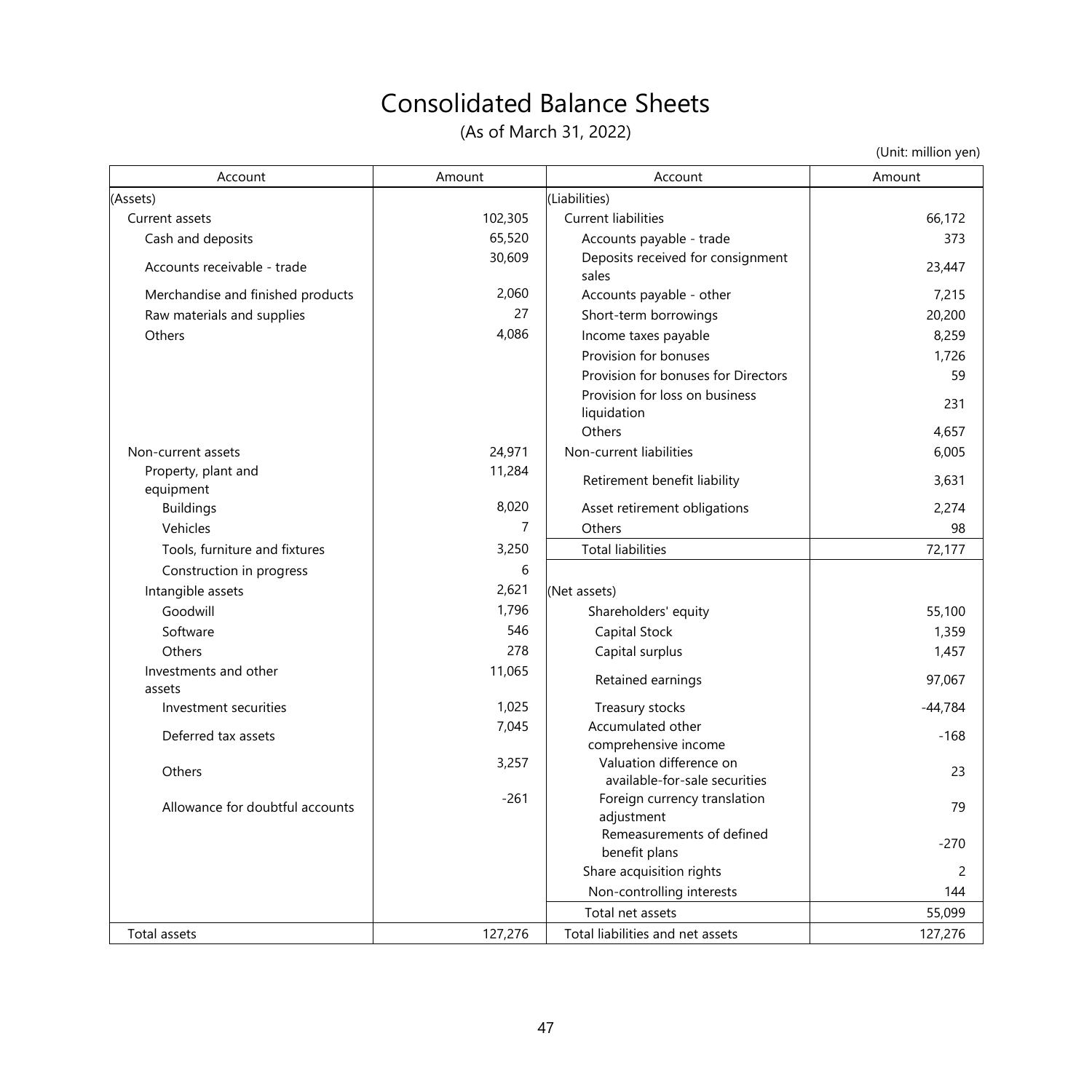# Consolidated Statements of Income

(From April 1, 2021 to March 31, 2022)

(Unit: million yen)

| Account                                            | Amount   |          |
|----------------------------------------------------|----------|----------|
| Net sales                                          |          | 166,199  |
| Cost of sales                                      |          | 10,026   |
| Gross profit                                       |          | 156,172  |
| Selling, general and administrative expenses       |          | 106,516  |
| Operating profit                                   |          | 49,656   |
| Non-operating income                               |          |          |
| Interest income                                    | 11       |          |
| Received rent                                      | 286      |          |
| Foreign exchange gain                              | 3        |          |
| Operations support fee                             | 17       |          |
| Income from recycling                              | 35       |          |
| Subsidy income                                     | 46       |          |
| Gain on unused points                              | 43       |          |
| Others                                             | 27       | 473      |
| Non-operating expenses                             |          |          |
| Interest expenses                                  | 74       |          |
| Provision for allowance for doubtful accounts      | 25       |          |
| Rent expenses                                      | 273      |          |
| Commission expenses                                | 21       |          |
| Loss on investments in partnerships                | 79       | 474      |
| Ordinary profit                                    |          | 49,655   |
| Extraordinary income                               |          |          |
| Gain on sales of non-current assets                | $\Omega$ | $\Omega$ |
| Extraordinary losses                               |          |          |
| Loss on business liquidation                       | 218      |          |
| Loss on sales and retirement of non-current assets | 67       |          |
| Impairment loss                                    | 81       | 368      |
| Profit before income taxes                         |          | 49,286   |
| Income taxes - current                             | 14,499   |          |
| Income taxes - deferred                            | 211      | 14,720   |
| Net Profit                                         |          | 34,566   |
| Profit attributable to non-controlling interests   |          | 73       |
| Profit attributable to owners of parent            |          | 34,492   |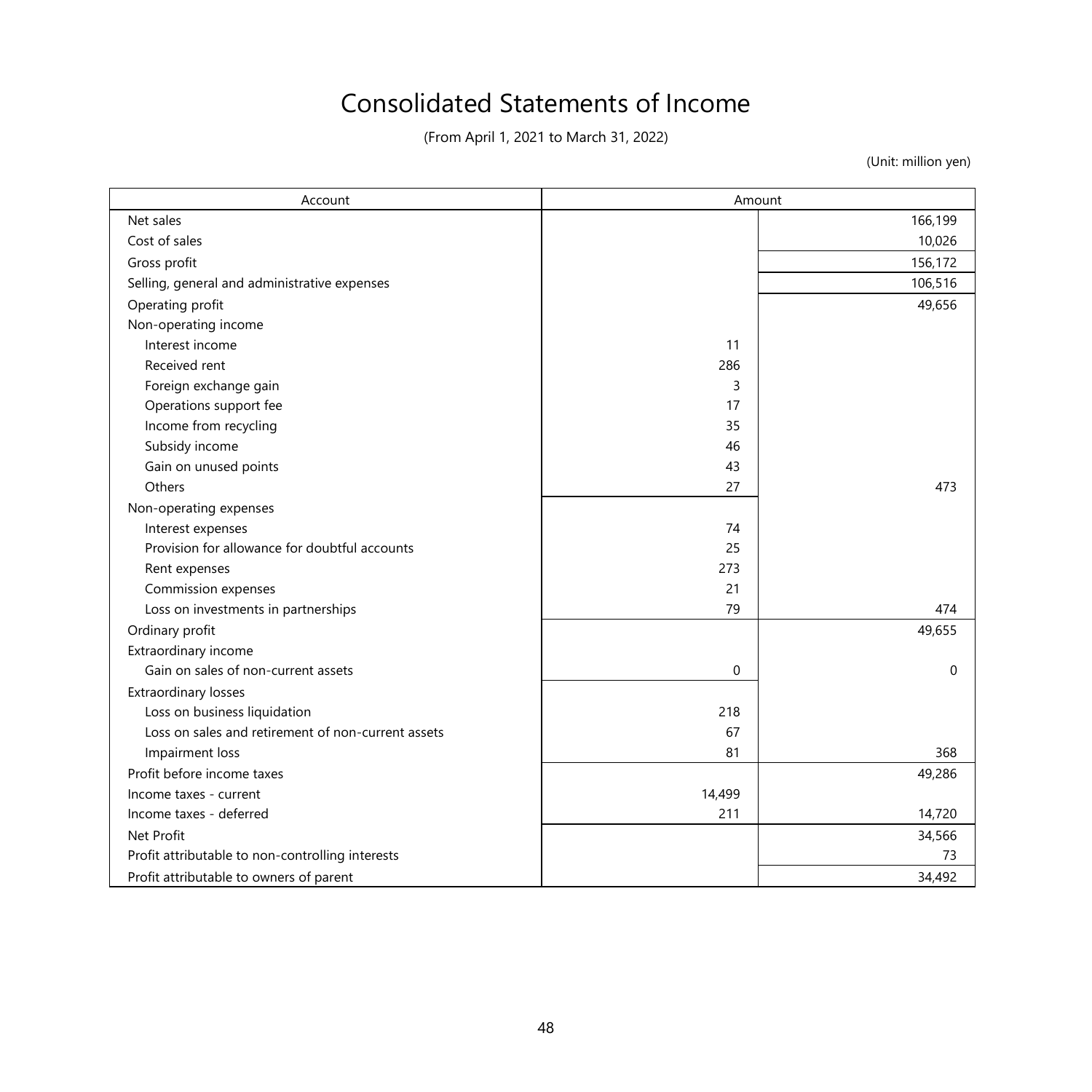#### Independent auditor's audit report May 11, 2022 ZOZO, Inc. To: The Board of Directors Deloitte Touche Tohmatsu LLC Tokyo Office Designated Limited Liability Partner, Engagement Partner Certified Public Accountant Tsutomu Hirose (Seal) Designated Limited Liability Partner, Engagement Partner Certified Public Accountant Yusuke Kumei (Seal)

#### Audit Opinion

The audit corporation audited the financial statements, which consist of the balance sheet, statements of income, statements of changes in shareholders' equity, and notes to unconsolidated financial statements and their supplementary schedules (hereinafter called the "financial statements etc."), for the 24<sup>th</sup> fiscal year ended from April 1, 2021 to March 31, 2022 of ZOZO, Inc. according to provisions of the Article 436, Paragraph 2, Item 1 of the Companies Act.

The audit corporation thinks that the above financial statements etc. appropriately present financial positions and profit or loss for the relevant period in all significant respects according to the corporate accounting standards generally accepted in Japan.

### Basis for the audit opinion

The audit of the audit corporation is based on the audit standards generally accepted in Japan. The audit corporation's responsibility in the audit standards is stated in the section titled "Auditor's responsibility for audits of financial statements etc." The audit corporation is independent of the Company and performs other ethical responsibilities as an auditor according to the code of professional ethics in Japan. The audit corporation thinks that it obtained sufficient and appropriate audit evidence serving as a basis for expressing the opinion.

#### Other information

Other information includes the business report and detailed statements. Management's responsibility is to prepare and disclose other information. The responsibility of the Audit and Supervisory Board and its members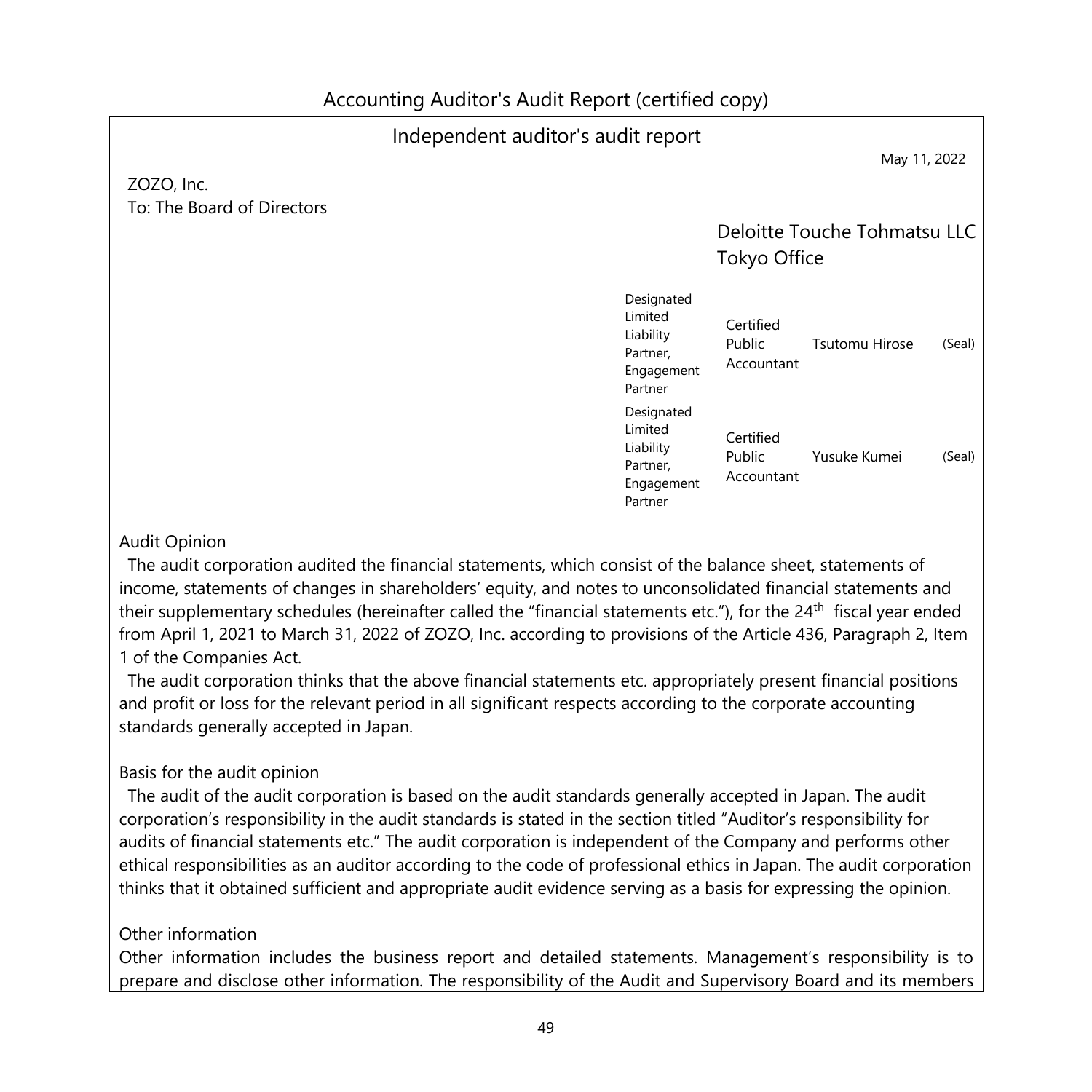is to supervise the execution of duties by the Directors in the establishment and operation of the reporting process for other information.

Other information is outside the range of the audit opinion on the financial statements of the audit corporation, and the audit corporation expresses no opinion on other information.

The audit corporation's responsibility for the auditing of the financial statements is to read the other information and, in the process of reading, examine any material differences between the other information and the financial statements or knowledge that the audit corporation obtained in the process of auditing, as well as to pay attention to any signs of material errors in the other information other than the said material differences.

The audit corporation is required to report material errors when it determines that there are material errors in the other information based on the executed tasks.

There are no matters that the audit corporation should report on the other information.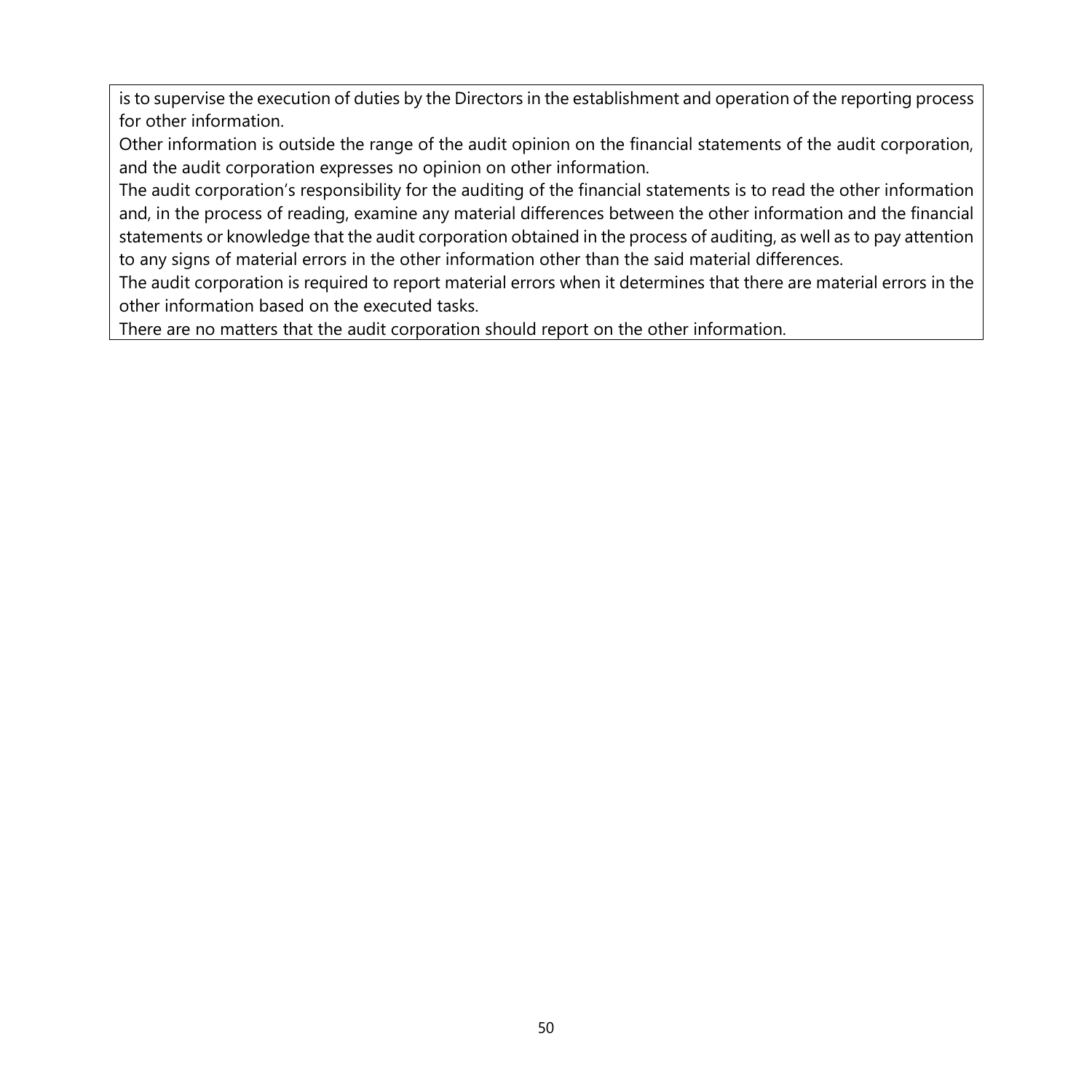Responsibility of manager, Audit and Supervisory Board members, and Audit and Supervisory Boad for financial statements etc.

The manager's responsibility is to prepare and appropriately present financial statements etc. according to the corporate accounting standards generally accepted in Japan. This includes establishment and operation of internal controls the manager thinks necessary to prepare and appropriately present the financial statements etc. without material misstatements arising from fraud or errors.

In preparing the financial statements etc., the manager determines whether it is appropriate to prepare financial statements etc. on the going concern assumption and is responsible for disclosing matters related to the going concern according to the corporate accounting standards generally accepted in Japan if necessary.

The responsibility of the Audit and Supervisory Board members and Audit and Supervisory Board is to monitor execution of duties by the Directors in establishing and operating the financial reporting process.

Auditor's responsibility for audits of financial statements etc.

The auditor's responsibility is to obtain reasonable guarantee on whether the financial statements etc. generally include no material misstatements arising from fraud or errors and then independently express the opinion about the financial statements etc. in the auditor's report based on the auditor's audit. Misstatements may arise from fraud or errors, and they are considered material when they are reasonably expected to individually or collectively have effect on decision-making of users of the financial statements etc.

According to the audit standards generally accepted in Japan, the auditor makes the judgment as a professional expert through the audit process and performs the following by implementing due diligence as a professional expert:

・The auditor identifies and evaluates the risk of material misstatements arising from fraud or errors. The auditor makes and performs a plan for the audit procedure responding to the risk of material misstatements. The audit procedure is selected and applied, based on the auditor's judgment. The auditor also obtains sufficient and appropriate audit evidence serving as the basis for expressing the opinion.

・The audit of financial statements etc. is designed not to express an opinion about the effectiveness of internal controls, but the auditor examines internal controls related to the audit to make a plan for the appropriate audit procedure according to conditions when evaluating risk.

・The auditor evaluates the appropriateness of accounting policies adopted by the manager and the application methods, the rationality of accounting estimates made by the manager, and the reasonability of the related notes.

・The auditor concludes whether it is appropriate that the manager prepares financial statements etc. on the going concern assumption and whether there is significant uncertainty in events or situations casting a significant doubt on the going concern assumption based on the obtained audit evidence. If there is significant uncertainty about the going concern assumption, the auditor is required to call attention to the notes to the financial statements etc. in the auditor's report. If the notes to financial statements etc. related to significant uncertainty are inappropriate, the auditor is required to express the modified opinion about the financial statements etc. The auditor's conclusion is based on the audit evidence obtained by the date of auditor's report and future events and situations may prevent the Company from surviving as a going concern.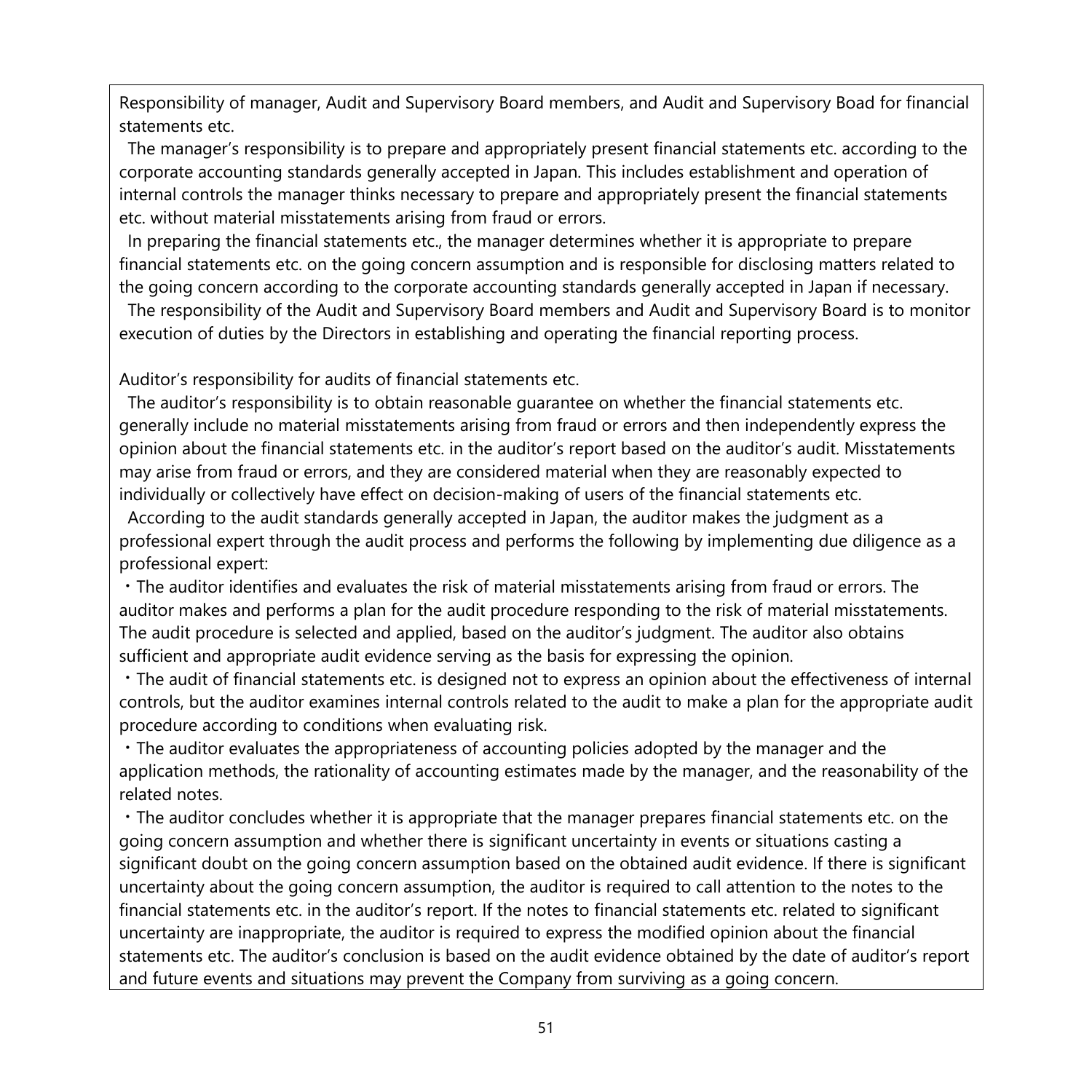・The auditor determines whether presentations of and notes to the financial statements etc. comply with the corporate accounting standards generally accepted in Japan and whether presentations, structures, and details of financial statements etc., including related notes and financial statements etc., appropriately present underlying transactions and accounting events.

The auditor reports to the Audit and Supervisory Board members and the Audit and Supervisory Board the scope and timing of the planned audit, important findings in the audit, including significant defects of internal controls identified in the audit process, and other items required by the audit standards.

The auditor reports to the Audit and Supervisory Board members and the Audit and Supervisory Board compliance with the code of professional ethics in Japan on the independence, matters rationally considered to have an effect on the independence of the auditor, and details of the safeguards taken to eliminate or reduce inhibition factors if any.

#### Interest

There is no interest between the Company and the audit corporation or its managing partners that must be stated according to provisions of the Certified Public Accountants Act.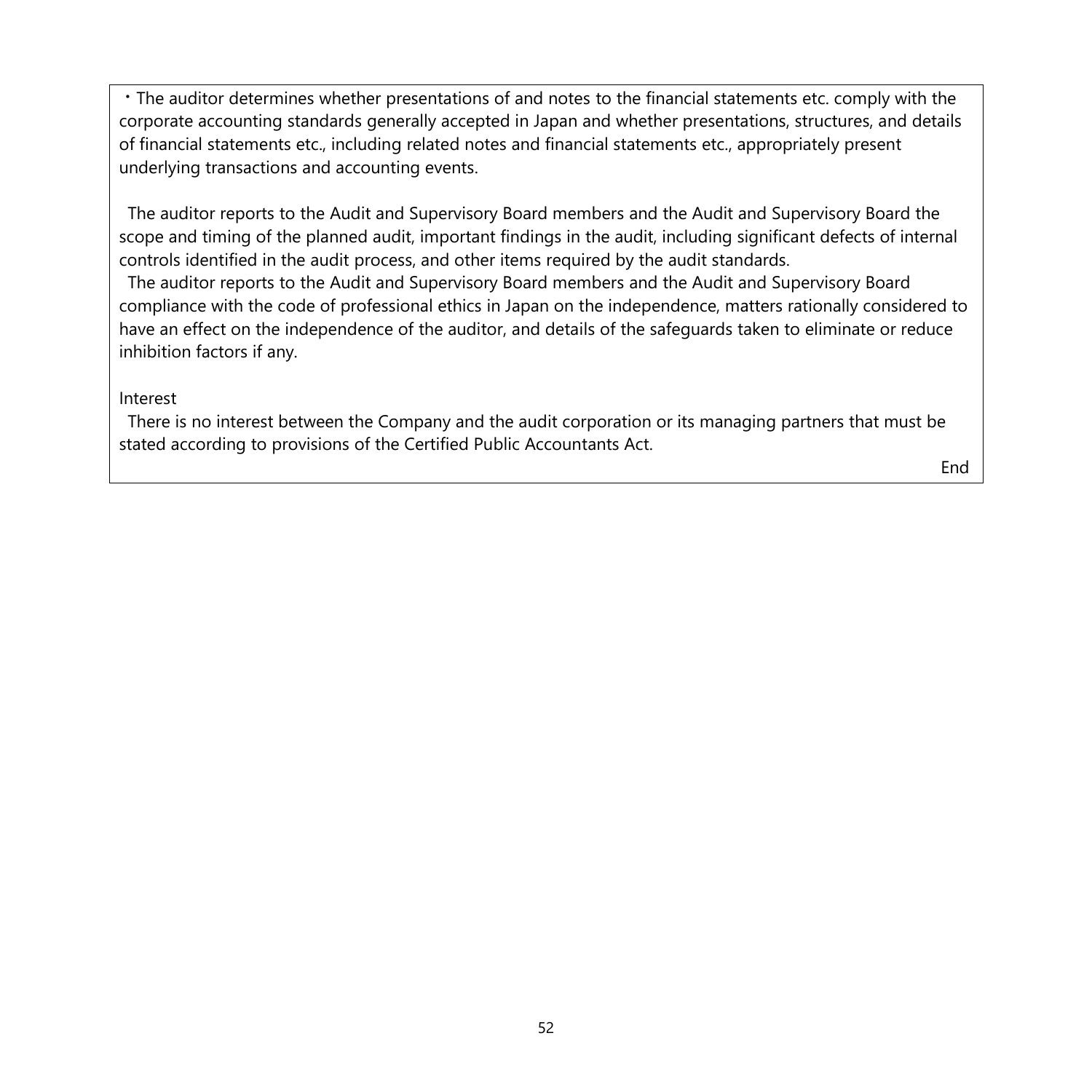#### Independent auditor's audit report May 11, 2022 ZOZO, Inc. To: The Board of Directors Deloitte Touche Tohmatsu LLC Tokyo Office Designated Limited Liability Partner, Engagement Partner Certified Public Accountant Tsutomu Hirose (Seal) Designated Limited Liability Partner, Engagement Partner Certified Public Accountant Yusuke Kumei (Seal)

### Audit Opinion

The audit corporation audited the consolidated financial statements, which consist of the consolidated balance sheet, consolidated statements of income, consolidated statements of changes in shareholders' equity, and consolidated notes to unconsolidated financial statements for the consolidated fiscal year ended from April 1, 2021 to March 31, 2022 of ZOZO, Inc. according to provisions of the Article 444, Paragraph 4 of the Companies Act.

The audit corporation thinks that the above consolidated financial statements appropriately present financial positions and profit or loss for the relevant consolidated period of the corporate group consisting of ZOZO, Inc. and its consolidated subsidiaries in all significant respects according to the corporate accounting standards generally accepted in Japan.

# Basis for the audit opinion

The audit of the audit corporation is based on the audit standards generally accepted in Japan. The audit corporation's responsibility in the audit standards is stated in the section titled "Auditor's responsibility for audits of consolidated financial statements." The audit corporation is independent of the Company and consolidated subsidiaries and performs other ethical responsibilities as an auditor according to the code of professional ethics in Japan. The audit corporation thinks that it obtained sufficient and appropriate audit evidence serving as a basis for expressing the opinion.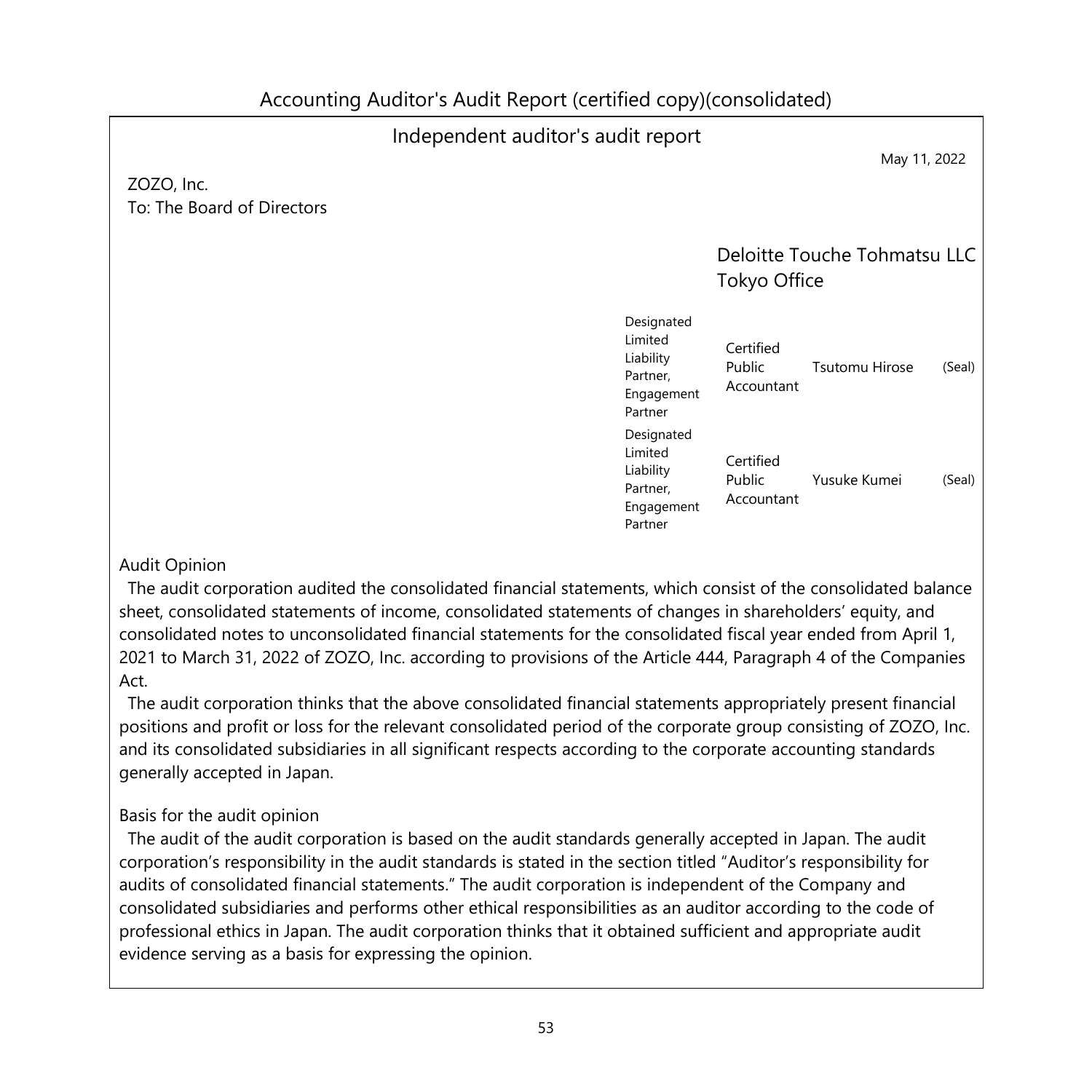Other information

Other information includes the business report and detailed statements. The management's responsibility is to prepare and disclose other information. The responsibility of Audit and Supervisory Board and its members is to supervise the execution of duties by the Directors in the establishment and operation of the reporting process for other information.

Other information is outside the range of the audit opinion on the consolidated financial statements of the audit corporation, and the audit corporation expresses no opinion on other information.

The audit corporation's responsibility for the auditing of the consolidated financial statements is to read the other information and, in the process of reading, examine any material differences between the other information and the consolidated financial statements or knowledge that the audit corporation obtained in the process of auditing, as well as to pay attention to any signs of material errors in the other information other than the said material differences.

The audit corporation is required to report material errors when it determines that there are material errors in the other information based on the executed tasks.

There are no matters that the audit corporation should report on the other information.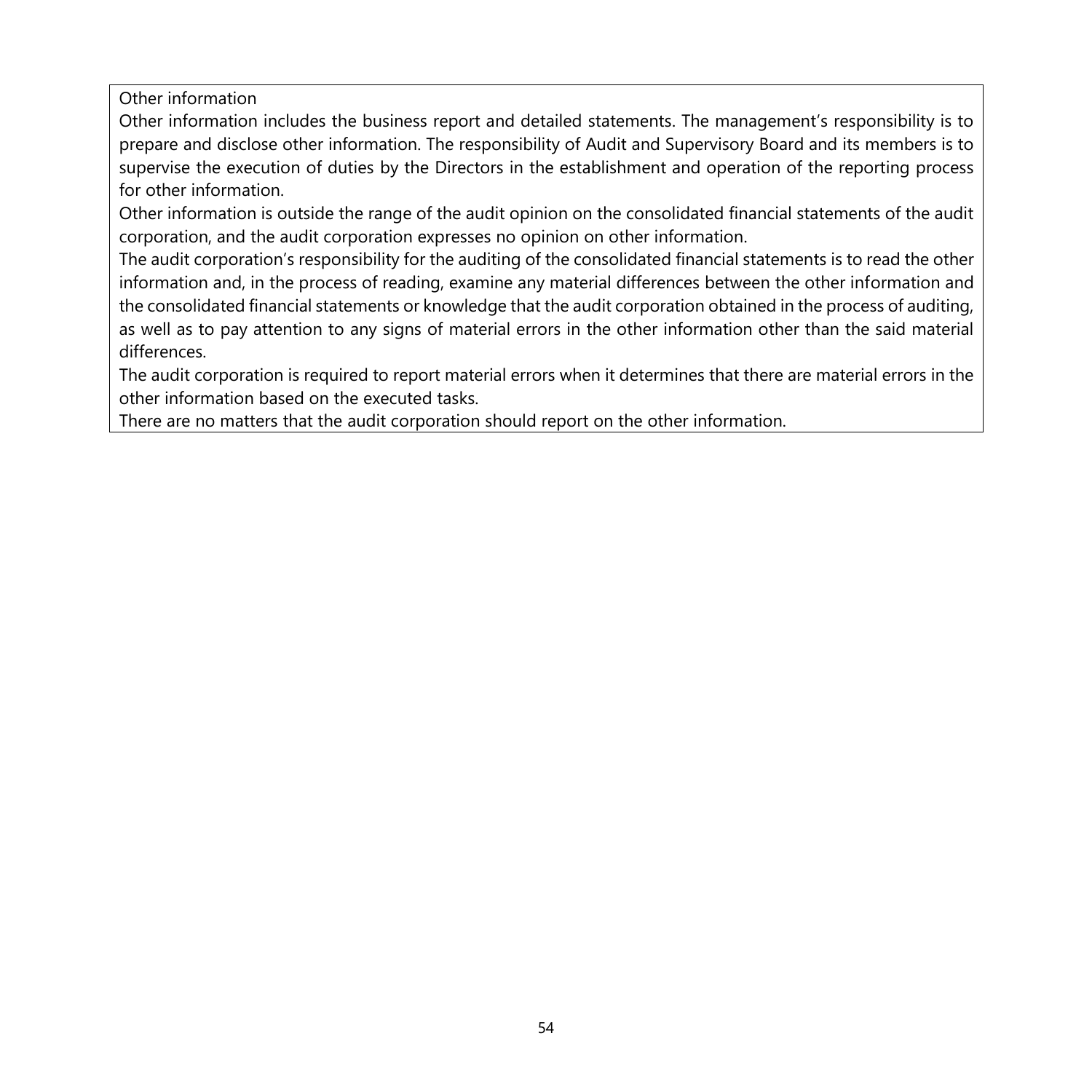Responsibility of manager, Audit and Supervisory Board members, and Audit and Supervisory Board for consolidated financial statements

The manager's responsibility is to prepare and appropriately present consolidated financial statements according to the corporate accounting standards generally accepted in Japan. This includes establishment and operation of internal controls the manager thinks necessary to prepare and appropriately present the consolidated financial statements without material misstatements arising from fraud or errors.

In preparing the consolidated financial statements, the manager determines whether it is appropriate to prepare the consolidated financial statements on the going concern assumption and is responsible for disclosing matters related to the going concern according to the corporate accounting standards generally accepted in Japan if necessary.

The responsibility of the Audit and Supervisory Board members and Audit and Supervisory Board is to monitor execution of duties by the Directors in establishing and operating the financial reporting process.

Auditor's responsibility for audits of consolidated financial statements

The auditor's responsibility is to obtain reasonable guarantee on whether the consolidated financial statements generally include no material misstatements arising from fraud or errors and then independently express the opinion about the consolidated financial statements in the auditor's report based on the auditor's audit. Misstatements may arise from fraud or errors, and they are considered material when they are reasonably expected to individually or collectively have effect on decision-making of users of the consolidated financial statements.

According to the audit standards generally accepted in Japan, the auditor makes the judgment as a professional expert through the audit process and performs the following by implementing due diligence as a professional expert:

・The auditor identifies and evaluates the risk of material misstatements arising from fraud or errors. The auditor makes and performs a plan for the audit procedure responding to the risk of material misstatements. The audit procedure is selected and applied, based on the auditor's judgment. The auditor also obtains sufficient and appropriate audit evidence serving as the basis for expressing the opinion.

・The audit of the consolidated financial statements is designed not to express an opinion about the effectiveness of internal controls, but the auditor examines internal controls related to the audit to make a plan for the appropriate audit procedure according to conditions when evaluating risk.

・The auditor evaluates the appropriateness of accounting policies adopted by the manager and the application methods, the rationality of accounting estimates made by the manager, and the reasonability of the related notes.

・The auditor concludes whether it is appropriate that the manager prepares the consolidated financial statements on the going concern assumption and whether there is significant uncertainty in events or situations casting a significant doubt on the going concern assumption based on the obtained audit evidence. If there is significant uncertainty about the going concern assumption, the auditor is required to call attention to the notes to the consolidated financial statements in the auditor's report. If the notes to the consolidated financial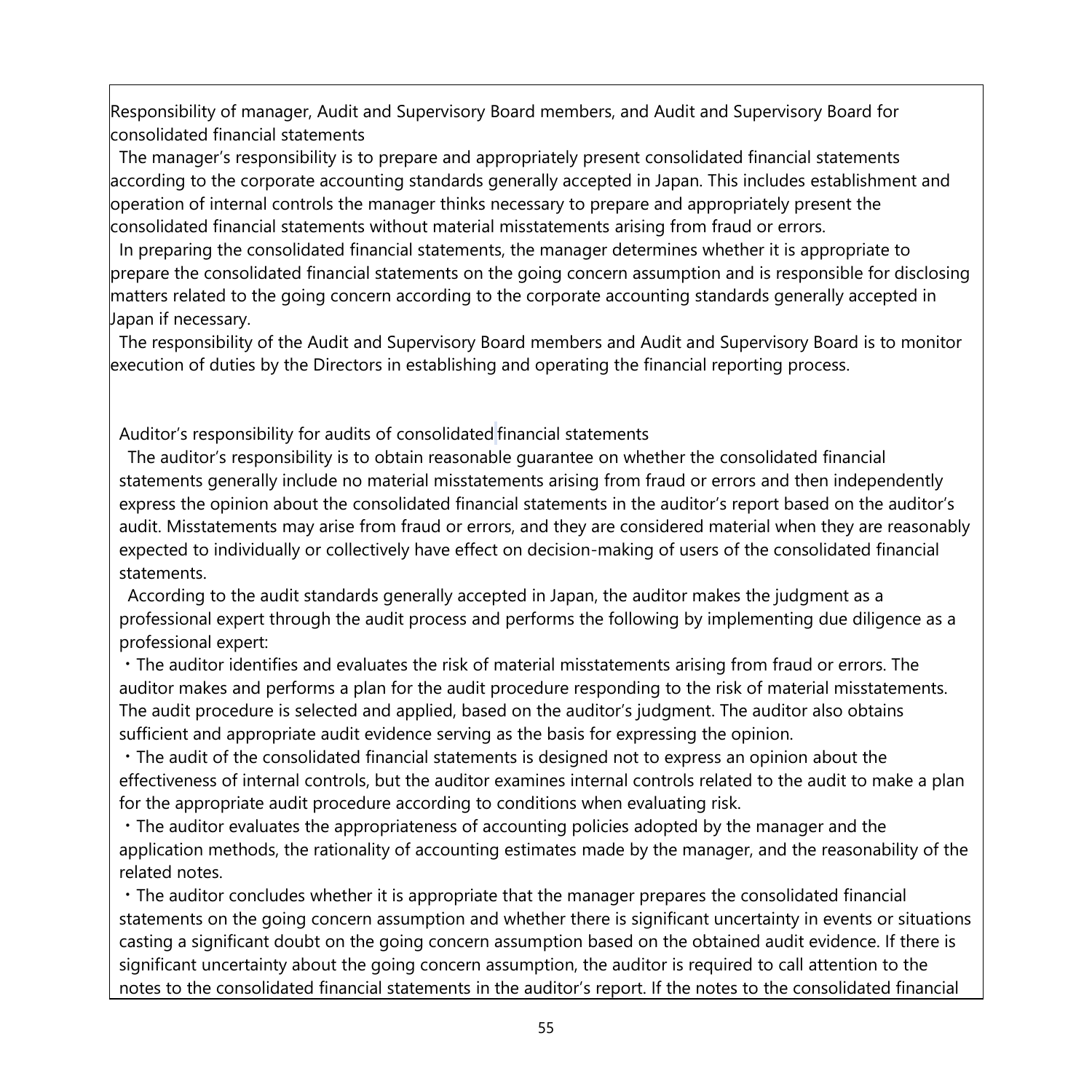statements related to significant uncertainty are inappropriate, the auditor is required to express the modified opinion about the consolidated financial statements. The auditor's conclusion is based on the audit evidence obtained by the date of auditor's report and future events and situations may prevent the Company from surviving as a going concern.

・The auditor determines whether presentations of and notes to the consolidated financial statements comply with the corporate accounting standards generally accepted in Japan and whether presentations, structures, and details of the consolidated financial statements, including related notes and the consolidated financial statements, appropriately present underlying transactions and accounting events.

・The auditor obtains sufficient appropriate audit evidence regarding the financial information of the Company and its consolidated subsidiaries in order to express an opinion on the consolidated financial statements. The auditor is solely responsible for the audit opinion.

The auditor reports to the Audit and Supervisory Board members and the Audit and Supervisory Board the scope and timing of the planned audit, important findings in the audit, including significant defects of internal controls identified in the audit process, and other items required by the audit standards.

The auditor reports to the Audit and Supervisory Board members and the Audit and Supervisory Board compliance with the code of professional ethics in Japan on the independence, matters rationally considered to have an effect on the independence of the auditor, and details of the safeguards taken to eliminate or reduce inhibition factors if any.

#### Interest

There is no interest between the Company, its consolidated subsidiaries and the audit corporation or its managing partners that must be stated according to provisions of the Certified Public Accountants Act.

End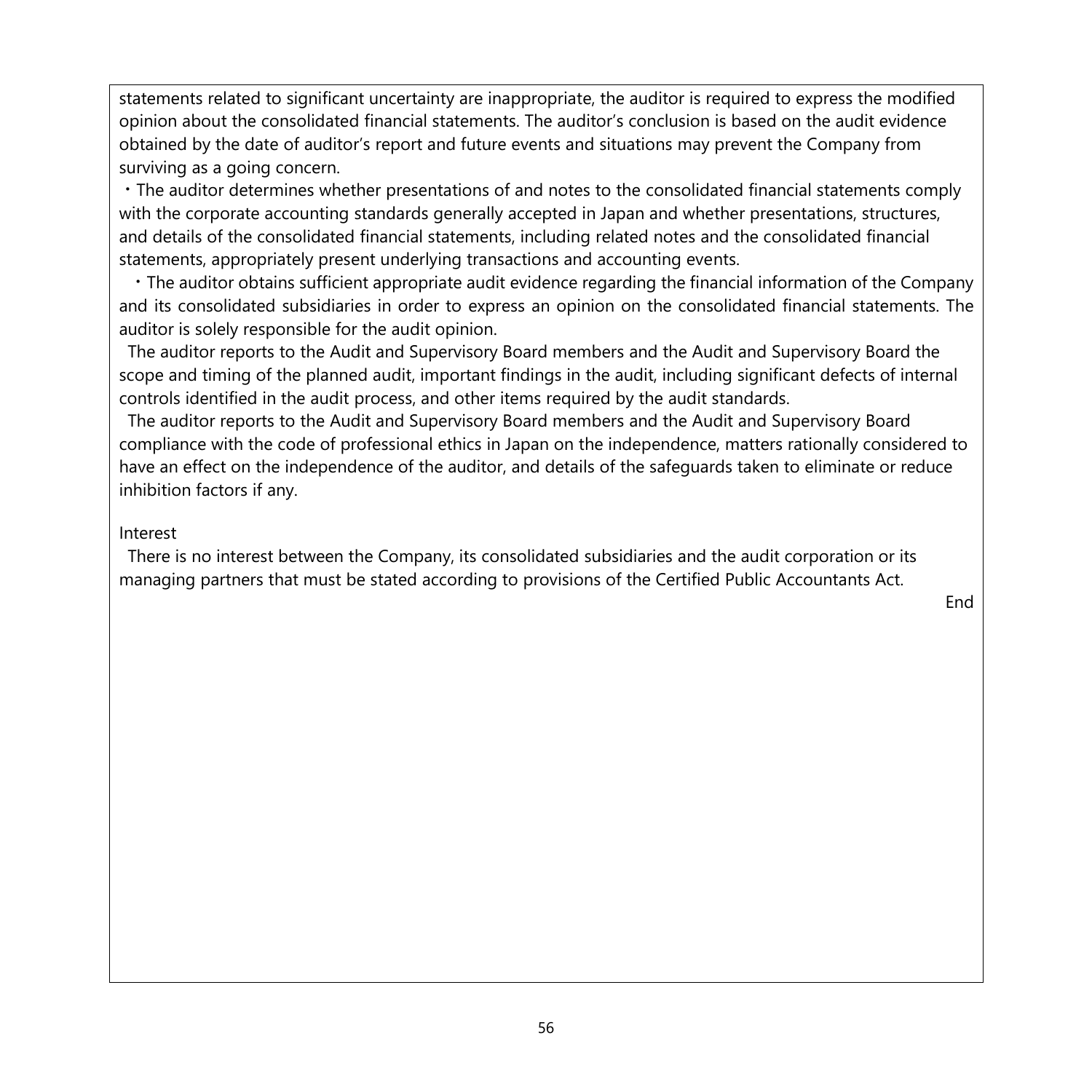# Audit and Supervisory Board Audit Report (certified copy)

#### Audit Report

The Audit and Supervisory Board has prepared the following audit report based on consideration of the audit reports prepared by each Audit and Supervisory Board member regarding the performance of duties of Directors during the 24<sup>th</sup> fiscal year from April 1, 2021 to March 31, 2022.

1. Method and details of auditing conducted by the Audit and Supervisory Board and Audit and Supervisory Board members

(1) In addition to establishing audit policy, division of responsibilities, and other matters and receiving reports concerning the status and results of audits conducted by each Audit and Supervisory Board member, the Audit and Supervisory Board also has received reports from Directors and the Accounting Auditor regarding the performance of their duties and has sought explanations when deemed necessary.

(2) Each Audit and Supervisory Board member, in accordance with the audit standards for Audit and Supervisory Board members established by the Audit and Supervisory Board and while utilizing means via telephone lines or the Internet, etc., has sought to facilitate mutual understanding with Directors, the Internal Audit Office, and other employees in accordance with the audit policies, division of responsibilities, and other related matters, strived to maintain an environment conducive to the collection of information and auditing, and carried out auditing through the following methods:

(i) Attended Board Meetings and other important meetings to receive reports from Directors, employees, the Internal Audit Office, and others concerning the performance of their duties, seeking explanations as necessary, viewed documents concerning important decisions and other matters, and investigated the status of operations and finances at the head office and important business sites. Also, sought to facilitate mutual understanding and exchange of information with Directors, Audit and Supervisory Board members, and others at subsidiaries and received business reports from subsidiaries as necessary.

(ii) The Audit and Supervisory Board also periodically received reports from Directors, employees, and other relevant personnel, sought explanations as necessary, and expressed opinions regarding the content of resolutions by the Board of Directors concerning the development of systems as stipulated in Article 100, Paragraphs 1 and 3 of the Enforcement Regulations to the Companies Act, which are necessary to ensure that Directors' performance of their duties as reported in the business report is in conformity with laws and regulations and the Articles of Incorporation and to ensure the appropriateness of operations of the group consisting of the Company and its subsidiaries, as well as the status of the development and operation of the system developed pursuant to such resolutions (internal control system).

(iii) With respect to the matters noted in Article 118, Paragraph 5-1 of the Enforcement Regulations to the Companies Act, and the judgment and reasons for the same paragraph 5-2, which are stated in the Business Report, we attended the Intergroup Transaction Review Committee Meeting and reviewed the contents thereof, based on the deliberations at the Board Meeting and other meetings.

(iv) The Audit and Supervisory Board monitored and reviewed the Accounting Auditor to verify that it maintained independence and performed auditing appropriately, received reports from the Accounting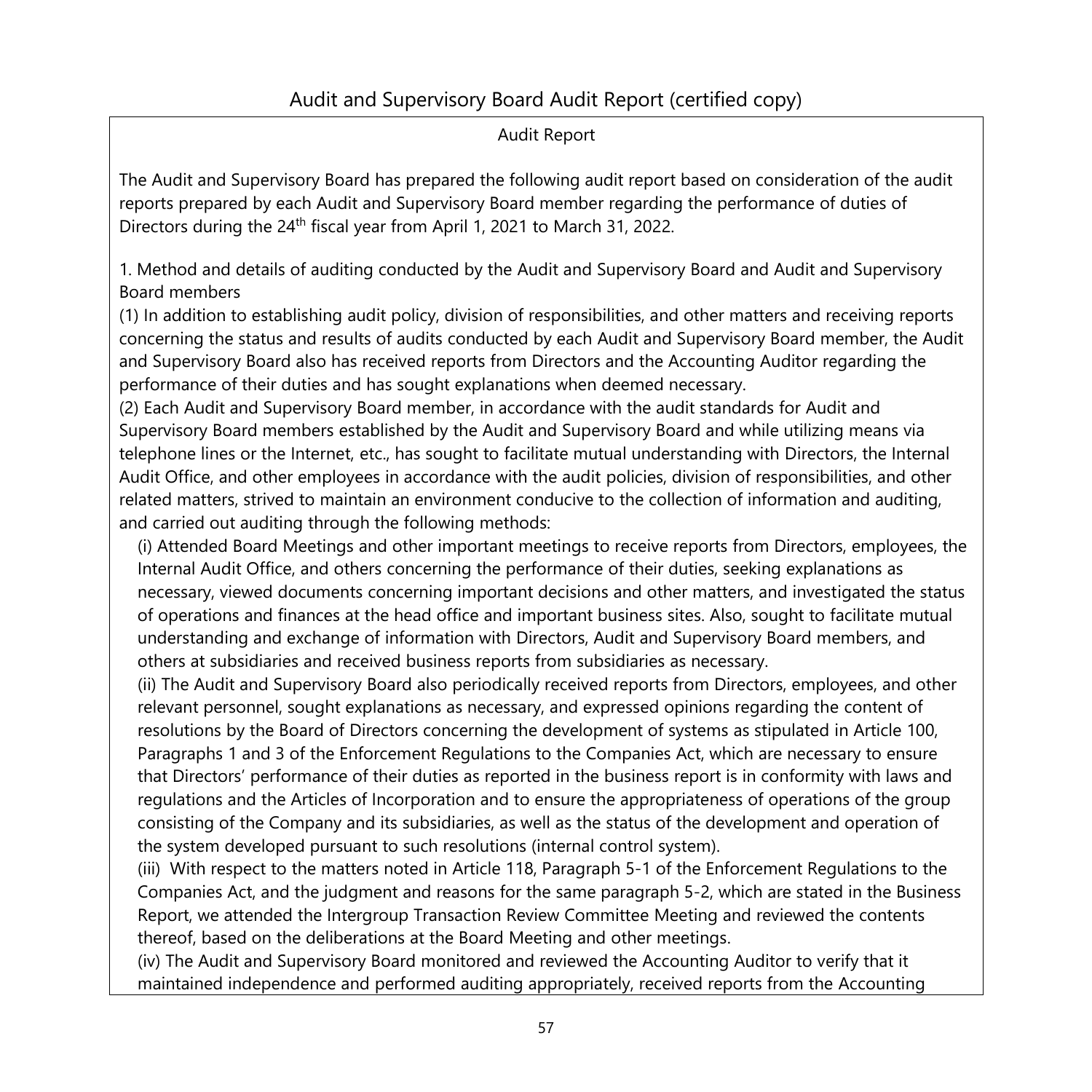Auditor concerning the performance of its duties, and sought explanations as necessary. In addition, the Audit and Supervisory Board received notification from the Accounting Auditor that the system intended to ensure the appropriateness of duties performed by the Accounting Auditor (as stipulated in Article 131 of the Ordinance on Accounting of Companies) is in accordance with standards concerning quality control for auditing (established October 28, 2005 by the Business Accounting Council) and other standards, and sought explanations when necessary. In addition, we discussed major audit considerations with Deloitte Touche Tohmatsu LLC, received reports on the implementation status of their audits, and requested explanations as necessary.

Based on the above methods, the Audit and Supervisory Board examined the business report and accompanying detailed statements, financial statements (balance sheet, statement of income, statement of changes in shareholders' equity, and individual notes) for this fiscal year as well as the attached detailed statements and the consolidated financial statements (consolidated balance sheet, consolidated statement of income, consolidated statement of changes in shareholders' equity, and consolidated individual notes).

# 2. Results of Audit

(1) Results of audit of business report etc.

- $\mathbb O$  The contents of the business report and its attached detailed statements presents the position of the Company fairly pursuant to laws and regulations and the Articles of Incorporation.
- ② With regard to the performance of duties of Directors, no improper conduct or material breach of laws, regulations or the Articles of Incorporation has been identified.
- ③ The details of resolutions approved by the Board of Directors concerning the internal controls system are appropriate. In addition, no matters that require comment have been identified regarding the details in the business report or the performance of duties of Directors with regard to the internal controls system.
- ④ Concerning the transactions with the parent company, etc., which are described in the business report, there is nothing to be pointed out with respect to the matters that were taken into consideration so as not to harm the interests of the Company in conducting such transactions and the judgment of the Board of Directors as to whether such transactions do not harm the interests of the Company and the reasons therefor.

(2) Results of audit of financial statements and attached detailed statements

The method of audit employed by the certified public accountant Deloitte Touche Tohmatsu LLC and the results of its audit are considered appropriate.

(3) Results of audit of consolidated financial statements

The method of audit employed by the certified public accountant Deloitte Touche Tohmatsu LLC and the results of its audit are considered appropriate.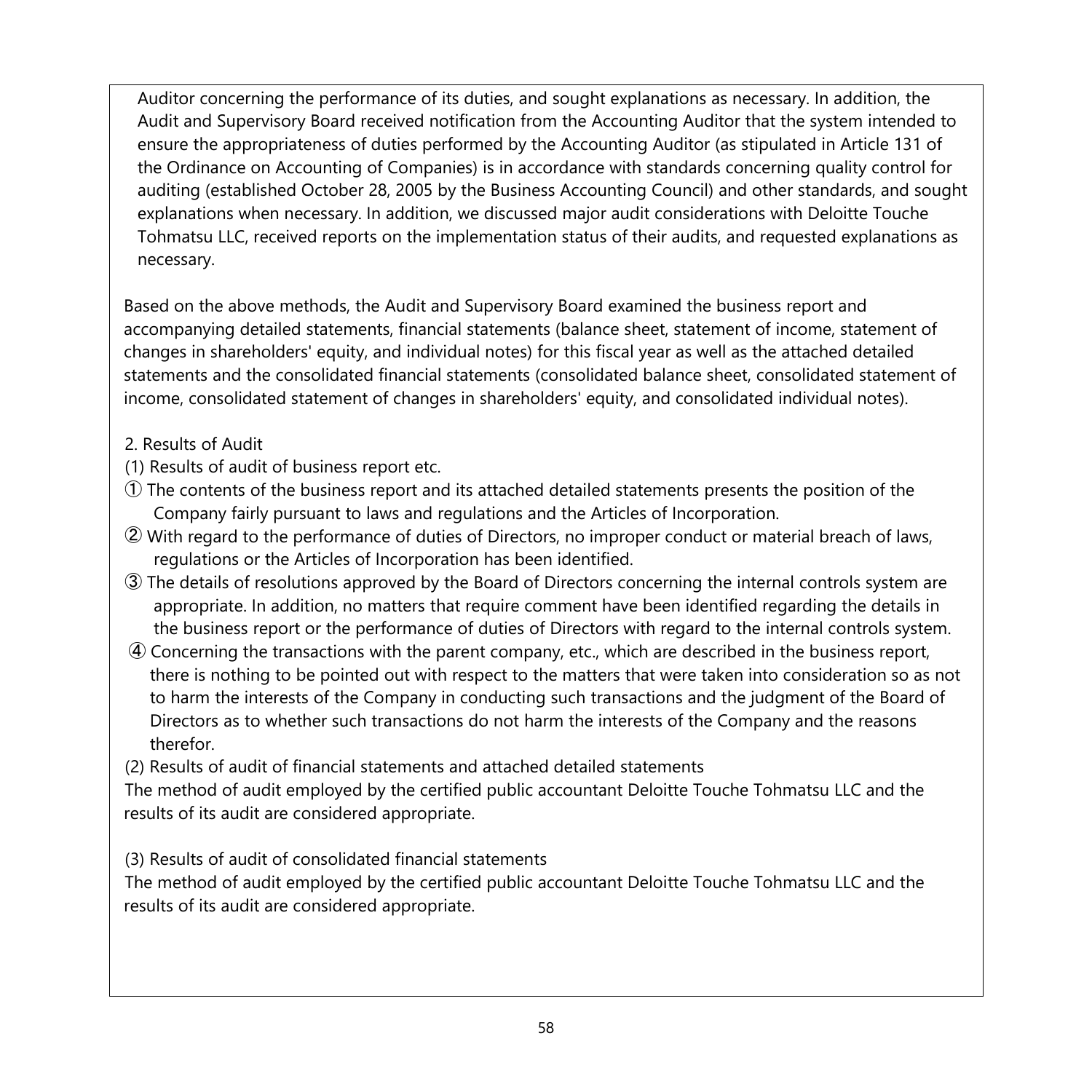May 18, 2022

ZOZO, Inc. Audit and Supervisory Board

| Full-time Audit and<br>Supervisory Board member<br>(Outside Audit and<br>Supervisory Board member) | Hiroko Igarashi         | (Seal) |
|----------------------------------------------------------------------------------------------------|-------------------------|--------|
| Outside Audit and<br>Supervisory Board member                                                      | Junichi Motai           | (Seal) |
| Outside Audit and<br>Supervisory Board member                                                      | Junko Utsunomiya (Seal) |        |